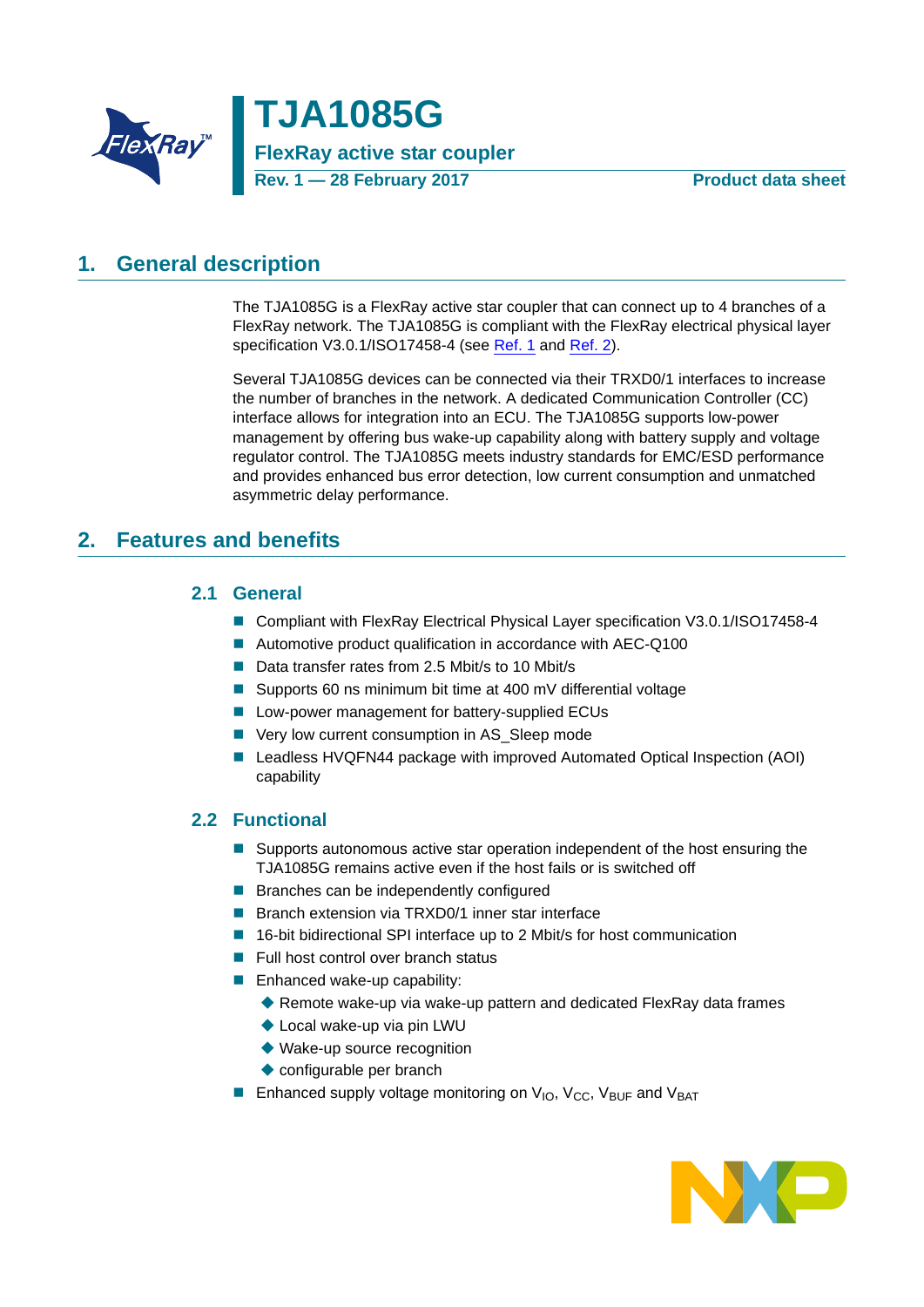#### **FlexRay active star coupler**

- Auto I/O level adaptation to host controller supply voltage  $V_{10}$
- Can be used in 14 V, 24 V and 48 V powered systems
- **E** Enhanced bus error detection detects short-circuit conditions on the bus
- Instant transmitter shut-down interface (BGE pin)
- Selective branch shut-down (partial networking)

#### <span id="page-1-1"></span>**2.3 Robustness**

- Bus pins protected against  $\pm 8$  kV ESD pulses according to HBM and  $\pm 6$  kV ESD pulses according to IEC61000-4-2
- $\blacksquare$  All pins protected against  $\pm 1000$  V ESD according to CDM
- $\blacksquare$  All pins protected against  $\pm 200 \,$ V ESD according to MM
- No reverse currents from the digital input pins to  $V_{\text{IO}}$  or  $V_{\text{CC}}$  when the TJA1085G is not powered up
- Bus pins short-circuit proof to battery voltage (14 V, 24 V or 48 V) and ground
- Overtemperature detection and protection
- Bus pins protected against transients in automotive environment (according to ISO 7637 class C)

### <span id="page-1-0"></span>**2.4 Active star functional classes**

- Active star communication controller interface
- Active star bus quardian interface
- Active star voltage regulator control
- Active star logic level adaptation
- Active star host interface
- Active star increased voltage amplitude transmitter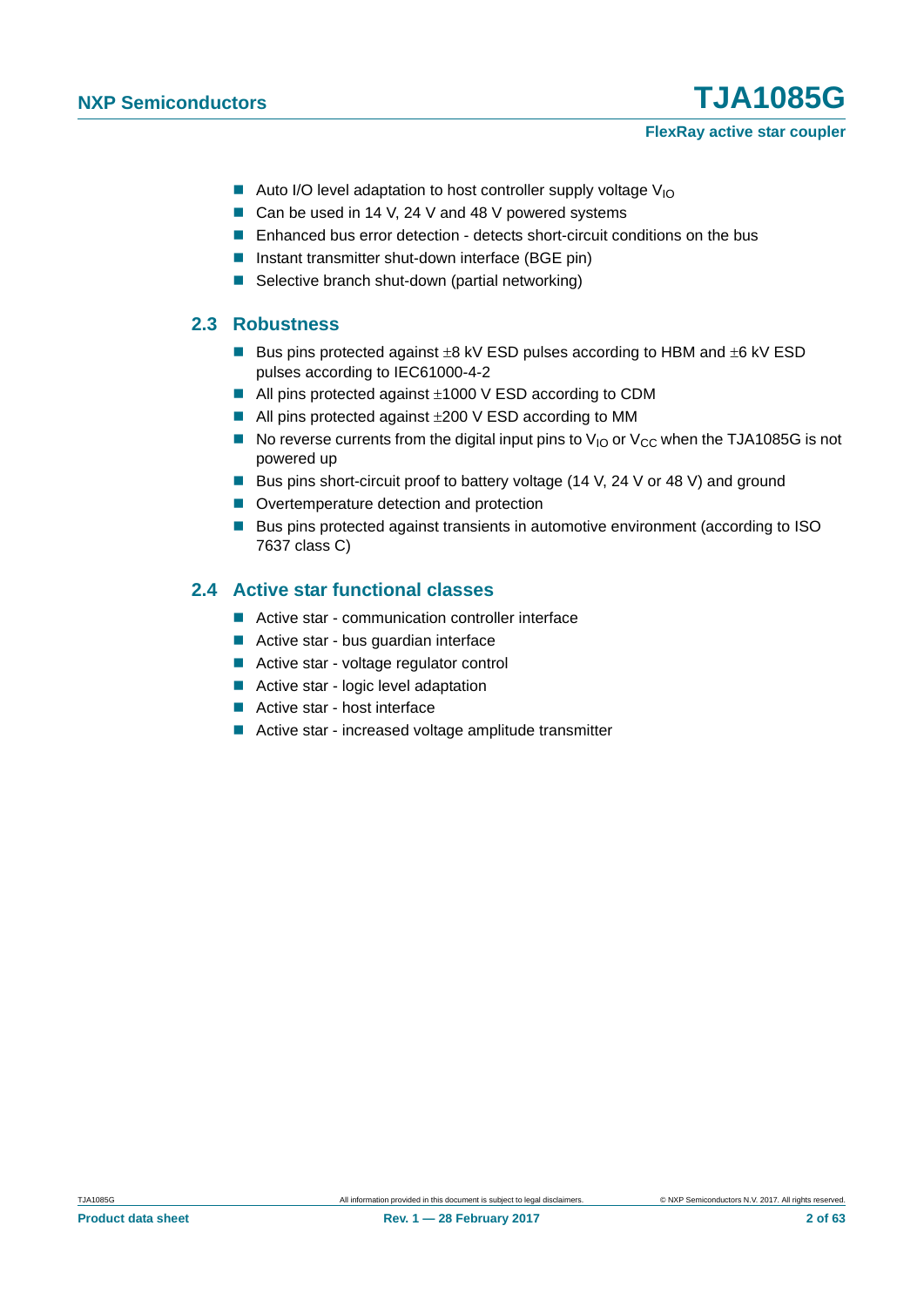**FlexRay active star coupler**

## <span id="page-2-0"></span>**3. Quick reference data**

| <b>Symbol</b>           | <b>Parameter</b>                                          | <b>Conditions</b>                                                                | Min  | <b>Typ</b> | <b>Max</b> | Unit |
|-------------------------|-----------------------------------------------------------|----------------------------------------------------------------------------------|------|------------|------------|------|
| $V_{\rm CC}$            | supply voltage                                            |                                                                                  | 4.75 |            | 5.25       | V    |
| $V_{uvd(VCC)}$          | undervoltage detection voltage<br>on pin V <sub>CC</sub>  | $V_{CG1}/V_{CG2}$ connected on pcb                                               | 4.45 |            | 4.715      | V    |
| $I_{\rm CC}$            | supply current                                            | AS_Normal mode; $V_{BGE} = V_{IO}$ ; $V_{TXEN} = 0 V$ ;<br>$R_{bus} = 45 \Omega$ |      | 140        | 185        | mA   |
| V <sub>BAT</sub>        | battery supply voltage                                    |                                                                                  | 4.75 |            | 60         | V    |
| V <sub>uvd</sub> (VBAT) | undervoltage detection voltage<br>on pin V <sub>BAT</sub> |                                                                                  | 4.45 |            | 4.715      | V    |
| $I_{BAT}$               | battery supply current                                    | AS_Sleep mode; wake-up enabled on all<br>branches; $T_{vi} \leq 85$ °C           |      | 50         | 90         | μA   |
|                         |                                                           | normal power modes                                                               |      | 0.1        |            | mA   |
| $V_{IO}$                | supply voltage on pin V <sub>IO</sub>                     |                                                                                  | 2.8  |            | 5.25       | V    |
| $V_{uvd(VIO)}$          | undervoltage detection voltage<br>on pin $V_{10}$         |                                                                                  | 2.55 |            | 2.765      | V    |
| $I_{IO}$                | supply current on pin $V_{1O}$                            | normal power modes                                                               |      |            |            | mA   |
| V <sub>ESD</sub>        | electrostatic discharge voltage                           | IEC 61000-4-2 on pins BP and BM to ground                                        | -6   |            | $+6$       | kV   |

## <span id="page-2-1"></span>**4. Ordering information**

#### **Table 2. Ordering information**

| Type number | ⊺Packaαe    |                                                                                                                                     |                |
|-------------|-------------|-------------------------------------------------------------------------------------------------------------------------------------|----------------|
|             | <b>Name</b> | <b>Description</b>                                                                                                                  | <b>Version</b> |
| TJA1085GHN  |             | HVQFN44 plastic thermal enhanced very thin quad flat package; no leads; 44 terminals; SOT1113-1<br>body $9 \times 9 \times 0.85$ mm |                |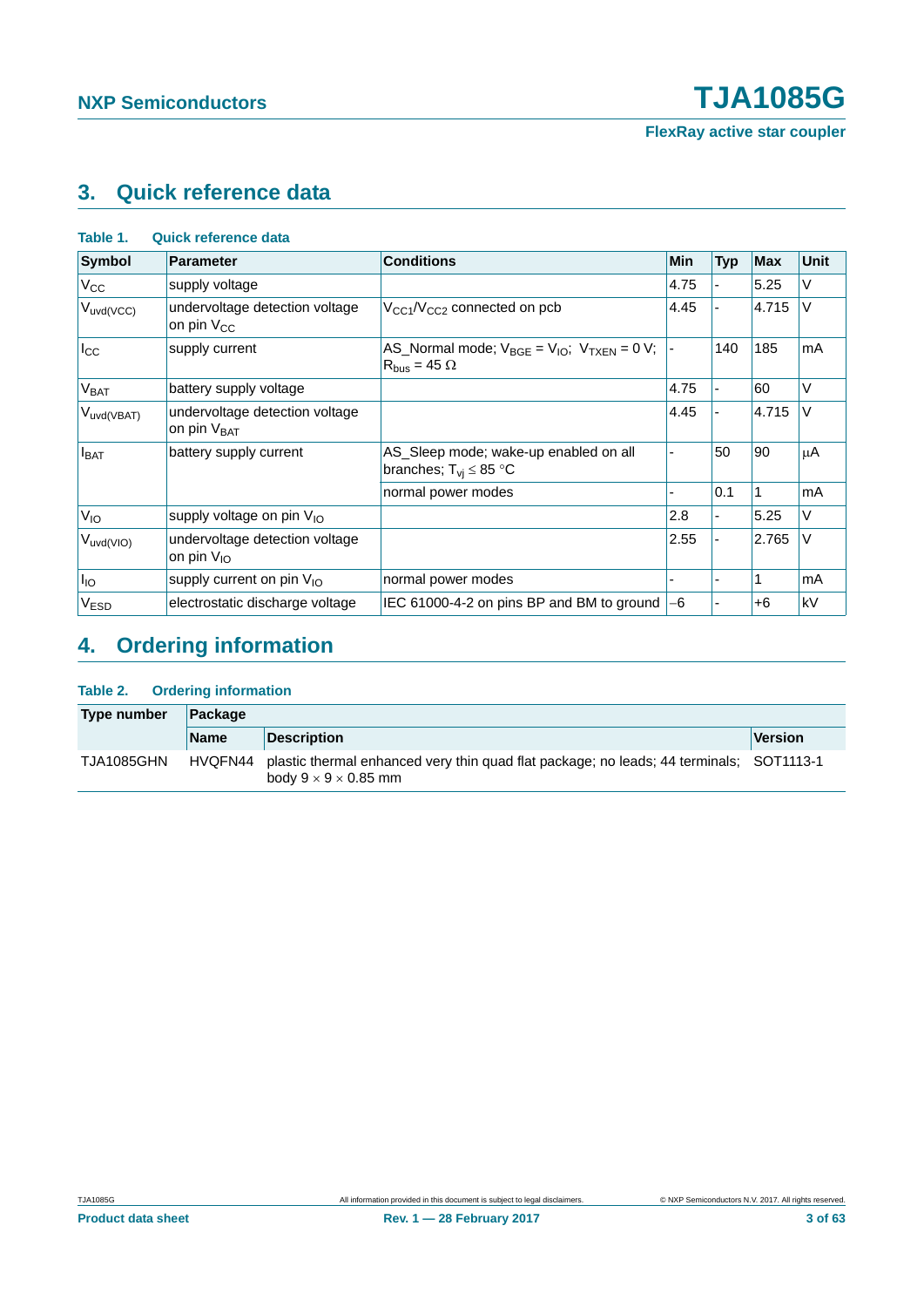**FlexRay active star coupler**

## <span id="page-3-0"></span>**5. Block diagram**

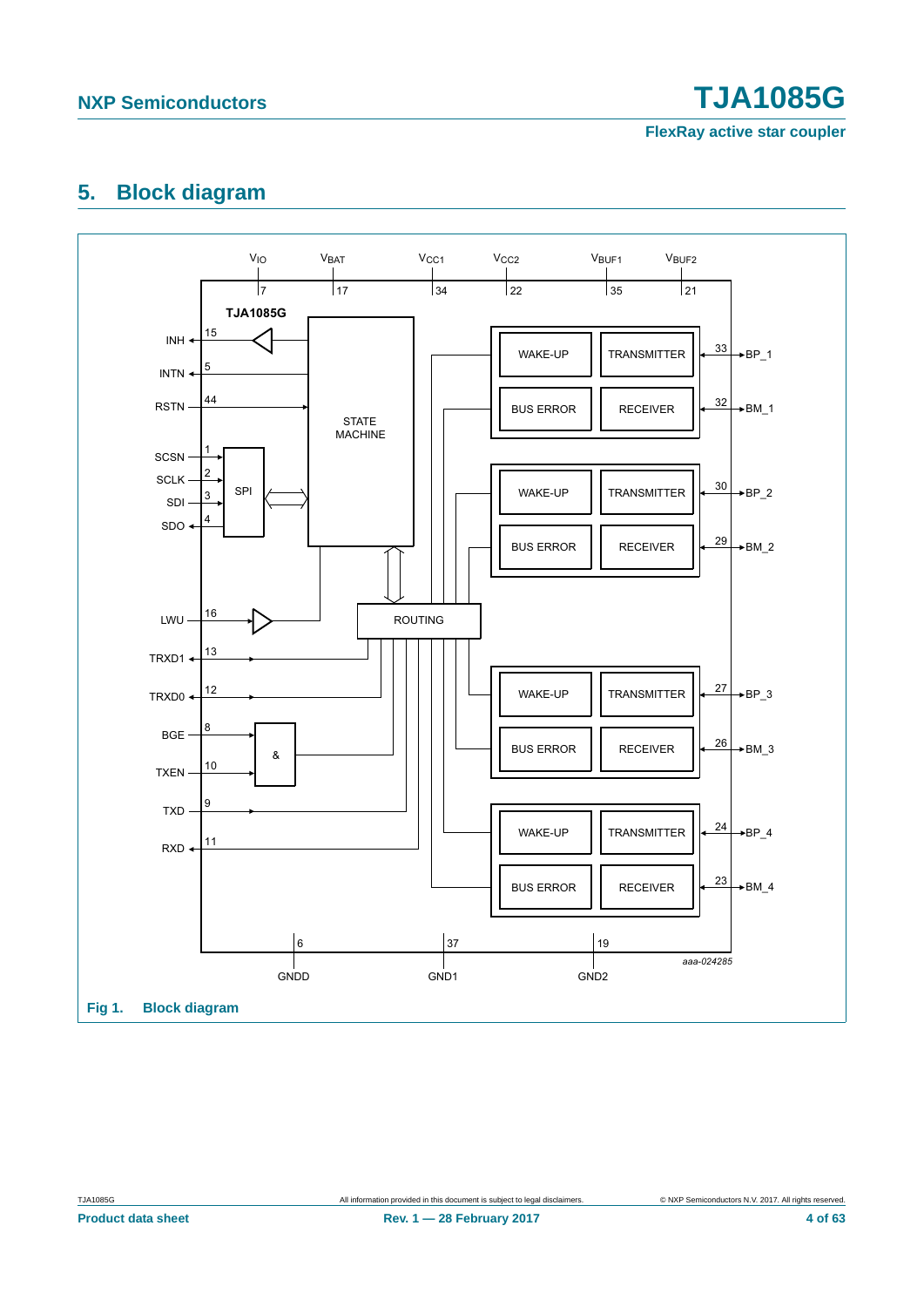**FlexRay active star coupler**

## <span id="page-4-1"></span><span id="page-4-0"></span>**6. Pinning information**

### **6.1 Pinning**



### <span id="page-4-2"></span>**6.2 Pin description**

#### **Table 3. Pin description**

| Symbol          | <b>Pin</b>     | Type <sup>[1]</sup> | <b>Description</b>                                       |
|-----------------|----------------|---------------------|----------------------------------------------------------|
| <b>SCSN</b>     | 1              |                     | SPI chip select input; internal pull-up                  |
| <b>SCLK</b>     | $\overline{2}$ |                     | SPI clock signal; internal pull-down                     |
| SDI             | 3              |                     | SPI data input; internal pull-down                       |
| SDO             | 4              | O                   | SPI data output; 3-state output                          |
| <b>INTN</b>     | 5              | O                   | interrupt output; open-drain output, low-side driver     |
| <b>GNDD</b>     | 6              | G                   | ground for digital circuits <sup>[2]</sup>               |
| V <sub>IO</sub> | 7              | P                   | supply voltage for $V_{10}$ voltage level adaptation     |
| <b>BGE</b>      | 8              |                     | bus guardian enable input; internal pull-down            |
| TXD.            | 9              |                     | transmit data input; internal pull-down                  |
| TXEN            | 10             | I                   | transmitter enable input; internal pull-up               |
| <b>RXD</b>      | 11             | O                   | receive data output                                      |
| TRXD0           | 12             | IО                  | data bus line 0 for inner star connection                |
| TRXD1           | 13             | IО                  | data bus line 1 for inner star connection                |
| n.c.            | 14             |                     | not connected; to be connected to GND in application     |
| INH.            | 15             | O                   | inhibit output; for switching external voltage regulator |

**Product data sheet** 5 of 63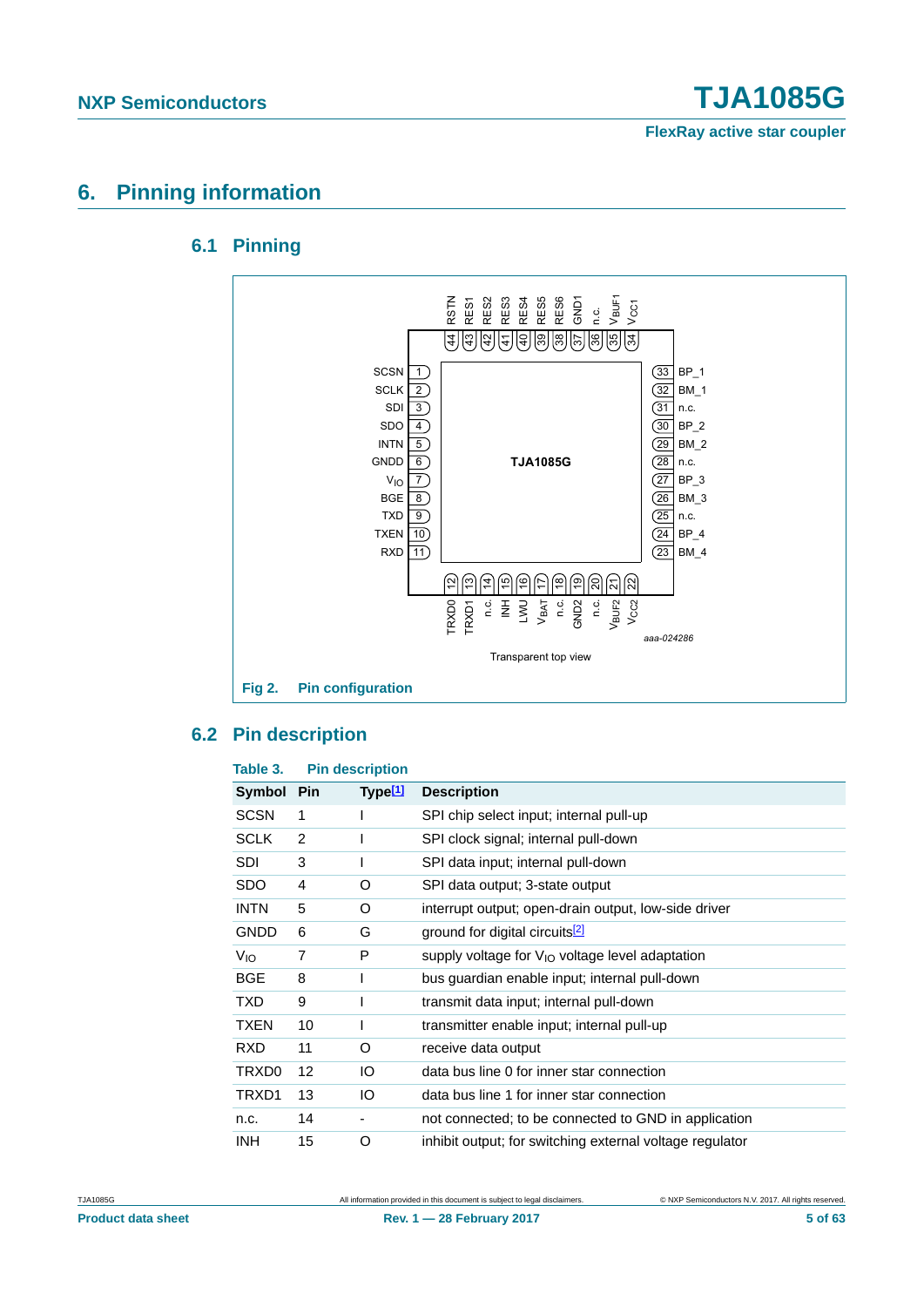**FlexRay active star coupler**

| Table 3.               |     |                              | Pin description continued                                                             |  |  |
|------------------------|-----|------------------------------|---------------------------------------------------------------------------------------|--|--|
| Symbol                 | Pin | Type $[1]$                   | <b>Description</b>                                                                    |  |  |
| LWU                    | 16  | L                            | local wake-up input; internal pull-up or pull-down (depends on<br>voltage at pin LWU) |  |  |
| <b>V<sub>BAT</sub></b> | 17  | P                            | battery supply voltage                                                                |  |  |
| n.c.                   | 18  | $\overline{\phantom{a}}$     | not connected; to be connected to GND in application                                  |  |  |
| GND <sub>2</sub>       | 19  | G                            | ground connection for branches 3 and $4\overline{2}$                                  |  |  |
| n.c.                   | 20  |                              | not connected; to be connected to GND in application                                  |  |  |
| V <sub>BUF2</sub>      | 21  | P                            | buffer supply voltage for branches 3 and 43                                           |  |  |
| V <sub>CC2</sub>       | 22  | P                            | supply voltage for branches 3 and 4[4]                                                |  |  |
| $BM_4$                 | 23  | IO                           | bus line minus for branch 4 <sup>[5]</sup>                                            |  |  |
| $BP_4$                 | 24  | IО                           | bus line plus for branch 4 <sup>[6]</sup>                                             |  |  |
| n.c.                   | 25  | ÷.                           | not connected; to be connected to GND in application                                  |  |  |
| $BM_3$                 | 26  | IО                           | bus line minus for branch 3 <sup>[5]</sup>                                            |  |  |
| $BP_3$                 | 27  | IО                           | bus line plus for branch 3 <sup>6</sup>                                               |  |  |
| n.c.                   | 28  |                              | not connected; to be connected to GND in application                                  |  |  |
| BM 2                   | 29  | IО                           | bus line minus for branch 2 <sup>[5]</sup>                                            |  |  |
| $BP_2$                 | 30  | IO                           | bus line plus for branch 2 <sup>[6]</sup>                                             |  |  |
| n.c.                   | 31  |                              | not connected; to be connected to GND in application                                  |  |  |
| $BM_1$                 | 32  | IО                           | bus line minus for branch 1 <b>b</b>                                                  |  |  |
| $BP_1$                 | 33  | IO                           | bus line plus for branch 1 <sup>6</sup>                                               |  |  |
| $V_{CC1}$              | 34  | P                            | supply voltage for branches 1 and 2[4]                                                |  |  |
| $V_{BUF1}$             | 35  | P                            | buffer supply voltage for branches 1 and 2 <sup>[3]</sup>                             |  |  |
| n.c.                   | 36  |                              | not connected; to be connected to GND in application                                  |  |  |
| GND1                   | 37  | G                            | ground connection for branches 1 and 22                                               |  |  |
| RES <sub>6</sub>       | 38  | $\overline{\phantom{a}}$     | reserved; to be connected to GND in application                                       |  |  |
| RES <sub>5</sub>       | 39  |                              | reserved; to be connected to GND in application                                       |  |  |
| RES4                   | 40  | $\qquad \qquad \blacksquare$ | reserved; to be connected to GND in application                                       |  |  |
| RES <sub>3</sub>       | 41  | ÷,                           | reserved; to be connected to GND in application                                       |  |  |
| RES <sub>2</sub>       | 42  | $\qquad \qquad \blacksquare$ | reserved; to be connected to GND in application                                       |  |  |
| RES <sub>1</sub>       | 43  | $\blacksquare$               | reserved; to be connected to GND in application                                       |  |  |
| <b>RSTN</b>            | 44  | T                            | reset input; internal pull-up                                                         |  |  |

<span id="page-5-0"></span>[1] IO: input/output; O: output; I: input; P: power supply; G: ground.

<span id="page-5-1"></span>[2] GND1, GND2, GNDD and the exposed center pad of HVQFN44 package must be connected together on the PCB; references in the data sheet to GND can be assumed to encompass GND1, GND2, GNDD and the exposed center pad of HVQFN4 unless stated otherwise.

- <span id="page-5-2"></span>[3]  $V_{BUF1}$  and  $V_{BUF2}$  must be connected together on the PCB; note that references in the data sheet to  $V_{BUF1}$ can be assumed to encompass  $V_{\text{BUF1}}$  and  $V_{\text{BUF2}}$  unless stated otherwise.
- <span id="page-5-3"></span>[4]  $V_{CG1}$  and  $V_{CG2}$  must be connected together on the PCB; note that references in the data sheet to  $V_{CG}$  can be assumed to encompass  $V_{CC1}$  and  $V_{CC2}$  unless stated otherwise.
- <span id="page-5-4"></span>[5] References in the data sheet to BM (e.g. pin BM or V<sub>BM</sub>) can be assumed to encompass BM\_1, BM\_2, BM 3 and BM 4 unless stated otherwise.
- <span id="page-5-5"></span>[6] References in the data sheet to BP (e.g. pin BP or  $V_{BP}$ ) can be assumed to encompass BP\_1, BP\_2, BP\_3 and BP\_4 unless stated otherwise.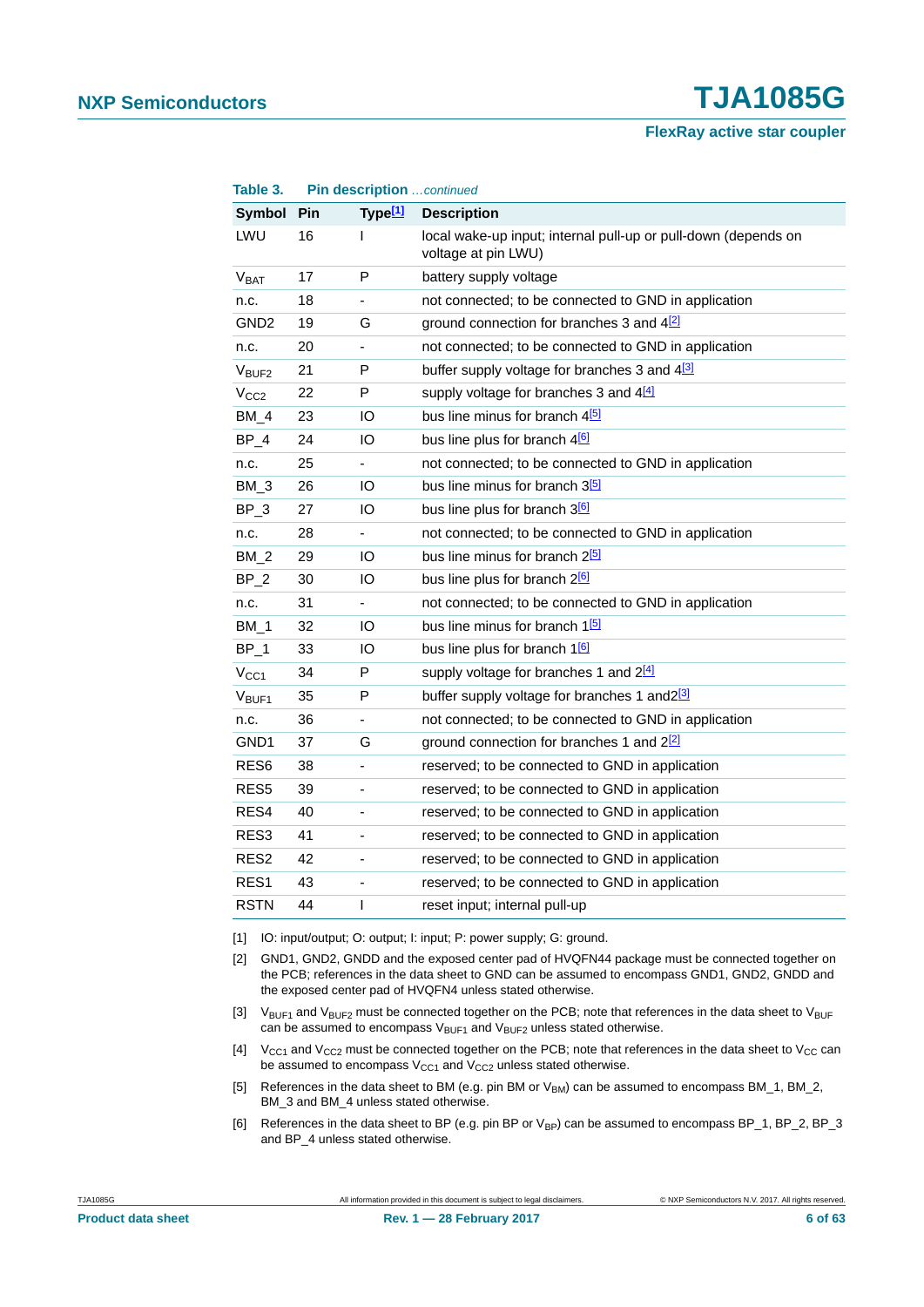**FlexRay active star coupler**

### <span id="page-6-1"></span><span id="page-6-0"></span>**7. Functional description**

#### **7.1 Supply voltage**

The TJA1085G state machine is adequately supplied if at least one of  $V_{BAT}$ ,  $V_{CC}$  or  $V_{BUF}$ is available. The internal supply voltage to the state machine is denoted by  $V_{\text{DIG}}$ .  $V_{\text{BUF}}$  is an auxiliary supply and is only needed for forwarding the wake-up pattern when  $V_{CC}$  is not available.

### <span id="page-6-2"></span>**7.2 Host Control (HC) and Autonomous Power (AP) modes - APM flag**

The APM flag determines whether the TJA1085G is host-controlled or is operating in Autonomous Power mode. It is in AP mode by default.

The TJA1085G sets the APM flag:

- **•** at power-on
- **•** when a wake-up event is detected (on TXRD0/1, local or remote)
- when a V<sub>CC</sub> undervoltage event is detected in AS\_Normal mode
- when a V<sub>IO</sub> undervoltage event lasts longer than t<sub>to(uvd)</sub>(VIO)

The host can set or reset the APM flag at any time.

#### <span id="page-6-3"></span>**7.3 Signal router**

The signal router transfers data received on an input channel to all channels configured as outputs. If data is being received on more than one input channel at the same time, the channel that was first to signal activity is selected and data on the other channel/s is ignored. Whether or not the data on an output channel is transmitted depends on whether the output channel is enabled or disabled.

The TJA1085G contains the following data input channels:

- **•** Branches 1 to 4
- **•** TRXD0/1 interface (inner star interface)
- **•** TXD/TXEN interface

The TJA1085G contains the following data output channels:

- **•** Branches 1 to 4
- **•** TRXD0/1 interface
- **•** RXD pin

#### <span id="page-6-4"></span>**7.3.1 TRXD collision**

When the TRXD0/1 interface is configured as an output channel, a TRXD collision is detected (COLL\_TRXD = 1) if pins TRXD0 and TRXD1 are both LOW for longer than  $t_{\text{det(col)}(TRXD)}$ , generating a CLAMP\_ERROR interrupt.

When a TRXD collision is detected, the TJA1085G transmits a DATA\_0 to all other active output channels (irrespective of the actual data on the selected input channel), until the selected input channel detects idle state.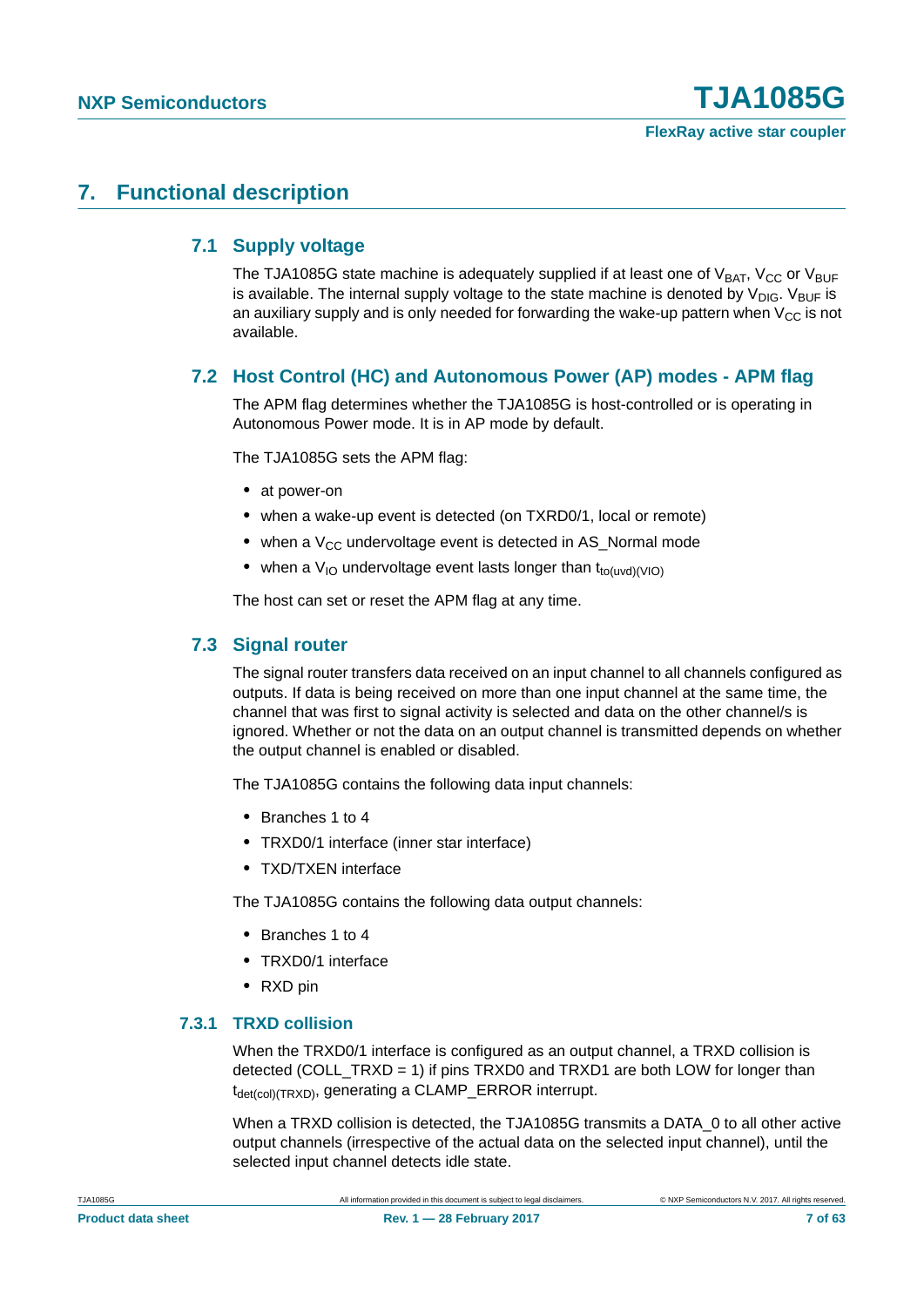#### <span id="page-7-1"></span>**7.4 Wake-up**

The TJA1085G supports the following wake-up mechanisms:

- **•** Remote wake-up via the bus (wake-up pattern or dedicated wake-up frame)
- **•** Local wake-up via pin LWU
- **•** Activity on the inner star interface (pins TRXD0 and TRXD1)

Any wake-up event will generate a WU interrupt. A remote wake-up on a branch will generate an EVENT\_BRx interrupt to indicate the branch where the wake-up pattern or dedicated data frame was detected.

The host can identify the wake-up source by polling the General Status register (WU\_TRXD = 1 for a TRXD0/1 wake-up; WU\_LOCAL = 1 for a local wake-up) and the Branch Status register (WU\_BRx = 1 for a remote wake-up).

#### <span id="page-7-2"></span>**7.4.1 Remote wake-up**

When the TJA1085G is in AS Standby or AS Sleep, all branches are monitored for wake-up events. When a valid wake-up pattern or data frame is detected on a branch, the relevant WU\_BRx status bit is set and the wake-up pattern/data frame is forwarded to all other enabled branches.

A remote wake-up event occurring during an AS\_Normal-to-AS\_Standby or AS\_Normal-to-AS\_Sleep transition will also be detected, setting the relevant WU\_BRx status bit and generating WU and EVENT\_BRx interrupts.

#### <span id="page-7-0"></span>**7.4.1.1 Bus wake-up via wake-up pattern**

A wake-up pattern consists of at least two consecutive wake-up symbols. A wake-up symbol consists of a DATA\_0 phase lasting longer than  $t_{\text{det(wake)DATA}}$  o, followed by an idle phase lasting longer than t<sub>det(wake)idle</sub>, provided both wake-up symbols occur within a time span of  $t_{\text{det(wake)}\text{tot}}$  (see [Figure 3](#page-8-0)). The transceiver also wakes up if the idle phases are replaced by DATA\_1 phases.

A wake-up event is not detected if an invalid wake-up pattern is received. See [Ref. 1](#page-59-0) for more details on invalid wake-up patterns.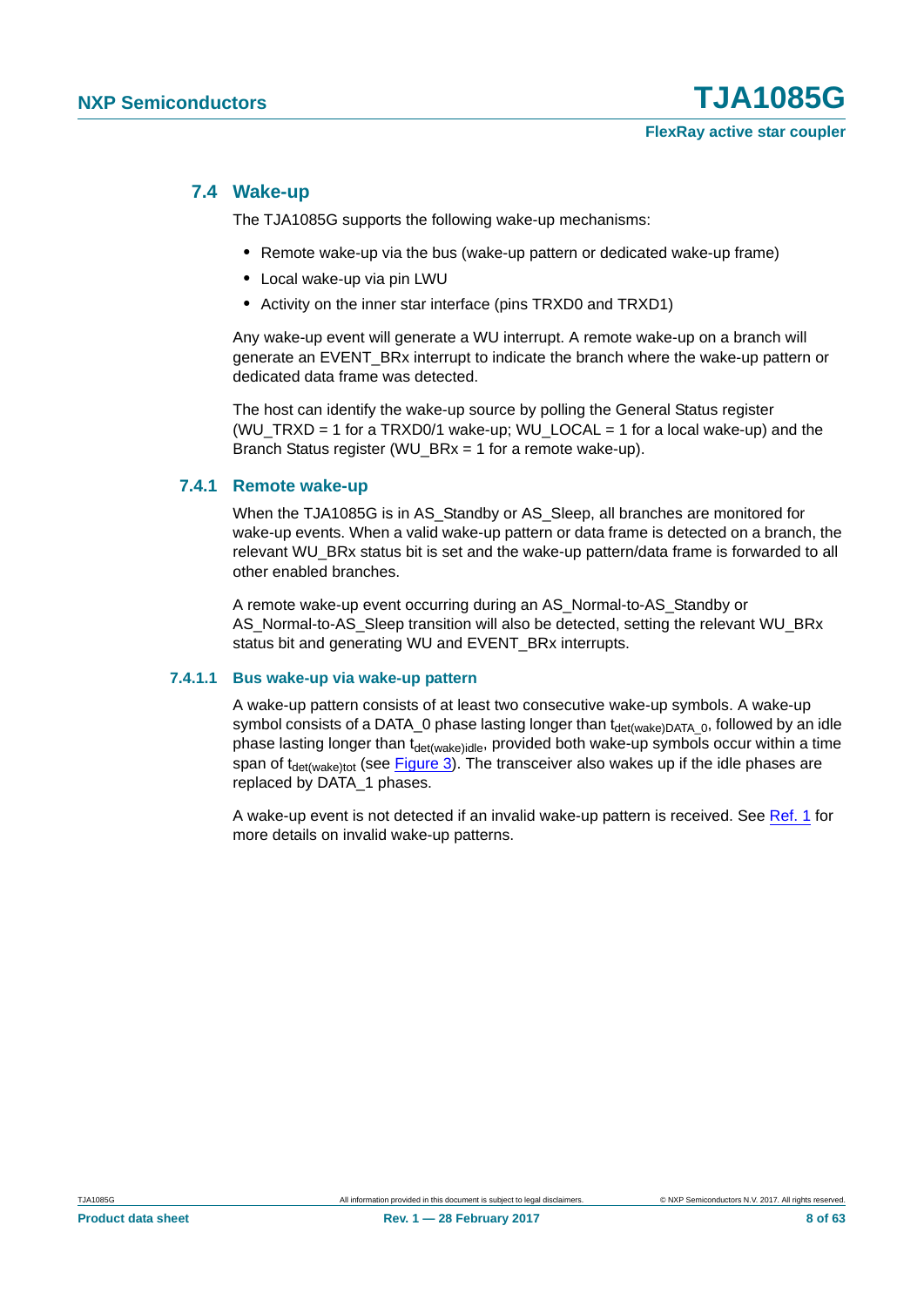**FlexRay active star coupler**



<span id="page-8-0"></span>See [Ref. 1](#page-59-0) for more details of the wake-up mechanism.

#### <span id="page-8-1"></span>**7.4.1.2 Bus wake-up via dedicated FlexRay data frame**

The TJA1085G detects a wake-up event when a dedicated data frame emulating a valid wake-up pattern, as shown in [Figure 4](#page-9-0), is received.

The Data 0 and Data 1 phases of the emulated wake-up symbol are interrupted by the Byte Start Sequence (BSS) preceding each byte in the data frame. With a data rate of 10 Mbit/s, the interruption has a maximum duration of 130 ns and does not prevent the transceiver from recognizing the wake-up pattern in the payload.

For longer interruptions at lower data rates (5 Mbit/s and 2.5 Mbit/s), the wake-up pattern should be used (see [Section 7.4.1.1\)](#page-7-0).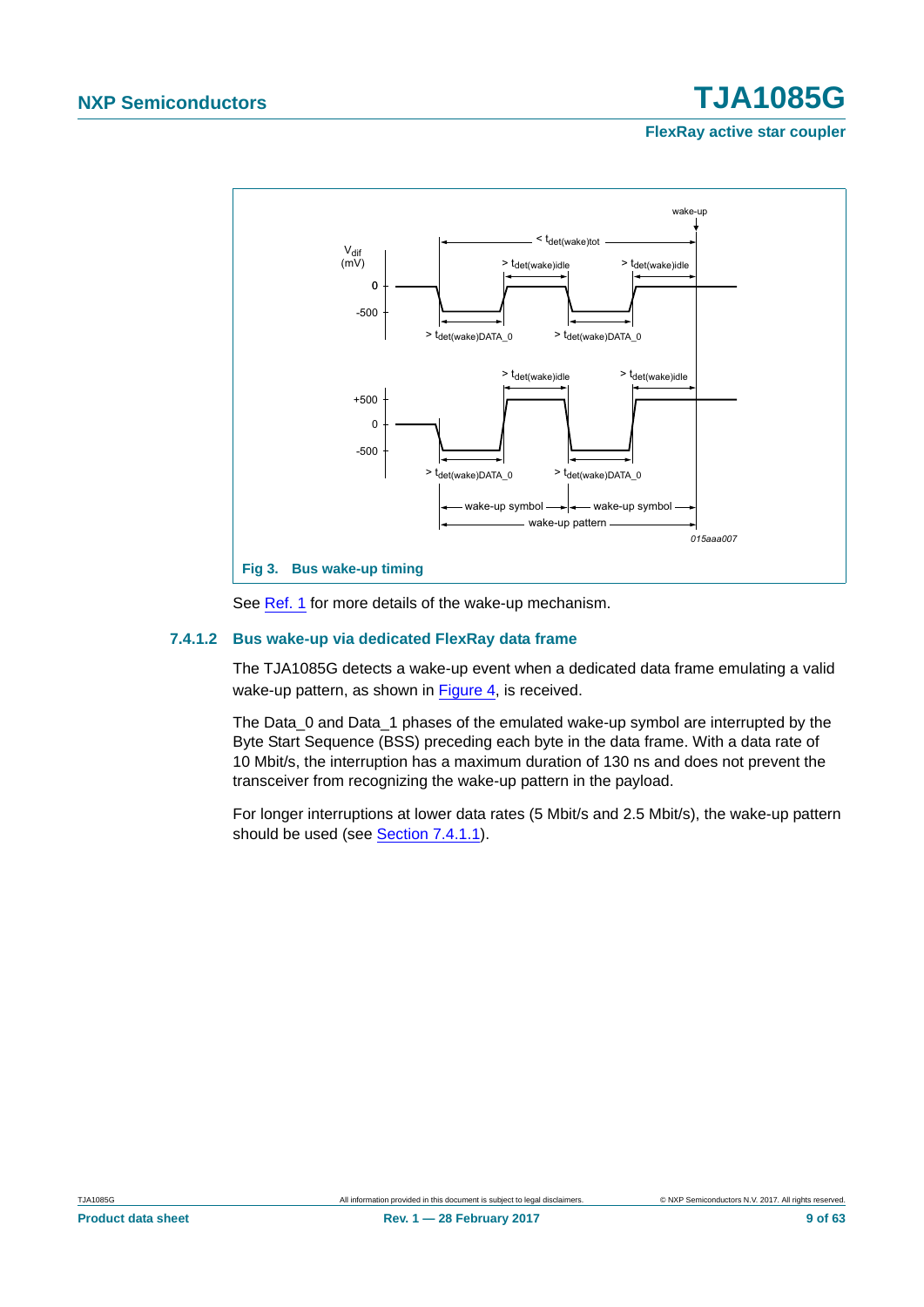

**FlexRay active star coupler**



#### <span id="page-9-1"></span><span id="page-9-0"></span>**7.4.2 Local wake-up via pin LWU**

Local wake-up is detected when the voltage on pin LWU is lower than  $V_{th(wake)(l)W1)}$  for longer than  $t_{\text{det(wake)(LWU)}}$  (falling edge on pin LWU). When local wake-up is detected, the WU\_LOCAL status bit is set and a WU interrupt is generated. At the same time, the internal biasing of this pin is switched to pull-down.

If the voltage on pin LWU rises and remains above  $V_{th(wake)(LWU)}$  for longer than t<sub>det(wake)(LWU)</sub> (rising edge on pin LWU), local wake-up is not detected and the biasing on pin LWU is switched to pull-up.



#### <span id="page-9-2"></span>**7.4.3 Wake-up via the TRXD0/1 interface**

If the voltage on pin TRXD0 or pin TRXD1 is LOW for longer than  $t_{\text{det(wake)}(TRXD)}$ , a WU interrupt is generated and the WU\_TRXD status bit is set.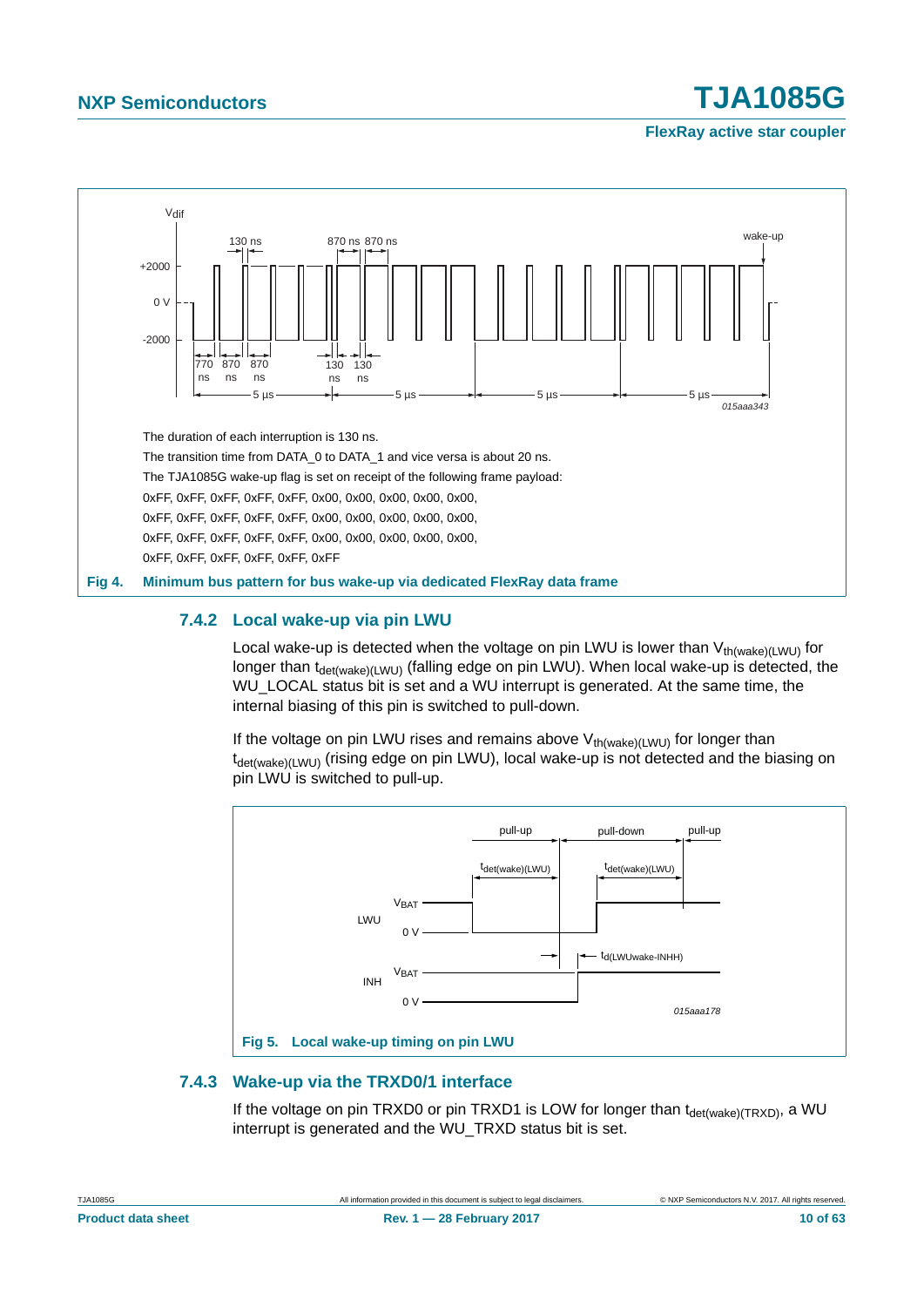#### **7.5 Communication controller interface**

#### <span id="page-10-4"></span><span id="page-10-3"></span>**7.5.1 Bus activity and idle detection**

The following mechanisms for activity and idle detection are valid in normal power modes:

- If the absolute differential voltage on the bus lines is higher than  $|V_{i(\text{diff})\text{det}(\text{act})}|$  for  $t_{\text{det}(\text{act})(bus)}$ , activity is detected on the bus lines
- **•** If, after bus activity detection, the differential voltage on the bus lines is higher than V<sub>IH(dif)</sub>, pin RXD will go HIGH
- **•** If, after bus activity detection, the differential voltage on the bus lines is lower than VIL(dif), pin RXD will go LOW
- If the absolute differential voltage on the bus lines is lower than  $|V_{\text{ifdifidet}(\text{act})}|$  for  $t_{\text{det}(idle)(bus)}$ , then idle is detected on the bus lines (pin RXD is switched HIGH or remains HIGH)

Additionally, activity and idle can be detected:

- if pin TXEN is LOW for longer than t<sub>det(act)(TXEN)</sub>, activity is detected on pin TXEN
- if pin TXEN is HIGH for longer than t<sub>det(idle)(TXEN)</sub>, idle is detected on pin TXEN
- if pin TRXD0 or TRXD1 is LOW for longer than t<sub>det(act)</sub>(TRXD), activity is detected on the TRXD0/1 interface
- if pins TRXD0 and TRXD1 are both HIGH for longer than t<sub>det(idle)</sub>(TRXD), idle is detected on the TRXD0/1 interface

#### **Table 4. Transmitter input signals: TXD, TXEN and BGE[\[1\]](#page-10-0)**

| <b>TXD</b> | <b>TXEN</b> | <b>BGE</b> | $V_{10}$ UV<br>detected | <b>RXD</b>  | <b>Bus</b> | TRXD0                     | TRXD1                                | <b>Operating mode</b>                                                        |
|------------|-------------|------------|-------------------------|-------------|------------|---------------------------|--------------------------------------|------------------------------------------------------------------------------|
| $\times$   | H           | X          | no                      | <b>HIGH</b> | idle       | high ohmic <sup>[2]</sup> | high ohmic <sup>[2]</sup> AS_Normal  |                                                                              |
| $\times$   | X           |            | no                      | <b>HIGH</b> | idle       | high ohmic <sup>[2]</sup> | high ohmic <sup>[2]</sup> AS Normal  |                                                                              |
| L          | L           | н          | no                      | <b>LOW</b>  | DATA 0     | <b>LOW</b>                | high ohmic <sup>[2]</sup> AS_Normal  |                                                                              |
| H          | L           | H          | no                      | <b>HIGH</b> | DATA 1     | high ohmic $\sqrt{2}$ LOW |                                      | AS Normal                                                                    |
| $\times$   | X           | X          | no                      | <b>HIGH</b> | idle       | high ohmic <sup>[2]</sup> |                                      | high ohmic <sup>[2]</sup> AS_Standby, <sup>[3]</sup> AS_Sleep <sup>[3]</sup> |
| $\times$   | X           | X          | <b>ves</b>              | <b>LOW</b>  | idle       | high ohmic <sup>[2]</sup> | high ohmic <sup>[2]</sup> AS_Normal, | AS_Standby, <sup>[3]</sup> AS_Sleep <sup>[3]</sup>                           |
| $\times$   | X           | X          | X                       | <b>HIGH</b> | float      | high ohmic <sup>2</sup>   |                                      | high ohmic <sup>[2]</sup> AS_PowerOff, AS_Reset                              |

<span id="page-10-0"></span>[1] The transmitter is activated by a falling edge on pin TXD while TXEN is LOW and BGE is HIGH.

<span id="page-10-1"></span>[2] Internal pull-up resistor  $(R_{\text{nu}})$  to  $V_{\text{BUE}}$ .

<span id="page-10-2"></span>[3] BP and BM biased to GND.

| Table 5.   | <b>Bus as input</b>            |             |                           |                                     |                                                |
|------------|--------------------------------|-------------|---------------------------|-------------------------------------|------------------------------------------------|
| <b>Bus</b> | V <sub>IO</sub> UV<br>detected | <b>RXD</b>  | TRXD0                     | TRXD1                               | <b>Operating mode</b>                          |
| DATA 0     | no                             | <b>LOW</b>  | LOW                       | high ohmic <sup>[1]</sup> AS_Normal |                                                |
| DATA 1     | no                             | <b>HIGH</b> | high ohmic <sup>[1]</sup> | LOW                                 | AS Normal                                      |
| idle       | no                             | <b>HIGH</b> | high ohmic <sup>[1]</sup> | high ohmic <sup>[1]</sup> AS_Normal |                                                |
| $\times$   | no                             | <b>HIGH</b> | high ohmic <sup>[1]</sup> |                                     | high ohmic <sup>[1]</sup> AS_Standby, AS_Sleep |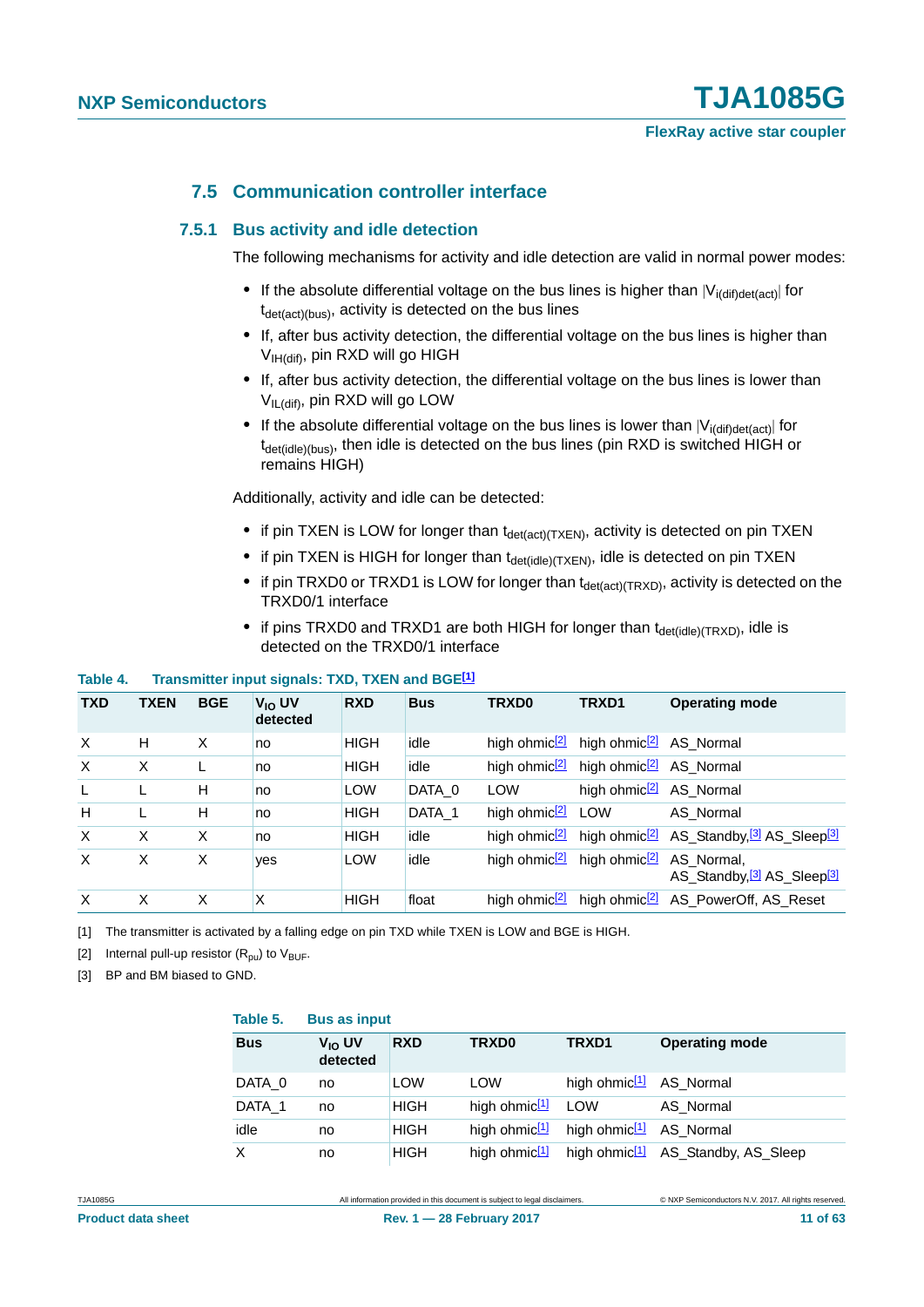#### **FlexRay active star coupler**

| Table 5.   | <b>Bus as input</b>            |             |                           |                                     |                                                 |
|------------|--------------------------------|-------------|---------------------------|-------------------------------------|-------------------------------------------------|
| <b>Bus</b> | V <sub>IO</sub> UV<br>detected | <b>RXD</b>  | TRXD0                     | TRXD1                               | <b>Operating mode</b>                           |
| DATA 0     | <b>ves</b>                     | LOW         | <b>LOW</b>                | high ohmic <sup>[1]</sup> AS_Normal |                                                 |
| DATA 1     | ves                            | LOW         | high ohmic $1/2$ LOW      |                                     | AS Normal                                       |
| idle       | yes                            | LOW         | high ohmic <sup>[1]</sup> | high ohmic <sup>[1]</sup> AS Normal |                                                 |
| X          | yes                            | LOW         | high ohmic <sup>[1]</sup> |                                     | high ohmic <sup>[1]</sup> AS_Standby, AS_Sleep  |
| X          | X                              | <b>HIGH</b> | high ohmic <sup>[1]</sup> |                                     | high ohmic <sup>[1]</sup> AS_PowerOff, AS_Reset |

<span id="page-11-0"></span>[1] Internal pull-up resistor  $(R_{\text{pu}})$  to  $V_{\text{BUF}}$ .

#### **Table 6. TRXD0/1 interface configured as input**

| <b>TRXD0</b> | TRXD1        | V <sub>IO</sub> UV<br>detected | <b>RXD</b>  | <b>Bus</b> | <b>Operating mode</b>         |
|--------------|--------------|--------------------------------|-------------|------------|-------------------------------|
| X            | falling edge | no                             | <b>HIGH</b> | DATA 1     | AS Normal <sup>[1]</sup>      |
| <b>HIGH</b>  | <b>HIGH</b>  | no                             | <b>HIGH</b> | idle       | AS Normal                     |
| falling edge | X            | X                              | LOW         | DATA 0     | AS Normal <sup>[1]</sup>      |
| X            | falling edge | yes                            | LOW         | DATA 1     | AS Normal <sup>[1]</sup>      |
| <b>HIGH</b>  | <b>HIGH</b>  | yes                            | <b>LOW</b>  | idle       | AS Normal                     |
| <b>LOW</b>   | LOW          | X                              | LOW         | DATA 0     | collision detected on TRXD0/1 |

<span id="page-11-1"></span>[1] Activity detected on TRXD0/TRXD1.

#### <span id="page-11-3"></span>**7.6 Bus error detection**

The TJA1085G provides bus error detection on each branch during data transmission. When a transmit error (TxE\_BRx = 1) is detected on a branch, an EVENT\_BRx interrupt is generated to notify the host.

The following conditions trigger bus error detection:

- **•** Short circuit BP to BM
- **•** Short-circuit BP to GND
- **•** Short-circuit BM to GND
- Short-circuit BP to V<sub>CC</sub> or V<sub>BAT</sub>
- Short-circuit BM to V<sub>CC</sub> or V<sub>BAT</sub>

#### <span id="page-11-2"></span>**7.7 Interrupt generation**

Interrupts are generated when specific events take place or associated status bits in the General or Branch X status registers are set. When an interrupt is generated, the relevant interrupt status bit is set in the Interrupt Status register (see [Table 10](#page-25-0)) and pin INTN is forced LOW.

Some interrupt status bits (PWON, WU, SPI\_ERROR and HC\_ERROR) are reset immediately after the Interrupt Status register has been read successfully (i.e. a rising edge on SCSN with no SPI\_ERROR).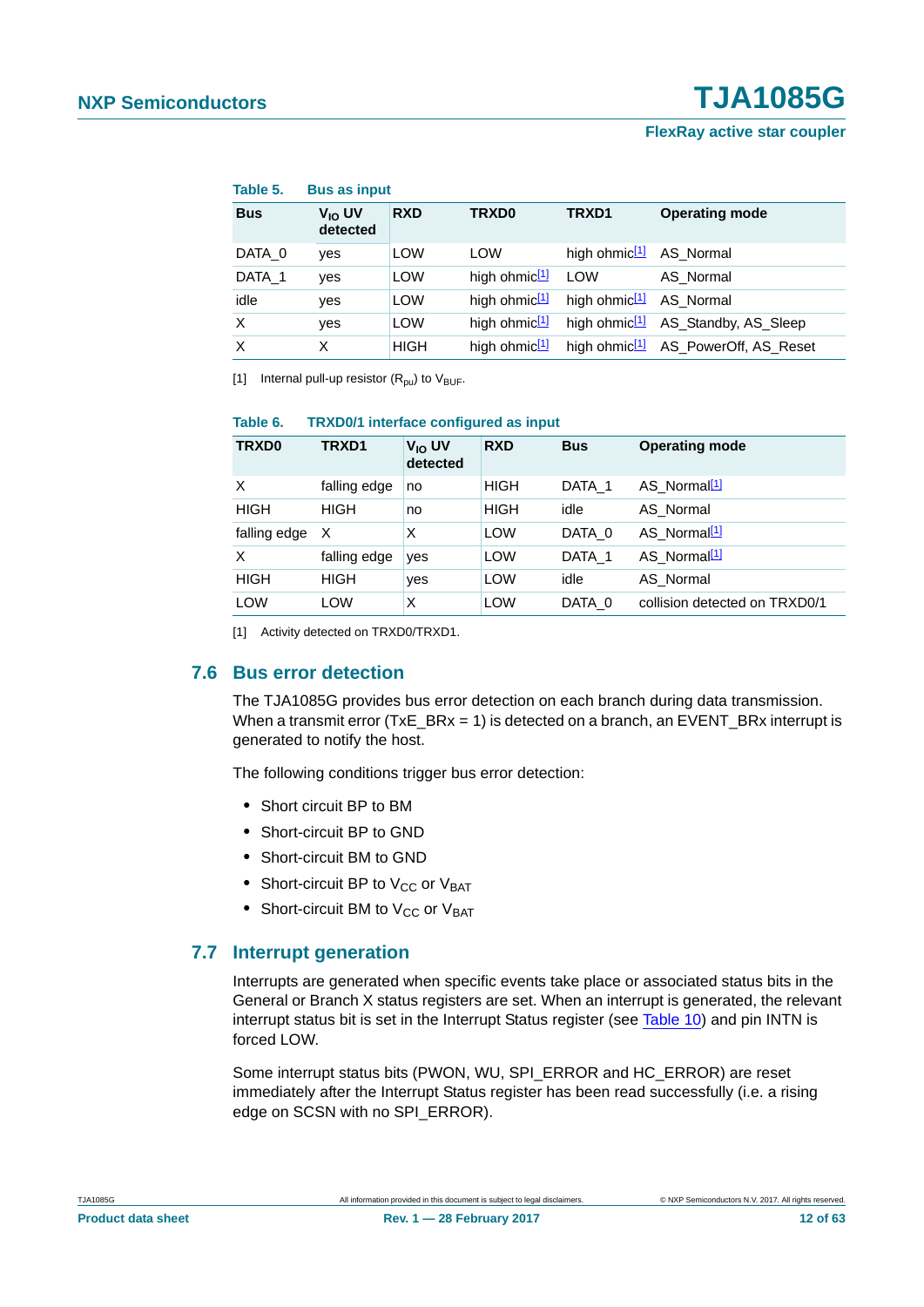The UV\_ERROR, CLAMP\_ERROR, TEMP\_ERROR and EVENT\_BRx status bits are reset after the flag (or flags) that triggered the interrupt has been reset and a successful read operation had been performed (these two events can occur in any order). Resetting these bits triggers a further falling edge on INTN to indicate to the host that the issue that triggered the interrupt has been resolved (except in the case of EVENT\_BRx if a branch wake-up event triggered the interrupt). See [Section 7.10.2.3](#page-25-1) for further details.

INTN signaling conforms to the FlexRay Electrical Physical Layer specification V3.0.1 (see [Ref. 1\)](#page-59-0).

#### <span id="page-12-1"></span>**7.8 Operating modes**

The TJA1085G features five operating modes.

AS\_PowerOff, AS\_Sleep and AS\_Standby are low-power modes in which the transceiver is unable to transmit or receive data streams on the bus. In AS\_PowerOff mode, only power-on reset detection is active. The SPI, the low-power receiver and wake-up detection are active in AS Sleep mode. Undervoltage detection is enabled on  $V_{CC}$ , V<sub>BAT</sub> and  $V_{\text{BUF}}$  in AS\_Standby and AS\_Normal modes.  $V_{10}$  undervoltage detection is always enabled, except when the TJA1085G is in AS\_PowerOff mode.

In AS Normal mode, the TJA1085G can transmit and receive data streams on the bus.

Pin INH is HIGH in AS\_Normal, AS\_Standby and AS\_Reset, and floating in AS\_PowerOff and AS\_Sleep.

The dStarGoToSleep timer is started when the TJA1085G switches to AS\_Standby or AS Normal, or when idle is detected on the bus. The timer is halted and reset when activity is detected on the bus.

#### **7.8.1 Operating mode transitions**

#### <span id="page-12-2"></span><span id="page-12-0"></span>**7.8.1.1 AS\_PowerOff**

The TJA1085G switches to AS\_PowerOff from any mode if the internal supply to the state machine,  $V_{DIG}$ , falls below the power-on detection threshold voltage ( $V_{th(det)POR}$ ). It remains in AS\_PowerOff until  $V_{DIG}$  rises above the power-on recovery threshold voltage  $(V<sub>th(rec)POR</sub>)$ , when it switches to AS\_Standby. Pins INTN and SDO are switched to a high-impedance state in AS\_PowerOff mode.

#### <span id="page-12-3"></span>**7.8.1.2 AS\_Reset**

The TJA1085G switches to AS\_Reset from any mode if pin RSTN goes LOW with no undervoltage detected on  $V_{10}$ . It remains in AS Reset until pin RSTN goes HIGH, when it switches to AS\_Standby.

#### <span id="page-12-4"></span>**7.8.1.3 AS\_Standby**

The TJA1085G switches to AS\_Standby:

- from AS\_PowerOff when  $V_{\text{DIG}}$  rises above the power-on recovery threshold voltage  $(V_{th(rec)POR})$
- from AS\_Reset when pin RSTN goes HIGH
- from AS\_Normal when a  $V_{CC}$  undervoltage event is detected ( $V_{CC}$  <  $V_{uvd/VCC}$ ) for longer than  $t_{\text{det}(uv)(\text{VCC})}$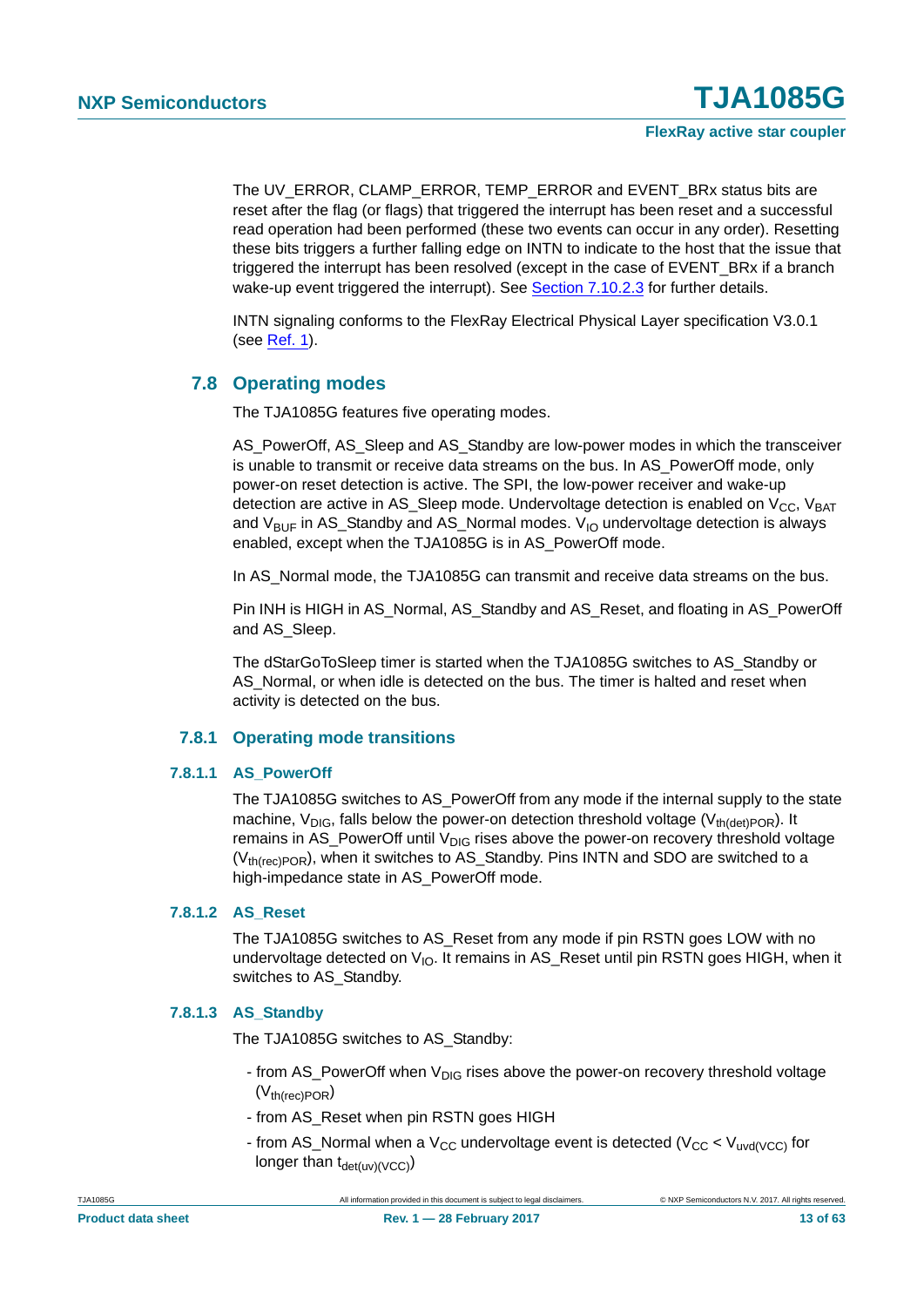- from AS\_Normal in response to a host 'AS\_Standby' command (HC mode)
- from AS Sleep in response to a host 'AS Standby' command (HC mode)
- from AS\_Sleep when a wake-up event is detected

The TJA1085G switches from AS\_Standby:

- to AS\_Normal when a wake-up event is detected, provided  $V_{\text{BUF}} > V_{\text{uvr(VBUF)}}$ 

- to AS Normal when a V<sub>CC</sub> undervoltage recovery event is detected (V<sub>CC</sub> > V<sub>uvr(VCC</sub>) for longer than  $t_{rec(uv)(VCC)}$ , provided  $V_{BUF} > V_{uvr(BUF)}$ 

- to AS\_Normal in response to a host 'AS\_Normal' command (HC mode)
- to AS\_Sleep if the dStarGoToSleep timer expires (AP mode)
- to AS\_Sleep if a  $V_{CC}$  undervoltage event lasts longer than  $t_{to(uvd)(VCC)}$  (HC mode)
- to AS\_Sleep in response to a host 'AS\_Sleep' command (HC mode)

#### <span id="page-13-0"></span>**7.8.1.4 AS\_Sleep**

A wake-up event will trigger a transition to AS\_Standby (followed by a transition to AS\_Normal if  $V_{\text{BUF}} > V_{\text{uvr(VBUF)}}$ ).

The TJA1085G switches to AS\_Sleep:

- from AS\_Standby in response to a host 'AS\_Sleep' command (HC mode)
- from AS\_Standby if the dStarGoToSleep timer expires (AP mode)
- from AS\_Standby if a  $V_{CC}$  undervoltage event lasts longer than  $t_{to(uvd)(VCC)}$  (HC mode)
- from AS\_Normal in response to a host 'AS\_Sleep' command (HC mode)
- from AS\_Normal if the dStarGoToSleep timer expires (AP mode)

The TJA1085G switches from AS\_Sleep:

- to AS\_Standby in response to a host 'AS\_Standby' command (HC mode)
- to AS\_Standby when a wake-up event is detected.
- to AS\_Normal in response to a host 'AS\_Normal' command (HC mode)

#### <span id="page-13-1"></span>**7.8.1.5 AS\_Normal**

The TJA1085G switches to AS\_Normal:

- from AS\_Standby if a  $V_{CC}$  undervoltage recovery event is detected ( $V_{CC} > V_{UVr(VCC)}$  for longer than  $t_{rec(uv)(VCC)}$ , provided  $V_{BUF} > V_{uvr(BUF)}$
- from AS\_Standby if a wake-up event is detected, provided  $V_{BUF} > V_{UVI(VBUF)}$  for longer than  $t_{rec(uv)(VBUF)}$
- from AS\_Standby or AS\_Sleep in response to a host 'AS\_Normal' command

The TJA1085G switches from AS\_Normal:

- to AS\_Standby when a  $V_{CC}$  undervoltage event is detected ( $V_{CC}$  <  $V_{uvd(VCC)}$  for longer than  $t_{\text{det}(uv)(VCC)}$ )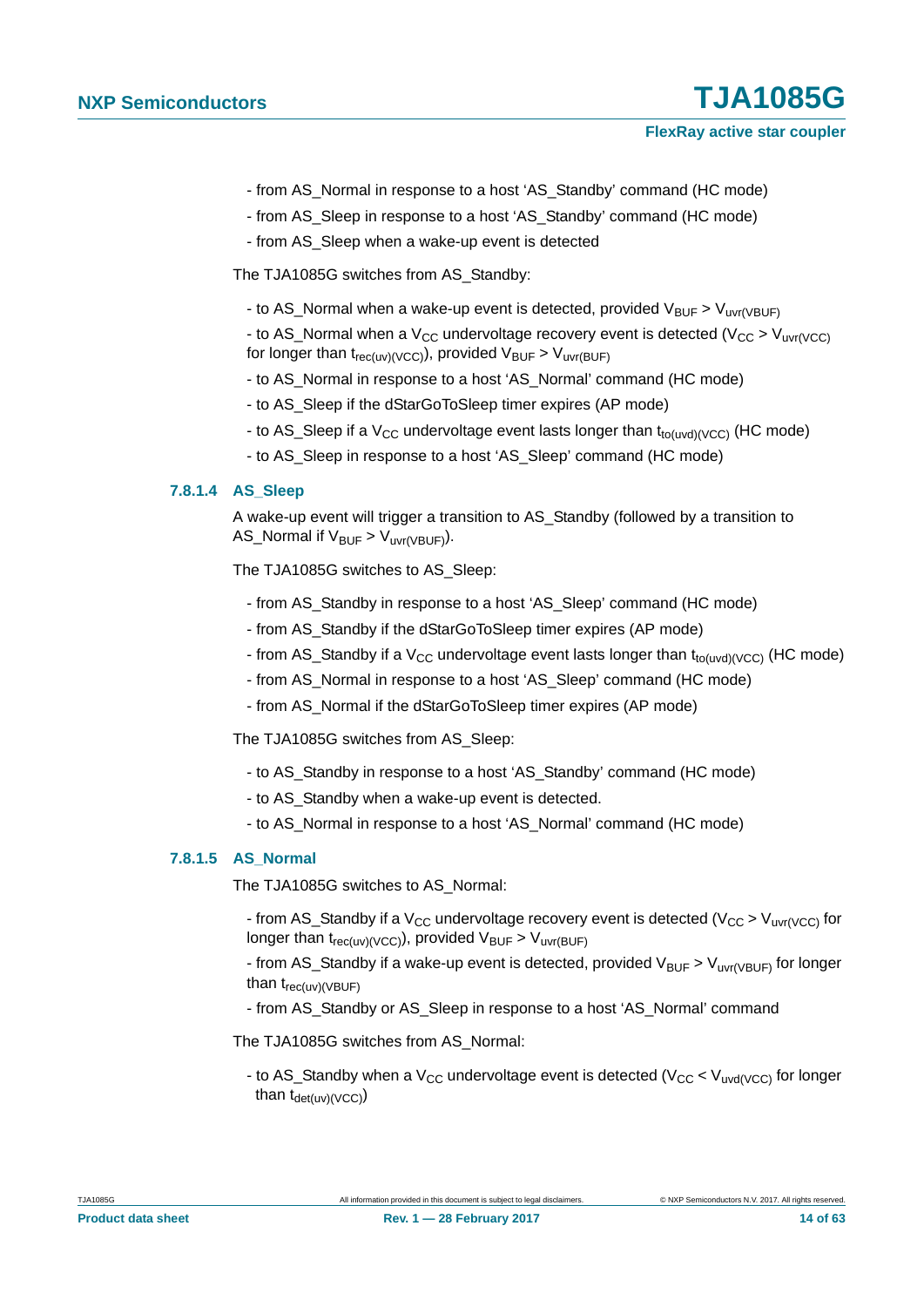- if the TJA1085G is in HC mode, it will switch from AS\_Standby to AS\_Sleep if the  $V_{CC}$  undervoltage persists for longer than  $t_{to(uvd)(VCC)}$
- if the TJA1085G is in AP mode, it will switch to AS\_Sleep when the dStarGoToSleep timer expires
- to AS\_Standby in response to a host 'AS\_Standby' command (HC mode)
- to AS\_Sleep in response to a host 'AS\_Sleep' command (HC mode)
- to AS\_Sleep if the dStarGoToSleep timer expires (AP mode)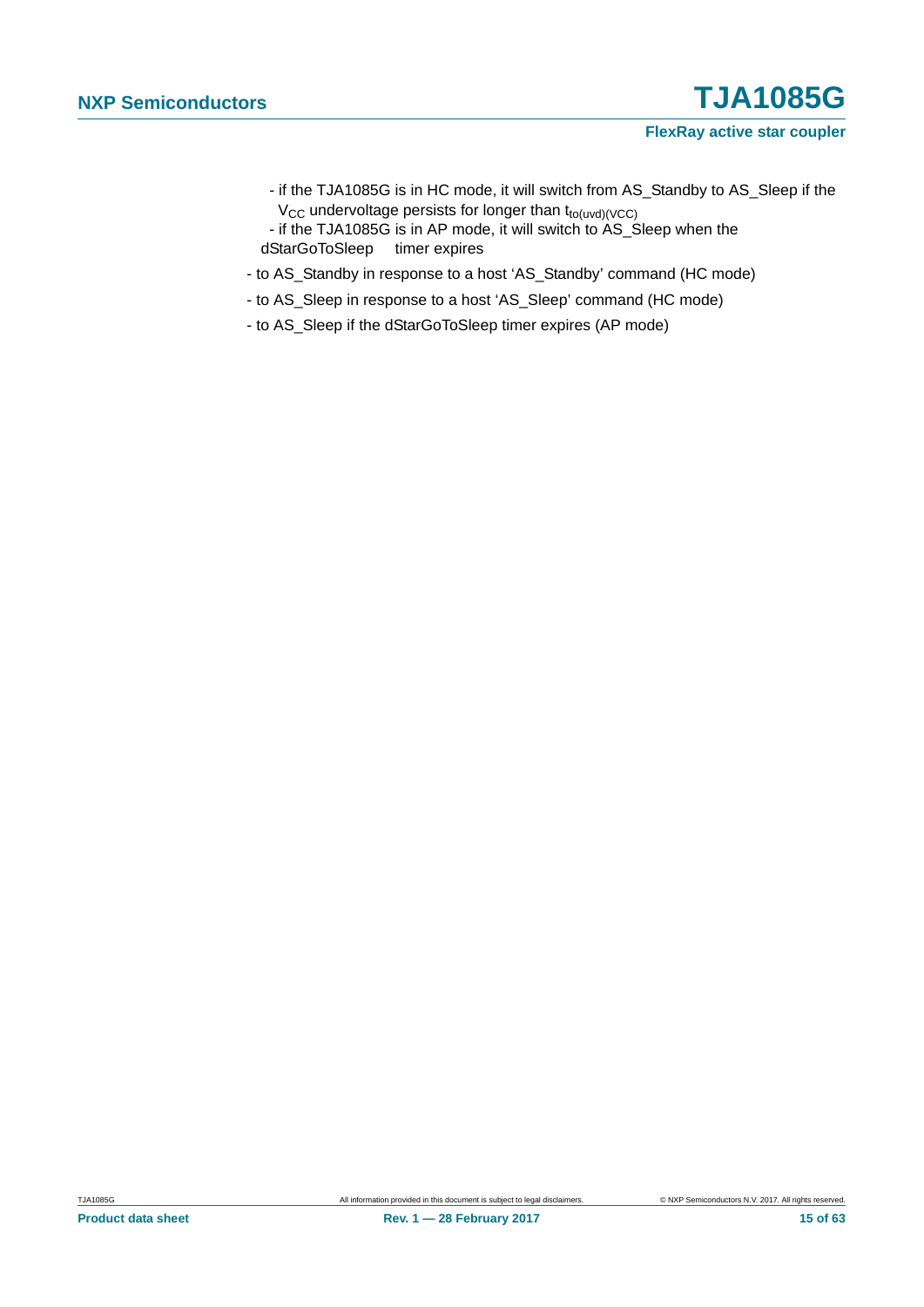<span id="page-15-0"></span>

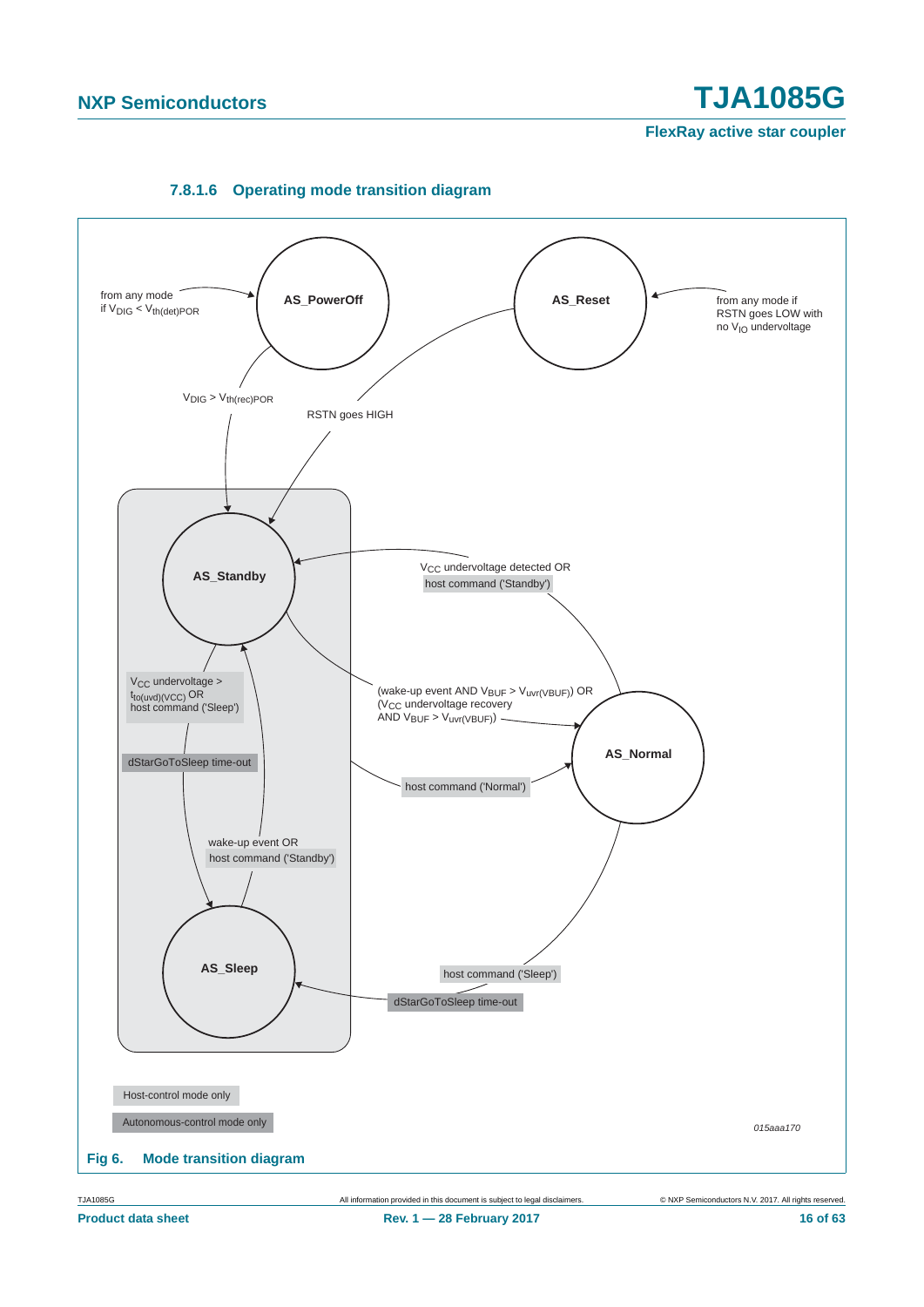#### <span id="page-16-1"></span>**7.9 Branch operating modes**

Each of the four branches in the TJA1085G features six branch operating modes:

**•** Branch\_Off

All branches are in Branch\_Off mode when the TJA1085G is in AS\_PowerOff or AS Reset mode. The transmitter, normal receiver, low-power receiver and bus error detection are disabled. The bus pins are floating.

**•** Branch\_LowPower

All branches are in Branch\_LowPower mode when the TJA1085G is in AS\_Standby or AS\_Sleep mode. The transmitter, the normal receiver and bus error detection are disabled. The low-power receiver is active (i.e. remote wake-up is possible). The bus pins are biased to ground.

**•** Branch\_Disabled

The TJA1085G switches to Branch\_Disabled if an overtemperature is detected. The 'Branch\_Disabled' and 'Branch\_Normal' commands allow the host to enable/disable a branch without affecting the remaining branches. The transmitter, normal receiver and bus error detection are disabled. Only the low-power receiver is active (remote wake-up is possible). The bus pins are biased to  $V_{\text{o}(idle)(BP)}$  and  $V_{\text{o}(idle)(BM)}$ .

**•** Branch\_Normal

When a branch is in Branch\_Normal, the TJA1085G will be in AS\_Normal. The transmitter, normal receiver and bus error detection are active. The bus pins are biased to  $V_{ofidle)(BP)}$  and  $V_{ofidle)(BM)}$ .

**•** Branch\_TxOnly1

In Branch TxOnly1 mode, the receiver is disabled, i.e. the received data is not forwarded to the signal router. The transmitter is active and bus error detection is active. The bus pins are biased to  $V_{o(idle)(BP)}$  and  $V_{o(idle)(BM)}$ .

**•** Branch\_TxOnly2

This mode is host-controlled only and is operationally identical to Branch\_TxOnly1. It allows the host to switch off the receiver in response to error conditions.

**•** Branch\_FailSilent

The transmitter, the low-power receiver and bus error detection are disabled. Only the receiver remains active to monitor the branch for idle or activity. Received data is not forwarded to the signal router. The bus pins are biased to  $V_{\text{o}(idle)(BP)}$  and  $V_{\text{o}(idle)(BM)}$ .

#### <span id="page-16-0"></span>**7.9.1 Branch operating mode transitions**

Branch-related host commands can only be issued when the TJA1085G is in AS\_Normal mode.

#### <span id="page-16-2"></span>**7.9.1.1 Branch\_Off**

When the TJA1085G enters AS\_PowerOff or AS\_Reset, all four branches switch to Branch-Off. When the TJA1085G subsequently switches to AS\_Standby, all four branches switch to Branch\_LowPower.

#### <span id="page-16-3"></span>**7.9.1.2 Branch\_LowPower**

All four branches switch to Branch\_LowPower when the TJA1085G enters AS\_Standby or AS\_Sleep. All branches remain in this mode until the TJA1085G enters AS\_Normal. When this transition happens, branches that were in Branch Disabled before switching to Branch\_LowPower return to Branch\_Disabled. The remaining branches switch to Branch\_Normal.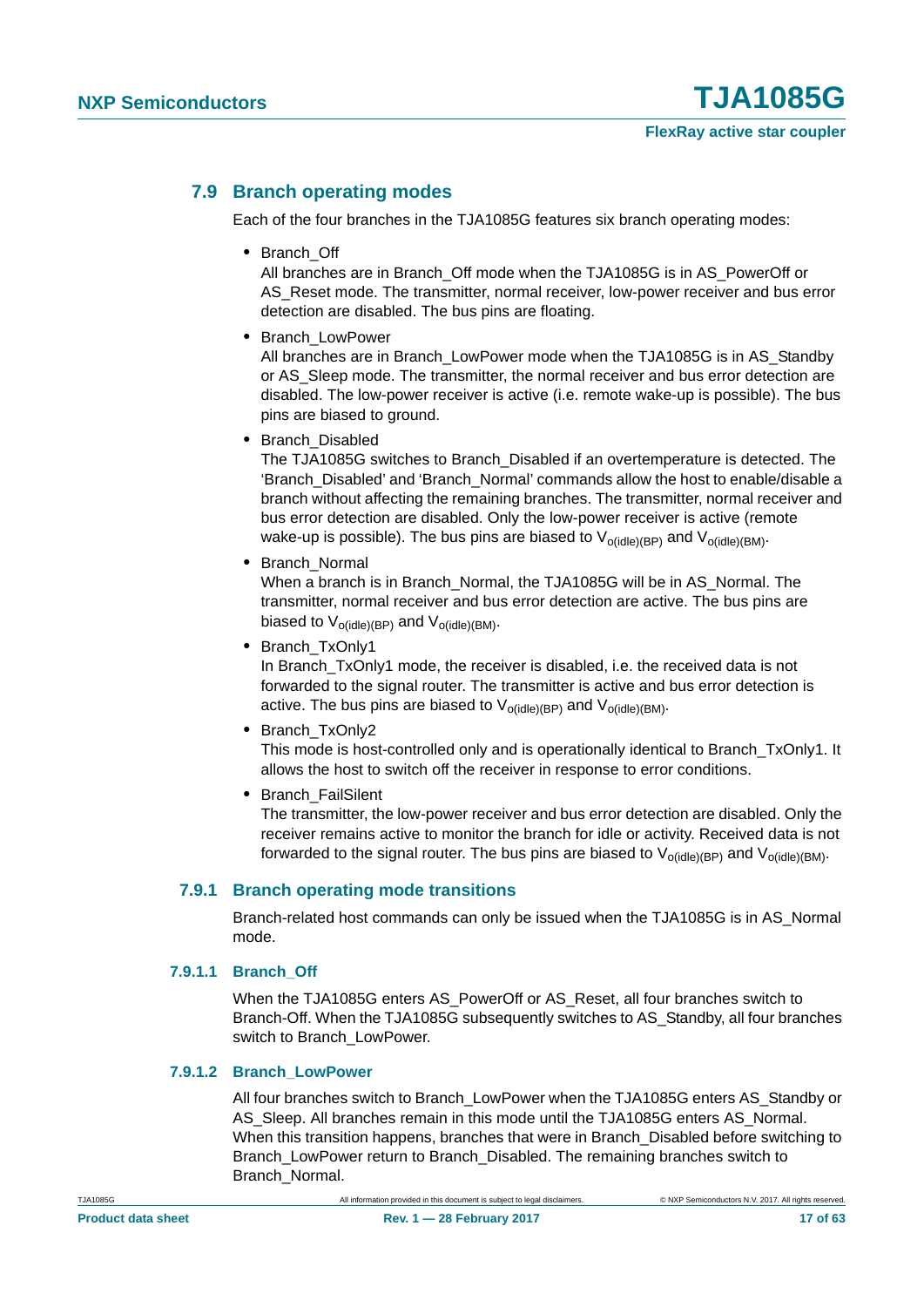#### <span id="page-17-0"></span>**7.9.1.3 Branch\_Disabled**

An overtemperature event (TEMP\_HIGH flag set) triggers a transition from Branch\_Normal to Branch\_Disabled in all branches.

If an overtemperature event triggered the transition from Branch\_Normal to Branch\_Disabled, all branches return to Branch\_Normal when the overtemperature problem has been resolved (TEMP\_WARN flag reset).

The 'Branch\_Disabled' and 'Branch\_Normal' commands can be used to enable/disable individual branches. A host command is also available to trigger a transition from Branch\_Disabled to Branch\_TxOnly1 ('Branch\_TxOnly').

If a branch switches from Branch\_Disabled to Branch\_LowPower because the TJA1085G has entered AS\_Standby or AS\_Sleep, it will return to Branch\_Disabled when the TJA1085G enters AS\_Normal.

#### <span id="page-17-1"></span>**7.9.1.4 Branch\_FailSilent**

A branch switches to Branch\_FailSilent:

- from Branch\_Normal if a branch is clamped (Clamp\_BRx flag set), provided clamp-detection is enabled (bit CLAMP\_DET set; see [Table 9\)](#page-23-0)
- from Branch\_Normal if a transmit error (TxE\_BRx = 1) is detected, provided autonomous error confinement is enabled (bit AEC set; see [Table 9\)](#page-23-0)
- from Branch TxOnly1 if a transmit error (TxE\_BRx = 1) is detected.

The branch remains in Branch\_FailSilent until idle is detected on all branches, when it switches to Branch\_TxOnly1 (a 'Branch\_TxOnly' command is needed in HC mode).

#### <span id="page-17-2"></span>**7.9.1.5 Branch\_TxOnly1**

A branch switches to Branch\_TxOnly1:

- from Branch\_Disabled in response to a 'Branch\_TxOnly' command (HC mode)

- from Branch\_FailSilent in response to a 'Branch\_TxOnly' command when all branches are idle (HC mode)

- from Branch\_FailSilent when all branches are idle (AP mode)

A branch switches from Branch\_TxOnly1:

- to Branch\_Normal when a transmission ends without error
- to Branch FailSilent if a transmit error is detected (TxE BRx = 1)

#### <span id="page-17-3"></span>**7.9.1.6 Branch\_TxOnly2**

This mode is purely host controlled. A branch switches to Branch\_TxOnly2 only in response to a 'Branch\_TxOnly' command issued in Branch\_Normal mode. The branch remains in Branch\_TxOnly2 mode until a 'Branch\_Normal' command is received.

#### <span id="page-17-4"></span>**7.9.1.7 Branch\_Normal**

A branch switches to Branch\_Normal:

- from Branch\_LowPower when the TJA1085G enters AS\_Normal mode (provided it was not in Branch\_Disabled before the transition to Branch\_LowPower mode)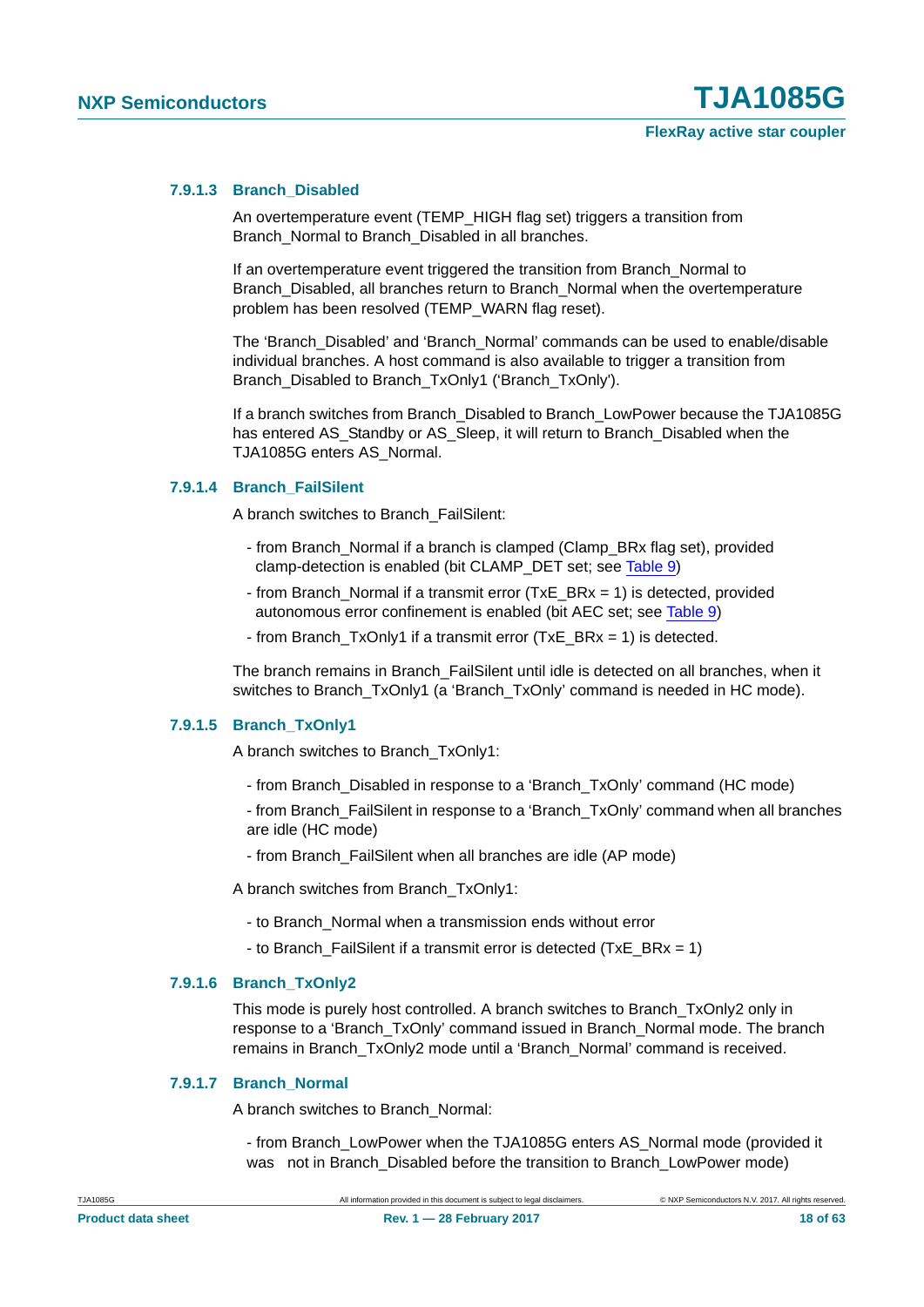- from Branch\_TxOnly2 in response to a host 'Branch\_Normal' command
- from Branch\_TxOnly1 when a transmission ends without error
- from Branch\_Disabled in response to a host 'Branch\_Normal' command
- from Branch\_Disabled when an overtemperature is resolved (TEMP\_WARN = 0), provided the overtemperature triggered the earlier transition to Branch\_Disabled.

A branch switches from Branch\_Normal:

- to Branch\_FailSilent if a branch is clamped, provided clamp-detection is enabled  $(CLAMP_DET = 1)$
- to Branch\_FailSilent if a transmit error is detected, provided bit AEC = 1
- to Branch\_TxOnly2 if a host 'Branch\_TxOnly' command is received
- to Branch\_Disabled if an overtemperature event is detected (TEMP\_HIGH = 1)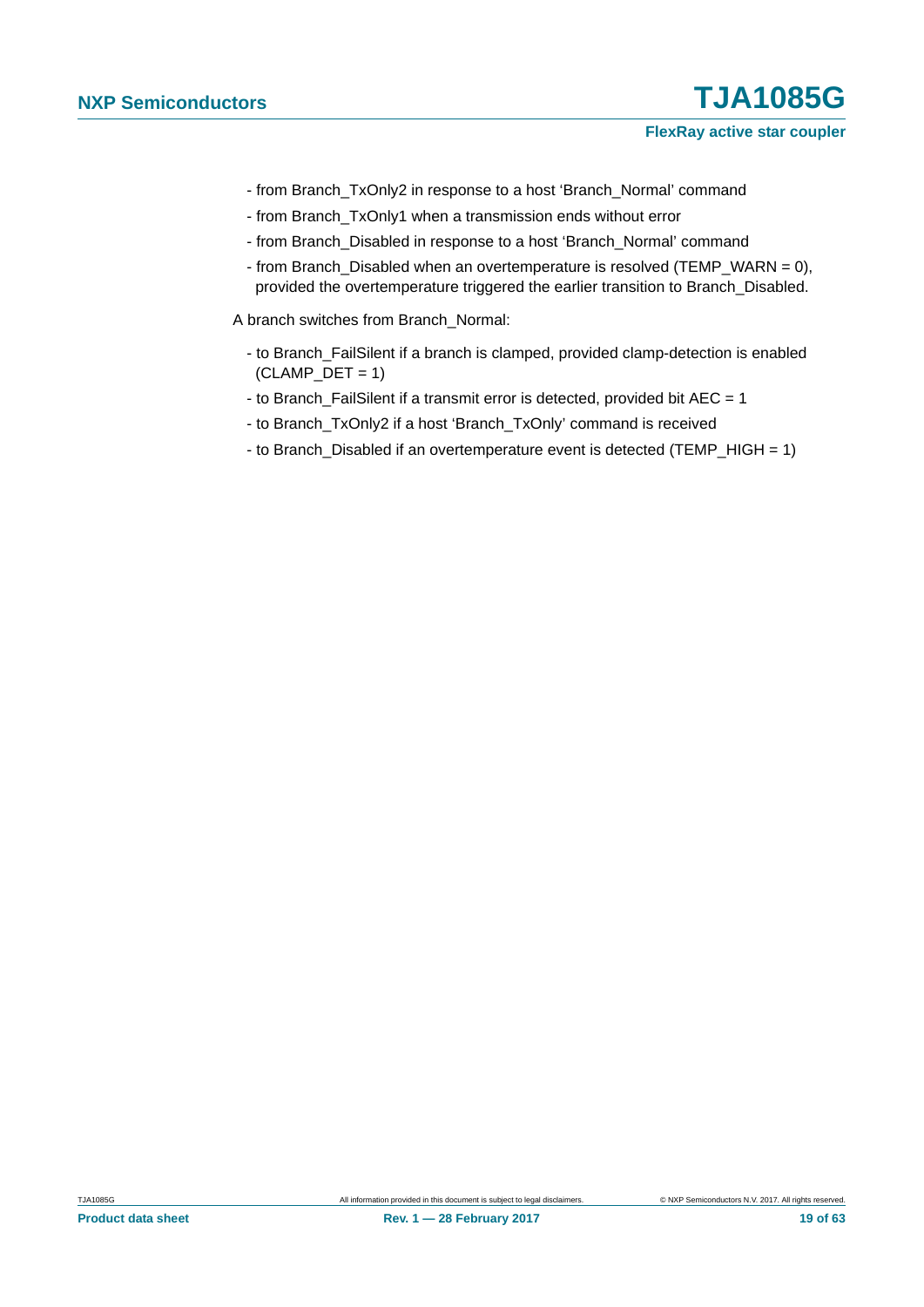**FlexRay active star coupler**

<span id="page-19-0"></span>

#### **7.9.1.8 Branch operating mode transition diagram**

**Product data sheet Rev. 1 — 28 February 2017 20 of 63**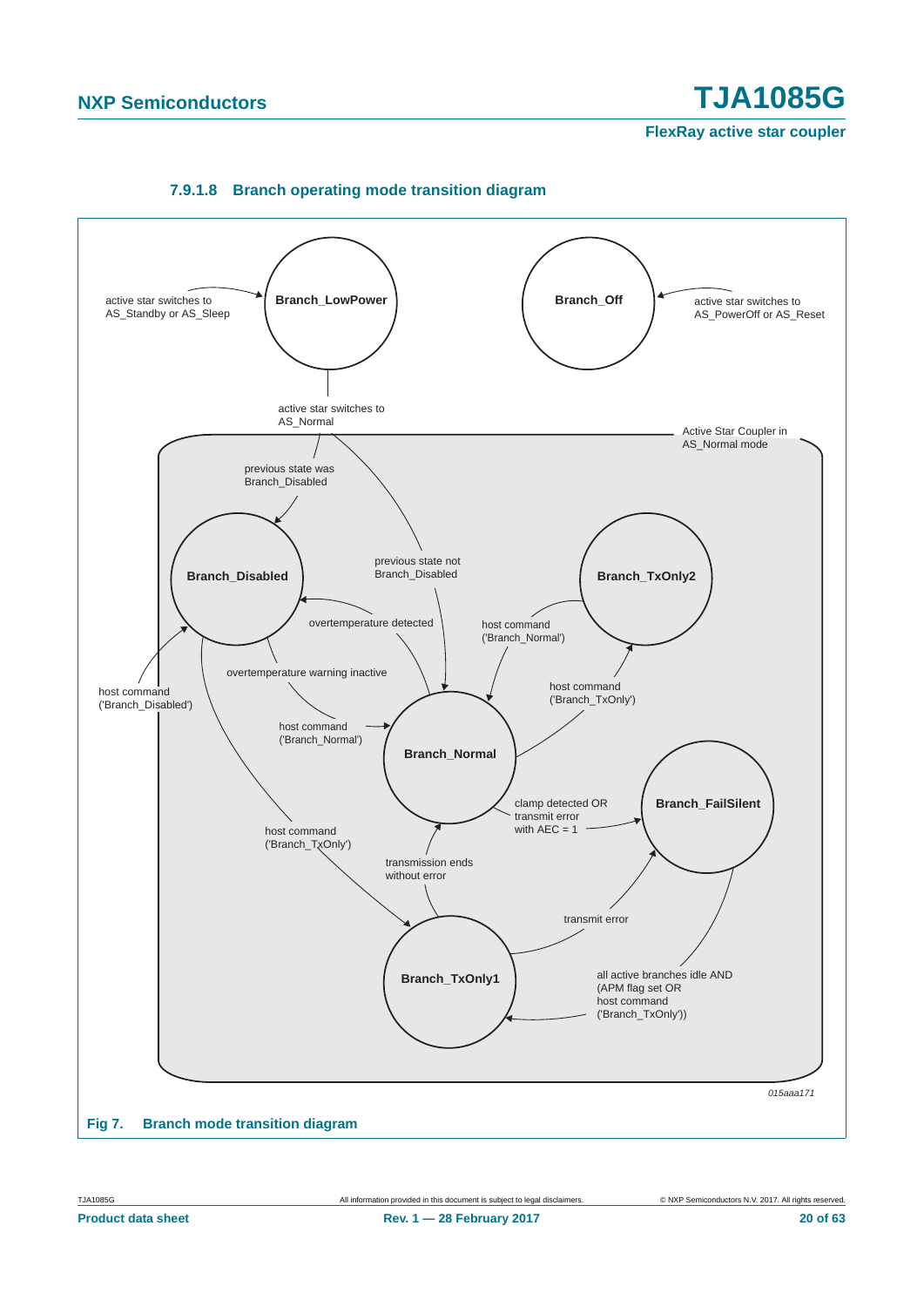#### <span id="page-20-2"></span>**7.10 SPI interface**

The TJA1085G contains a bidirectional 16-bit Serial Peripheral Interface (SPI) for communicating with a host. The SPI allows the host to configure the TJA1085G and to access error and status information.

#### <span id="page-20-3"></span>**7.10.1 Register access**

The SPI supports full duplex data transfer, so status information is read out on pin SDO while control data is being shifted in on pin SDI. Bit sampling is performed on the falling edge of the clock signal on pin SCLK and data is shifted on the rising edge (MSB first; see [Figure 8\)](#page-20-0).

The clock signal must be LOW when SCSN goes LOW to initiate an SPI register access cycle.



#### <span id="page-20-4"></span><span id="page-20-0"></span>**7.10.2 SPI registers**

The SPI register structure in the TJA1085G is illustrated in [Figure 9](#page-20-1). The three MSBs (bits15 to 13) contain the 3-bit register address. Bit 12 defines the selected register access as read/write or read only. If bit 12 is 1, the SPI data transfer will be read only and all data on the SDI pin will be ignored. If bit 12 is 0, data bits 11 to 0 will be written to the selected register.

<span id="page-20-1"></span>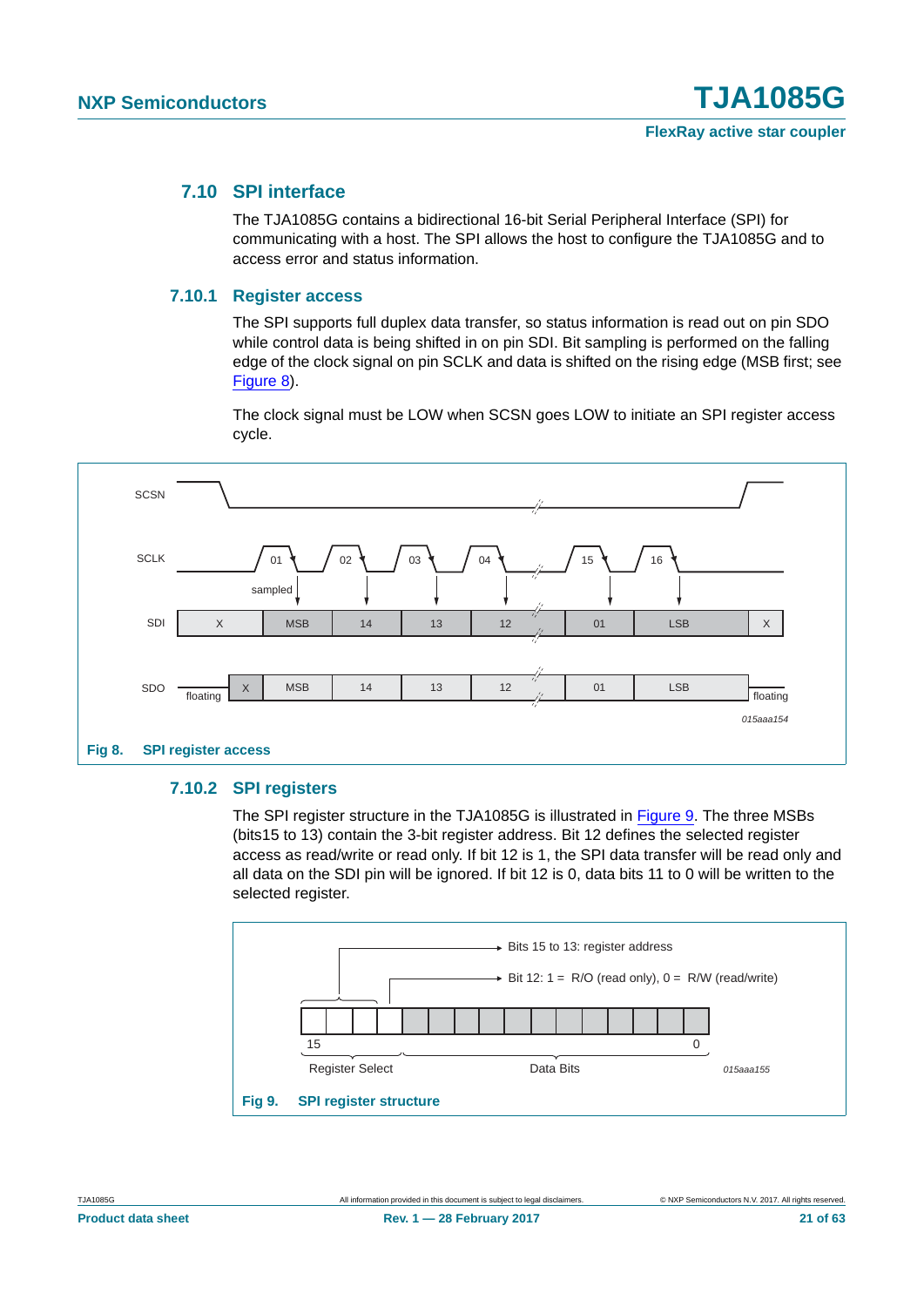The assignment of control and status register addresses is detailed in [Table 7.](#page-21-0) Data can only be written to the Control and Configuration registers (status registers are read-only by definition). Therefore the state of bit 12 is only evaluated when these registers are being accessed.

<span id="page-21-0"></span>

| Address bits 15, 14 and 13 | Write access bit 12 <sup>[1]</sup> | <b>Register</b>                         |
|----------------------------|------------------------------------|-----------------------------------------|
| 000                        | $0 = R/W$ , $1 = R/O$              | Control register; see Table 8           |
| 001                        | $1 = R/O$                          | Interrupt status register; see Table 10 |
| 010                        | $1 = R/O$                          | General status register; see Table 11   |
| 011                        | $1 = R/O$                          | Branch 1 status register; see Table 12  |
| 100                        | $1 = R/O$                          | Branch 2 status register; see Table 12  |
| 101                        | $1 = R/O$                          | Branch 3 status register; see Table 12  |
| 110                        | $1 = R/O$                          | Branch 4 status register; see Table 12  |
| 111                        | $0 = R/W$ , $1 = R/O$              | Configuration register; see Table 9     |

<span id="page-21-1"></span>[1] Bit 12 is assumed to be 1 for status registers

The following subsections provide details of the bits in these registers and the control and status functionality assigned to each.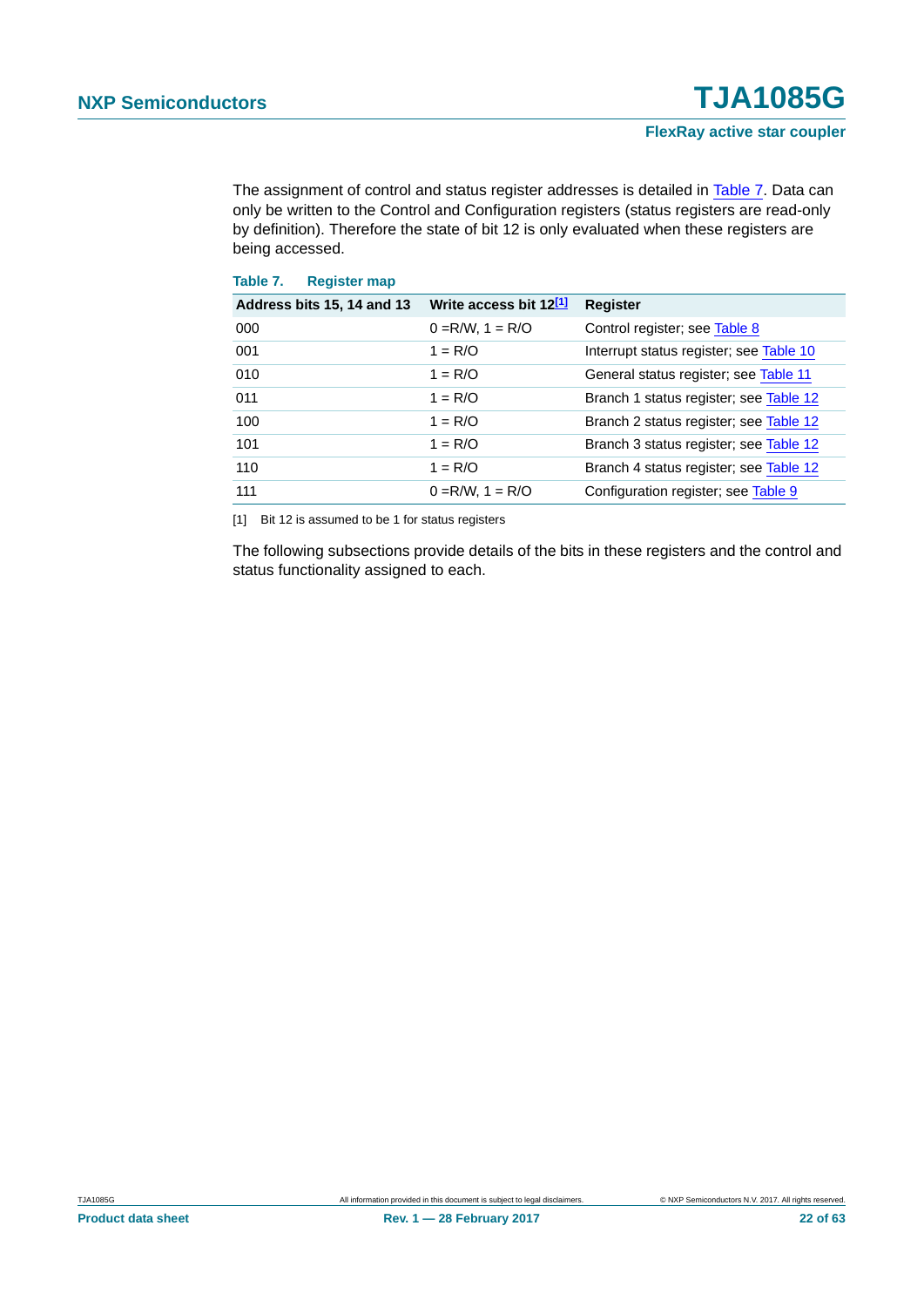#### <span id="page-22-3"></span>**7.10.2.1 Control register**

The read/write Control register allows the host controller to set the operating modes and to switch the TJA1085G between HC and AP modes.

<span id="page-22-0"></span>

| Table 8.  |                    | <b>Control register bit description</b> |               |                   |                                   |
|-----------|--------------------|-----------------------------------------|---------------|-------------------|-----------------------------------|
| Bit       | <b>Symbol</b>      |                                         | <b>Access</b> | <b>Default</b>    | <b>Description</b>                |
| 11:10 OPM |                    |                                         | R/W           | 00                | operating mode:                   |
|           |                    |                                         |               |                   | 00: no change                     |
|           |                    |                                         |               |                   | 01: AS_Standby                    |
|           |                    |                                         |               |                   | 10: AS_Sleep                      |
|           |                    |                                         |               |                   | 11: AS_Normal                     |
| 9:8       | CTRL_BR1           |                                         | R/W           | 00                | branch 1 control:                 |
|           |                    |                                         |               |                   | 00: no change                     |
|           |                    |                                         |               |                   | 01: Branch_Normal                 |
|           |                    |                                         |               |                   | 10: Branch_TxOnly                 |
|           |                    |                                         |               |                   | 11: Branch_Disabled               |
| 7:6       | CTRL_BR2           |                                         | R/W           | 00                | branch 2 control:                 |
|           |                    |                                         |               |                   | 00: no change                     |
|           |                    |                                         |               |                   | 01: Branch_Normal                 |
|           |                    |                                         |               | 10: Branch_TxOnly |                                   |
|           |                    |                                         |               |                   | 11: Branch_Disabled               |
| 5:4       |                    | CTRL_BR3                                | R/W           | 00                | branch 3 control:                 |
|           |                    |                                         |               |                   | 00: no change                     |
|           |                    |                                         |               |                   | 01: Branch_Normal                 |
|           |                    |                                         |               |                   | 10: Branch_TxOnly                 |
|           |                    |                                         |               |                   | 11: Branch_Disabled               |
| 3:2       |                    | CTRL_BR4                                | R/W           | 00                | branch 4 control:                 |
|           |                    |                                         |               |                   | 00: no change                     |
|           |                    |                                         |               |                   | 01: Branch_Normal                 |
|           |                    |                                         |               |                   | 10: Branch_TxOnly                 |
|           |                    |                                         |               |                   | 11: Branch_Disabled               |
| 1         | APM <sup>[1]</sup> |                                         | R/W           | 1                 | Autonomous Power mode             |
|           |                    |                                         |               |                   | 0: disabled                       |
|           |                    |                                         |               |                   | 1: enabled                        |
| 0         |                    | RESET_ERROR <sup>[2]</sup>              | R/W           | 0                 | reset error flags and status bits |
|           |                    |                                         |               |                   | 0: no change                      |
|           |                    |                                         |               |                   | 1: reset flags/bits               |

<span id="page-22-1"></span>[1] The TJA1085G sets the APM flag at power-on, in response to a wake-up event (local, remote or TRXD), if a V<sub>CC</sub> undervoltage is detected in AS\_Normal or a V<sub>IO</sub> undervoltage is detected for longer than t<sub>to(uvd)(VIO)</sub>.

<span id="page-22-2"></span>[2] Setting the RESET\_ERROR bit resets all error status bits in the General Status (bits 8 to 1) and Branch Status registers (bits 7 to 4).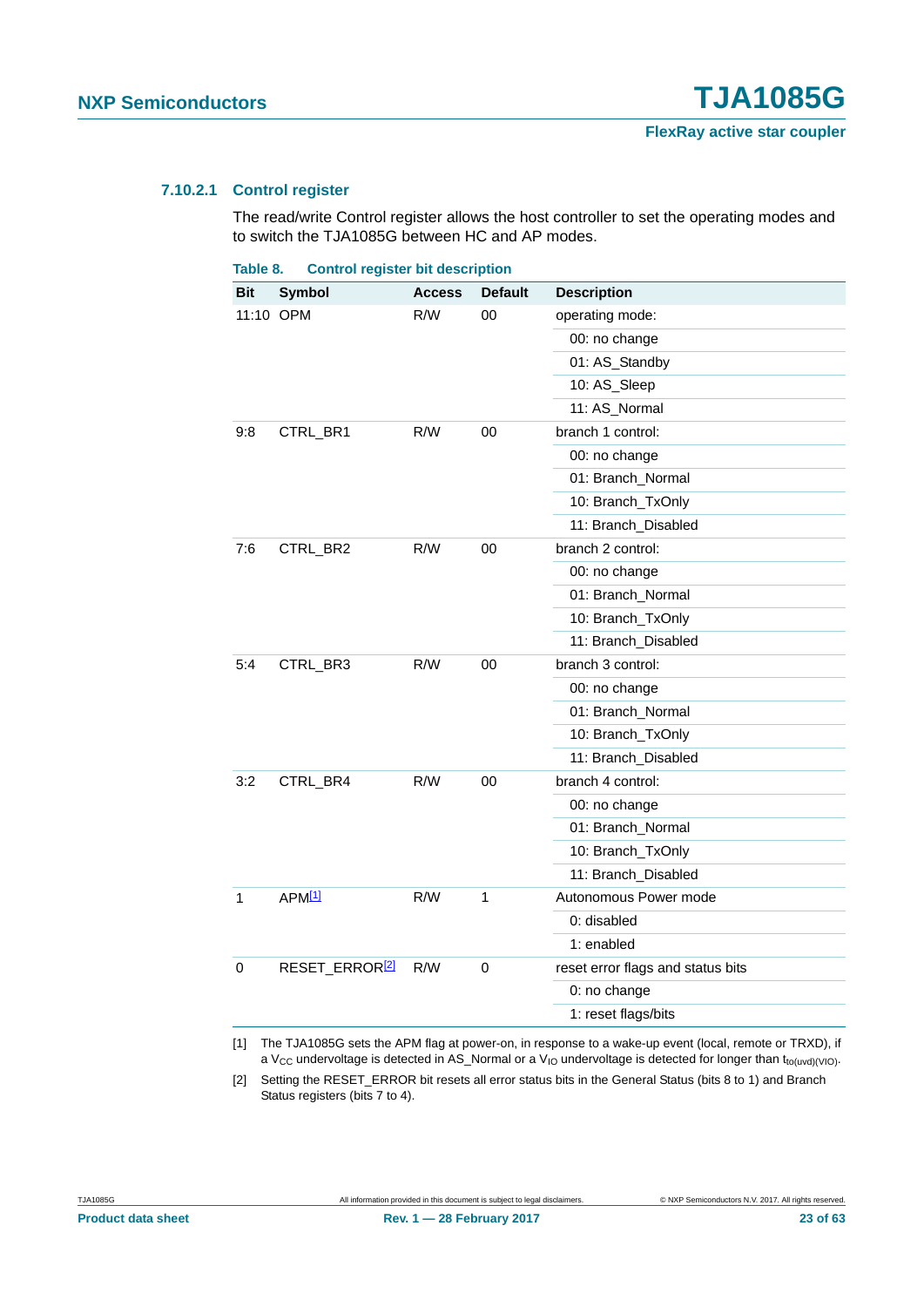#### <span id="page-23-1"></span>**7.10.2.2 Configuration register**

The read/write Configuration register allows the host controller to configure a number of TJA1085G parameters and functions.

<span id="page-23-0"></span>

| Table 9. | <b>Configuration register bit description</b> |  |  |
|----------|-----------------------------------------------|--|--|
|----------|-----------------------------------------------|--|--|

| Bit            | Symbol              | <b>Access</b> | <b>Default</b> | <b>Description</b>                                        |
|----------------|---------------------|---------------|----------------|-----------------------------------------------------------|
| 11             | <b>AEC</b>          | R/W           | 0              | Autonomous error confinement:                             |
|                |                     |               |                | 0: disabled                                               |
|                |                     |               |                | 1: enabled                                                |
| 10             | <b>BFT</b>          | R/W           | 1              | Bus failure timer                                         |
|                |                     |               |                | 0: disabled                                               |
|                |                     |               |                | 1: enabled                                                |
| 9              | WUD_BR1             | R/W           | 1              | wake-up detection on branch 1:                            |
|                |                     |               |                | 0: disabled                                               |
|                |                     |               |                | 1: enabled                                                |
| 8              | WUD_BR2             | R/W           | $\mathbf 1$    | wake-up detection on branch 2:                            |
|                |                     |               |                | 0: disabled                                               |
|                |                     |               |                | 1: enabled                                                |
| $\overline{7}$ | WUD_BR3             | R/W           | 1              | wake-up detection on branch 3:                            |
|                |                     |               |                | 0: disabled                                               |
|                |                     |               |                | 1: enabled                                                |
| 6              | WUD_BR4             | R/W           | 1              | wake-up detection on branch 4:                            |
|                |                     |               |                | 0: disabled                                               |
|                |                     |               |                | 1: enabled                                                |
| 5              | CC_EN               | R/W           | 0              | CC interface enable (TXD and TXEN inputs;<br>RXD output): |
|                |                     |               |                | 0: disabled                                               |
|                |                     |               |                | 1: enabled                                                |
| 4              | TRXD_EN             | R/W           | 1              | TRXD interface enable:                                    |
|                |                     |               |                | 0: disabled                                               |
|                |                     |               |                | 1: enabled                                                |
| 3              | reserved            |               |                | always 0                                                  |
| 2              | CLAMP_DET           | R/W           | 1              | clamping detection:                                       |
|                |                     |               |                | 0: disabled                                               |
|                |                     |               |                | 1: enabled                                                |
| 1              | <b>BIT_LATCHING</b> | R/W           | $\Omega$       | status bit latching:                                      |
|                |                     |               |                | 0: disabled                                               |
|                |                     |               |                | 1: enabled                                                |
| 0              | <b>PARITY</b>       | R             |                | parity bit - odd parity (including parity bit)            |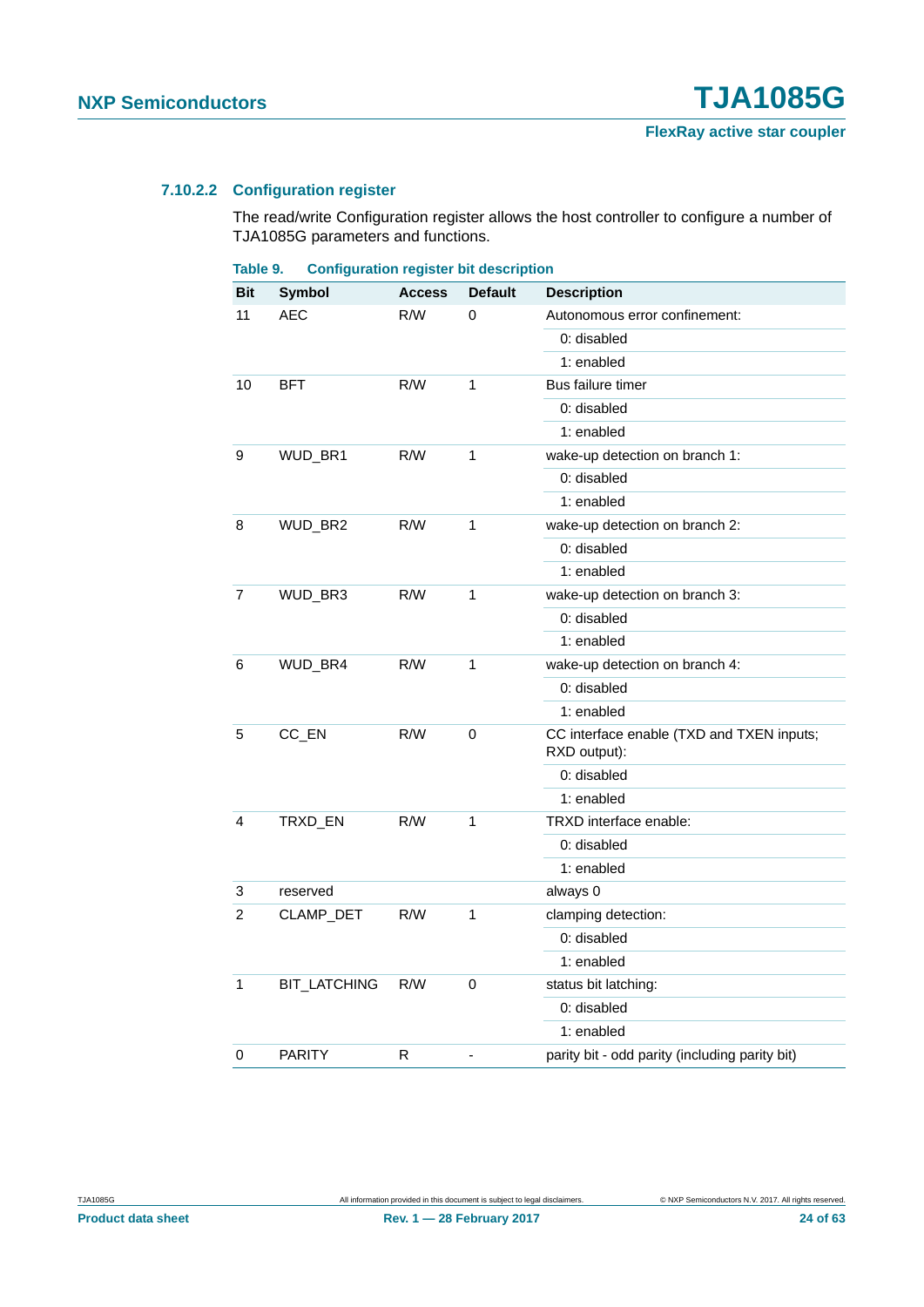#### **Autonomous Error Confinement (AEC):**

Setting the AEC bit enables the autonomous error confinement feature of the TJA1085G.

When AEC is enabled, a bus error (TxE  $BRx = 1$ ) triggers a transition from Branch Normal to Branch\_FailSilent. AEC is disabled by default.

#### **Bus Failure Timer (BFT):**

Setting the BFT bit enables the bus failure timer.

When the BFT is enabled, pulses shorter than  $t_{to(BFT)}$  are ignored, resulting in more robust bus error detection. The BFT is enabled by default.

#### Wake-up detection on branch x (WUD\_BRx):

Setting the WUD\_BRx bit enables wake-up detection on the specified branch.

Each branch in a TJA1085G star network contains a low-power receiver for detecting remote wake-up events. These events can be enabled and disabled individually. This feature makes it possible to minimize quiescent current consumption, especially in AS Sleep mode. Wake-up detection is enabled by default on all branches.

#### **Communication Controller interface Enable (CC\_EN):**

Setting bit CC\_EN enables the communication controller interface.

A communication controller can be connected to the TJA1085G when CC\_EN = 1. If  $CC$   $EN = 0$ , the RXD output driver is switched off to minimize current consumption in AS Normal mode. The CC interface is disabled by default.

#### **TRXD0/1 interface Enable (TRXD\_EN):**

Setting bit TRXD\_EN enables the TRXD0 and TRXD1 interfaces.

When the TRXD0/1 interfaces are enabled, several TJA1085G devices can be connected together to form a single active star. If only one TJA1085G is needed at any time, the TRXD0/1 interfaces can be disabled to minimize current consumption in AS\_Normal mode. The TRXD0 and TRXD1 interfaces are enabled by default.

#### **Clamp detection (CLAMP\_DET):**

Setting bit CLAMP\_DET enables clamp detection on TXEN, TRXD and on the four branches.

When clamp detection is enabled, a CLAMP\_ERROR interrupt is generated if clamping is detected on TXEN (CLAMP\_TXEN = 1), TRXD (CLAMP\_TRXD = 1) or on a branch (CLAMP\_BRx). Clamp detection is enabled by default.

#### **Bit latching (BIT\_LATCHING):**

When bit latching is enabled (BIT\_LATCHING = 1), the status bits in the General and Branch X status registers reflect the latched state until the register is read. Once the register has been read, latching is released and the bits then reflect the current 'live' status. When bit latching is disabled, the status bits reflect the 'live' status at all times. Bit latching is disabled by default.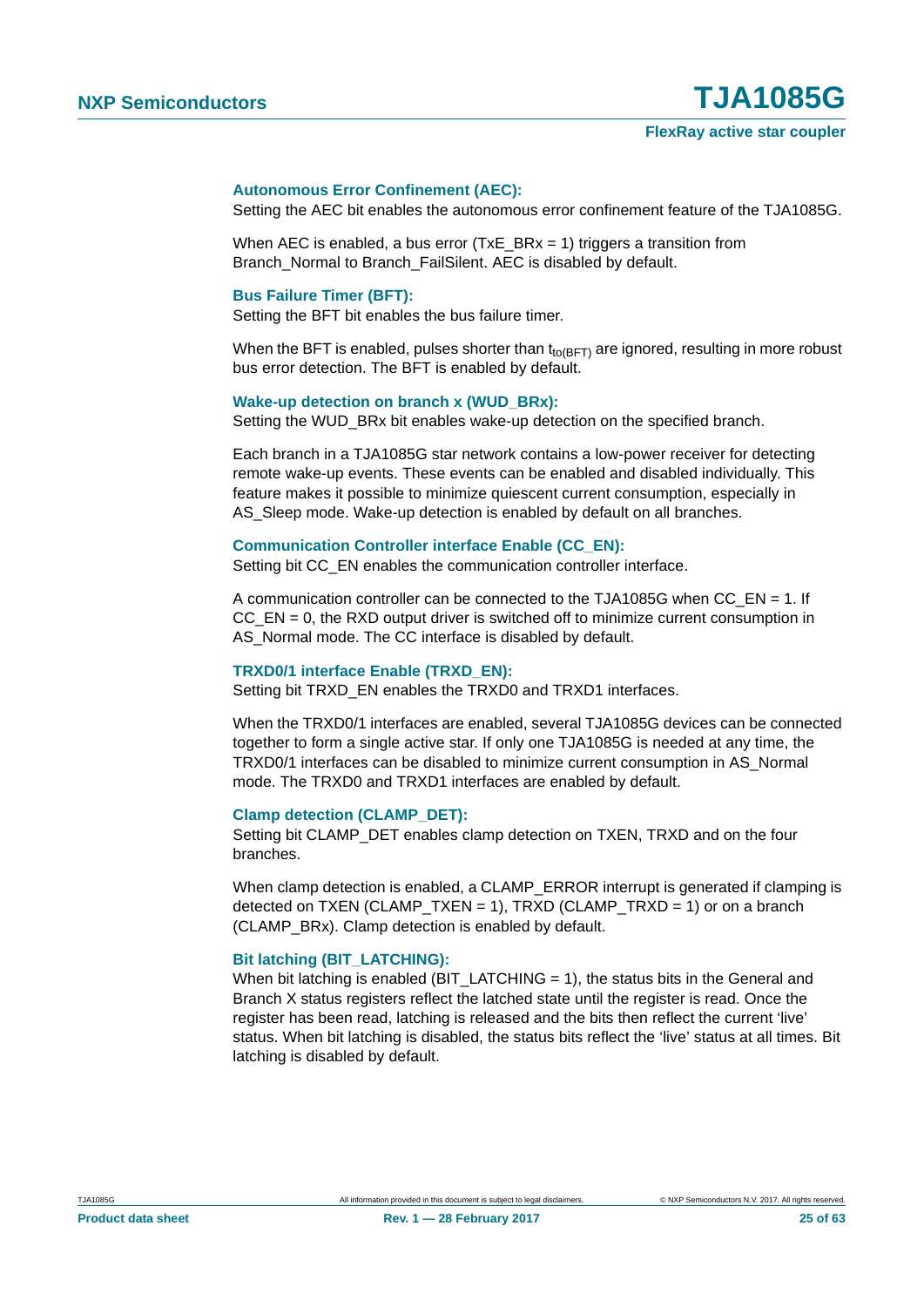#### <span id="page-25-1"></span>**7.10.2.3 Interrupt Status register**

The Interrupt Status register is read-only. When the TJA1085G sets a bit in this register, it triggers a falling edge on pin INTN. Bits PWON, WU, SPI\_ERROR and HC\_ERROR are reset after a successful read operation. The remaining bits are reset after the flag (or flags) that triggered the interrupt has been reset and a successful read operation has been performed (see [Section 7.7\)](#page-11-2).

<span id="page-25-0"></span>

| Table 10.      | <b>Interrupt status register</b> |                                                                                  |
|----------------|----------------------------------|----------------------------------------------------------------------------------|
| Bit            | <b>Symbol</b>                    | <b>Description</b>                                                               |
| 11             | <b>PWON</b>                      | power-on detection:                                                              |
|                |                                  | 0: no power-on detected                                                          |
|                |                                  | 1: power-on detected                                                             |
| 10             | WU                               | wake-up event detection (any):                                                   |
|                |                                  | 0: no wake-up event detected                                                     |
|                |                                  | 1: wake-up event detected                                                        |
| 9              | EVENT_BR1                        | wake-up or bus error detection on branch 1:                                      |
|                |                                  | 0: no wake-up or bus error detected                                              |
|                |                                  | 1: wake-up or bus error detected                                                 |
| 8              | EVENT_BR2                        | wake-up or bus error detection on branch 2:                                      |
|                |                                  | 0: no wake-up or bus error detected                                              |
|                |                                  | 1: wake-up or bus error detected                                                 |
| 7              | EVENT_BR3                        | wake-up or bus error detection on branch 3:                                      |
|                |                                  | 0: no wake-up or bus error detected                                              |
|                |                                  | 1: wake-up or bus error detected                                                 |
| 6              | EVENT_BR4                        | wake-up or bus error detection on branch 4:                                      |
|                |                                  | 0: no wake-up or bus error detected                                              |
|                |                                  | 1: wake-up or bus error detected                                                 |
| 5              | UV_ERROR                         | undervoltage detected on V <sub>BAT</sub> , V <sub>CC</sub> or V <sub>IO</sub> : |
|                |                                  | 0: no undervoltage detected                                                      |
|                |                                  | 1: undervoltage detected                                                         |
| 4              | CLAMP_ERROR                      | clamp error on TRXD, TXEN or branch or collision on TRXD:                        |
|                |                                  | 0: no clamping error detected                                                    |
|                |                                  | 1: clamping error detected                                                       |
| 3              | SPI_ERROR                        | SPI communication error:                                                         |
|                |                                  | 0: not detected                                                                  |
|                |                                  | 1: detected                                                                      |
| $\overline{2}$ | HC_ERROR                         | host command error:                                                              |
|                |                                  | 0: not detected                                                                  |
|                |                                  | 1: detected                                                                      |
| $\mathbf{1}$   | TEMP_ERROR                       | overtemperature error:                                                           |
|                |                                  | 0: not detected                                                                  |
|                |                                  | 1:detected                                                                       |
| 0              | <b>PARITY</b>                    | parity bit - odd parity (including parity bit)                                   |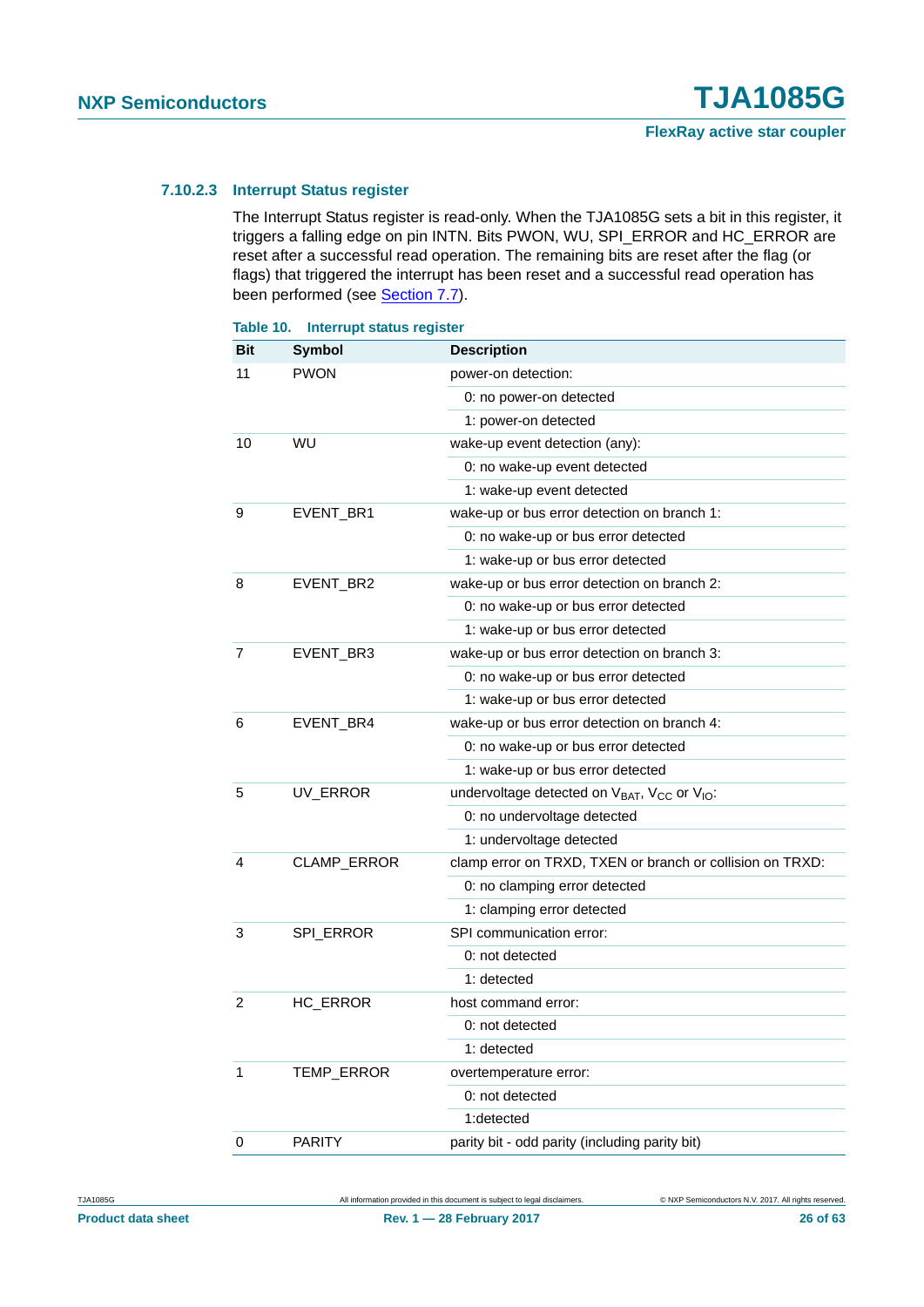**PWON:** A PWON interrupt is generated to signal a power-on event.

The PWON interrupt status bit is set when the TJA1085G leaves AS\_PowerOff or AS Reset. It is reset after a successful read operation on the Interrupt Status register.

**WU:** A WU interrupt indicates the occurrence of a wake-up event.

The WU interrupt status bit is set when a wake-up event is detected on a branch  $(WU_BRx = 1)$ , on TRXD0/1  $(WU_TRXD = 1)$ , or on LWU  $(WU_LOCAL = 1)$ . It is reset after a successful read operation on the Interrupt Status register.

**EVENT\_BRx:** An EVENT\_BRx interrupt signals the occurrence of a significant event on the relevant branch.

The EVENT BRx interrupt status bit is set when any of the following events is detected on a branch:

- a wake-up event (WU  $BRx = 1$ )
- a bus error (TxE BRx = 1)
- clamping (CLAMP\_BR $x = 1$ )

It is reset after the flag (or flags) that triggered the interrupt has been reset and the Interrupt Status register has been read successfully. Resetting EVENT\_BRx will trigger a falling edge on INTN to indicate to the host that the event that triggered the interrupt has been resolved (except when the interrupt was triggered by a branch wake-up event).

**UV\_ERROR:** A UV\_ERROR interrupt indicates that an undervoltage has occurred.

The UV\_ERROR interrupt status bit is set when a  $V_{BAT}$  (UV\_VBAT = 1),  $V_{CC}$ (UV\_VCC = 1) or  $V_{10}$  (UV\_VIO = 1) undervoltage is detected. It is reset after the flag (or flags) that triggered the interrupt has been reset and the Interrupt Status register has been read successfully. Resetting UV\_ERROR triggers a falling edge on INTN to indicate to the host that the undervoltage condition is no longer present.

**CLAMP\_ERROR:** A CLAMP\_ERROR interrupt indicates that an input channel has become clamped or a collision has occurred on the TRXDO/1 interface.

The CLAMP\_ERROR interrupt status bit is set when clamping is detected on TRXD  $(CLAMP_TRXD = 1)$ , on TXEN  $(CLAMP_TXEN = 1)$  or on a branch  $(CLAMP_BRx = 1)$  or if a collision is detected on TRXD0/TRXD1 (COLL\_TRXD = 1). It is reset after the flag (or flags) that triggered the interrupt has been reset and the Interrupt Status register has been read successfully. Resetting CLAMP\_ERROR triggers a falling edge on INTN to indicate to the host that the clamp or collision error has been corrected.

**SPI\_ERROR:** An SPI\_ERROR interrupt indicates that an error has occurred during SPI communications.

The SPI\_ERROR interrupt status bit is set if the number of SCLK cycles generated during a LOW phase on SCSN does not equal 16. It is reset after a successful read operation on the Interrupt Status register.

**HC\_ERROR:** A HC\_ERROR interrupt indicates that an invalid host command has been received.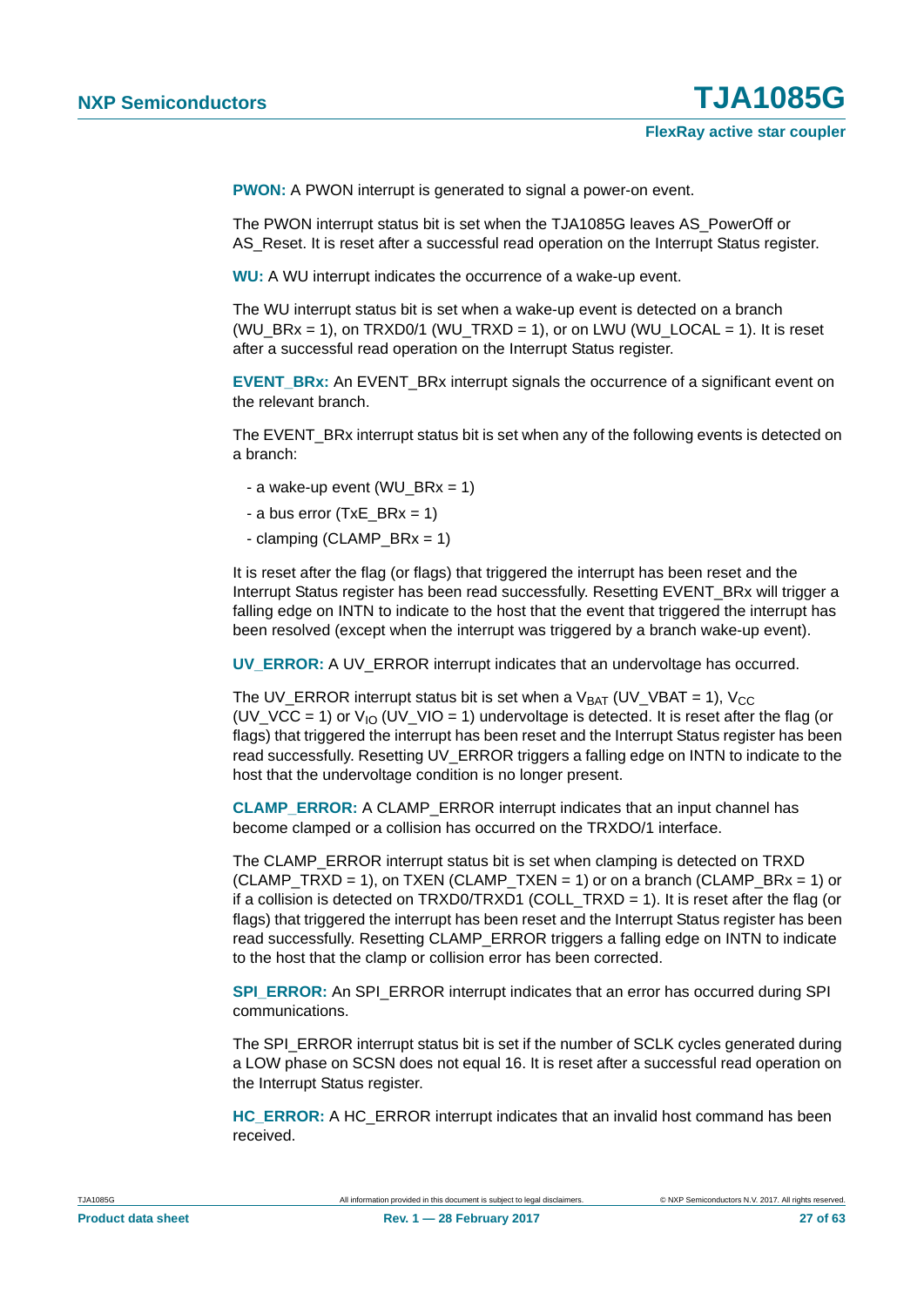The HC\_ERROR interrupt status bit is set when the host requests an illegal mode transition (as defined in the [Section 7.8.1](#page-12-0) and [Section 7.9.1\)](#page-16-0). It is reset after a successful read operation on the Interrupt Status register.

**TEMP\_ERROR:** A TEMP\_ERROR interrupt signals the presence of an overtemperature condition.

The TEMP\_ERROR interrupt status bit is set when the temperature warning level (TEMP\_WARN = 1) or temperature high level (TEMP\_HIGH = 1) is exceeded. It is reset after the flag (or flags) that triggered the interrupt has been reset and the Interrupt Status register has been read successfully. Resetting TEMP\_ERROR triggers a falling edge on INTN to indicate to the host that the overtemperature condition is no longer present.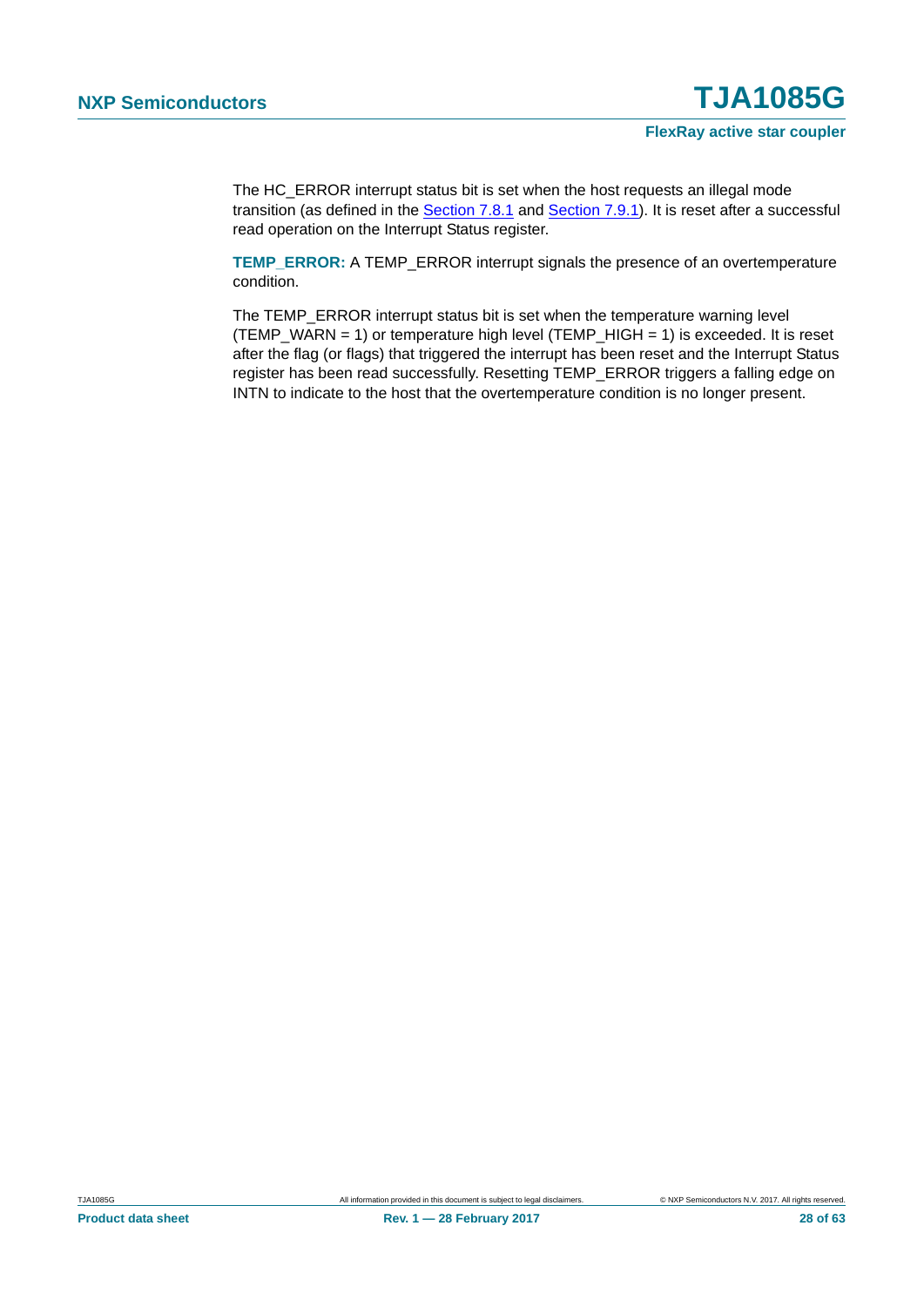#### <span id="page-28-1"></span>**7.10.2.4 General Status register**

The read-only General Status register contains status information not included in the Interrupt status register.

<span id="page-28-0"></span>

| Table 11.      | <b>General status register</b> |                                                |
|----------------|--------------------------------|------------------------------------------------|
| Bit            | <b>Symbol</b>                  | <b>Description</b>                             |
| 11             | WU_LOCAL                       | local wake-up on pin LWU:                      |
|                |                                | 0: no wake-up detected                         |
|                |                                | 1: wake-up detected                            |
| 10             | WU_TRXD                        | wake-up via TRXD0/TRXD1                        |
|                |                                | 0: no wake-up detected                         |
|                |                                | 1: wake-up detected                            |
| 9              | BGE_FB                         | <b>BGE</b> status feedback:                    |
|                |                                | 0: if BGE is LOW                               |
|                |                                | 1: if BGE is HIGH                              |
| 8              | UV_VBAT                        | V <sub>BAT</sub> undervoltage                  |
|                |                                | 0: no undervoltage detected                    |
|                |                                | 1: undervoltage detected                       |
| 7              | UV_VCC                         | V <sub>CC</sub> undervoltage                   |
|                |                                | 0: no undervoltage detected                    |
|                |                                | 1: undervoltage detected                       |
| 6              | UV_VIO                         | V <sub>IO</sub> undervoltage                   |
|                |                                | 0: no undervoltage detected                    |
|                |                                | 1: undervoltage detected                       |
| 5              | TEMP_WARN                      | temperature warning level                      |
|                |                                | 0: not exceeded                                |
|                |                                | 1: exceeded                                    |
| 4              | TEMP_HIGH                      | temperature high level                         |
|                |                                | 0: not exceeded                                |
|                |                                | 1: exceeded                                    |
| 3              | CLAMP_TRXD                     | clamping detection on TRXD:                    |
|                |                                | 0: not detected                                |
|                |                                | 1: detected                                    |
| $\overline{2}$ | CLAMP_TXEN                     | clamping detection on TXEN:                    |
|                |                                | 0: not detected                                |
|                |                                | 1: detected                                    |
| 1              | COLL_TRXD                      | collision detection on TRXDO and TRXD1:        |
|                |                                | 0: not detected                                |
|                |                                | 1:detected                                     |
| 0              | <b>PARITY</b>                  | parity bit - odd parity (including parity bit) |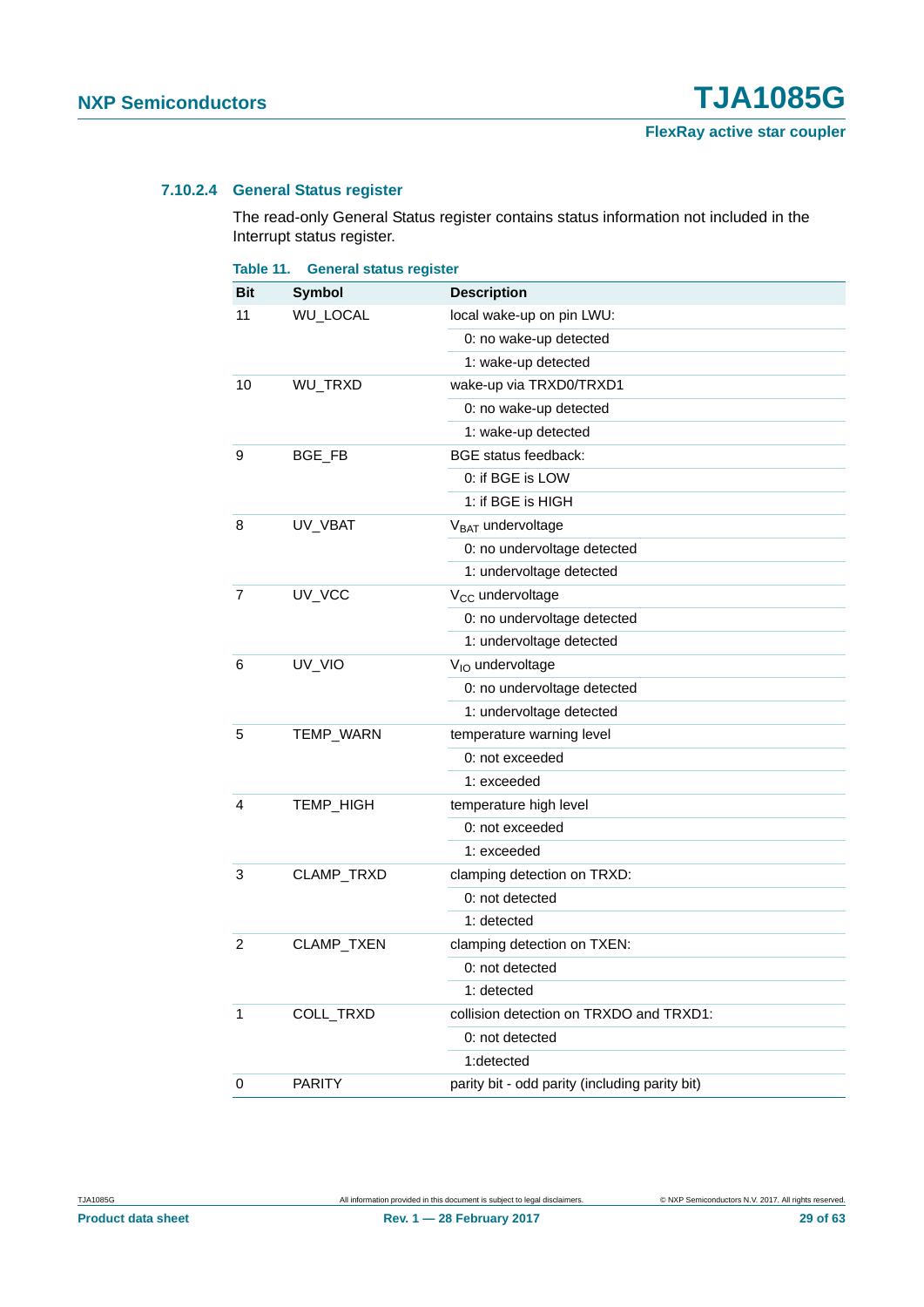#### **WU\_LOCAL:**

WU\_LOCAL is set when a local wake-up event is detected. A WU interrupt is generated.

WU\_LOCAL is reset after the General Status register has been read successfully or when the TJA1085G switches from AS\_Normal to AS\_Standby or AS\_Sleep. This ensures that a new wake-up event will be detected.

#### **WU\_TRXD:**

WU TRXD is set when a wake-up event is detected on the TRXD0/1 interface. A WU interrupt is generated.

WU TRXD is reset after the General Status register has been read successfully or when the TJA1085G switches from AS\_Normal to AS\_Standby or AS\_Sleep. This ensures that a new wake-up event will be detected.

#### **BGE\_FB:**

Bit BGE\_FB provides information about the voltage level on pin BGE.

BGE\_FB is set when the voltage on BGE is HIGH and reset when the voltage on BGE is LOW.

#### **UV\_VBAT:**

UV\_VBAT is set when a  $V<sub>BAT</sub>$  undervoltage is detected, generating a UV\_ERROR interrupt.

If bit latching is enabled (BIT\_LATCHING = 1), UV\_BAT will remain set until the General Status register has been read, after which it will reflect the current 'live' situation (set if  $V_{BAT} < V_{uvd(VBAT)}$  for longer than  $t_{det(uv)(VBAT)}$  and reset if  $V_{BAT} > V_{uvr(VBAT)}$  for longer than trec(uv)(VBAT)). If bit latching is not enabled, UV\_BAT will reflect the 'live' situation at all times.

#### **UV\_VCC:**

UV VCC is set when a  $V_{CC}$  undervoltage is detected, generating a UV ERROR interrupt.

If bit latching is enabled (BIT\_LATCHING = 1), UV\_VCC will remain set until the General Status register has been read, after which it will reflect the current 'live' situation (set if  $V_{CC}$  <  $V_{uvd(VCC)}$  for longer than t<sub>to(uvd)</sub>( $V_{CC}$ ) and reset if  $V_{CC}$  >  $V_{uvd(VCC)}$  for longer than  $t_{tot(uv)(VCC)}$ ). If bit latching is not enabled, UV\_VCC will reflect the 'live' situation at all times.

#### **UV\_VIO:**

UV\_VIO is set when a  $V_{10}$  undervoltage is detected, generating a UV\_ERROR interrupt.

If bit latching is enabled (BIT\_LATCHING = 1), UV\_VIO will remain set until the General Status register has been read, after which it will reflect the current 'live' situation (set if  $V_{IO}$  <  $V_{uvd(VIO)}$  for longer than t<sub>to(uvd)</sub>( $V_{IO}$ ) and reset if  $V_{IO}$  >  $V_{uvt(VIO)}$  for longer than t<sub>to(uvr)</sub>(v<sub>IO</sub>). If bit latching is not enabled, UV\_VIO will reflect the 'live' situation at all times.

When a  $V_{10}$  undervoltage is active, the digital inputs are disabled and the TJA1085G is unable to accept Host commands. If the  $V_{1O}$  undervoltage persists for longer than  $t_{tot(uvd)(VIO)}$ , the APM flag is set and the TJA1085G switches from Host control to Autonomous control.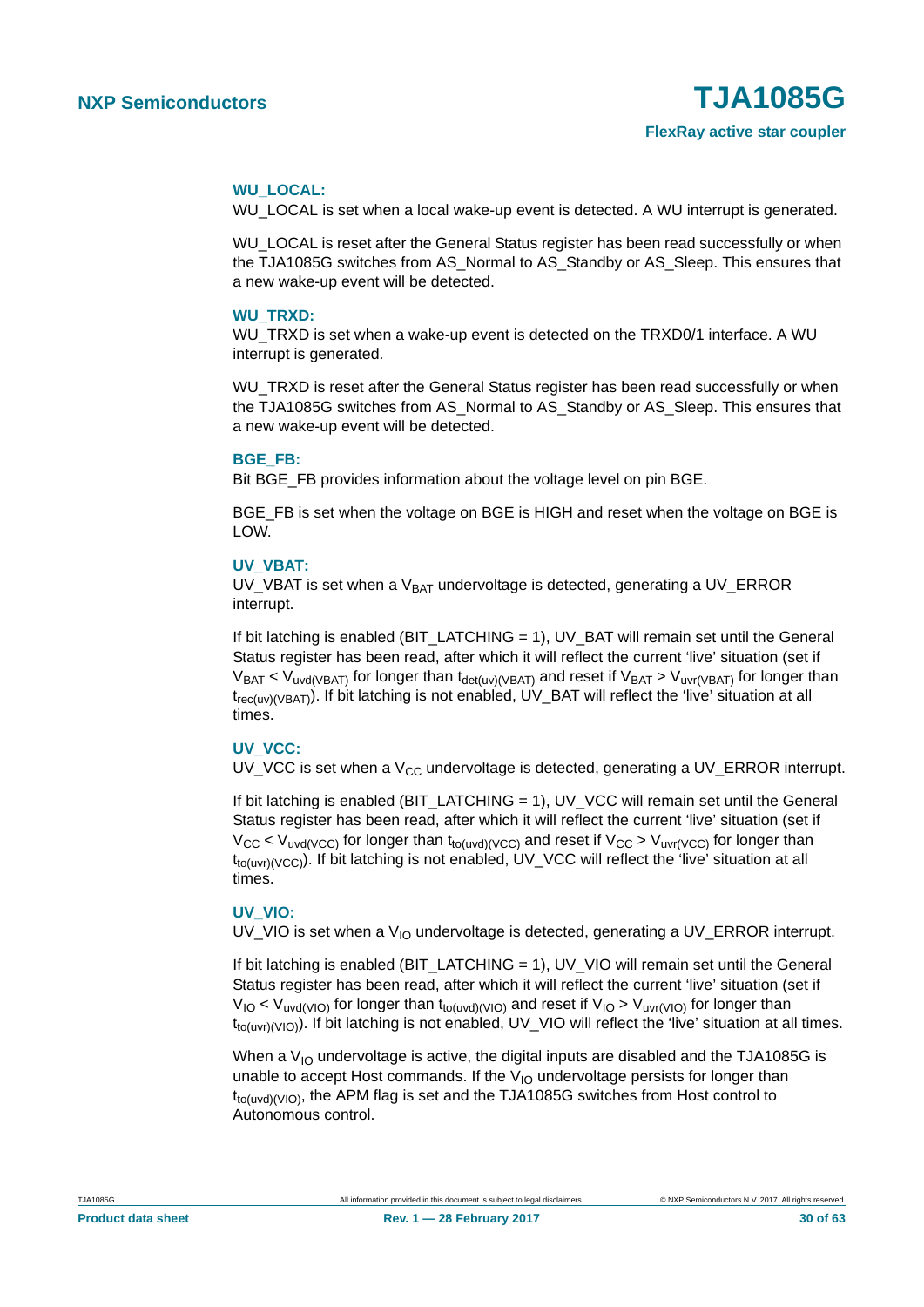#### **TEMP\_WARN:**

TEMP\_WARN is set when the junction temperature rises above the temperature warning level, generating a TEMP\_ERROR interrupt.

If bit latching is enabled (BIT\_LATCHING = 1), TEMP\_WARN will remain set until the General Status register has been read, after which it will reflect the current 'live' situation (set when  $T_i > T_{i(warn)}$  and reset when  $T_i < T_{i(warn)}$  with no activity on the bus or on the CC and TRXD0/1 interfaces). If bit latching is not enabled, TEMP\_WARN will reflect the 'live' situation at all times.

#### **TEMP\_HIGH:**

TEMP\_HIGH is set when the junction temperature rises above the temperature high level. The output driver on the TRXD0/1 interface is disabled along with the branch transmitters (all branches switch to Branch\_Disabled). A TEMP\_ERROR interrupt is generated.

If bit latching is enabled (BIT\_LATCHING = 1), TEMP\_HIGH will remain set until the General Status register has been read, after which it will reflect the current 'live' situation (set when  $T_i > T_{i(hich)}$  and reset when  $T_i < T_{i(hich)}$  with no activity on the bus or on the CC and TRXD0/1 interfaces). If bit latching is not enabled, TEMP\_HIGH will reflect the 'live' situation at all times.

#### **CLAMP\_TRXD:**

CLAMP\_TRXD is set when the TRXD0/1 interface is configured as an input and TRXD0 or TRXD1 is clamped LOW for longer than  $t_{\text{detCL(TRXD)}}$ . The output driver on the TRXD0/1 interface is disabled and data on the inputs is ignored. A CLAMP\_ERROR interrupt is generated.

If bit latching is enabled, CLAMP\_TRXD will remain set until the General Status register has been read, after which it will reflect the current 'live' situation (set when TRXD0 or TRXD1 clamped LOW and reset when TRXD0 and TRXD1 are HIGH). If bit latching is not enabled, CLAMP\_TRXD will reflect the 'live' situation at all times.

#### **CLAMP\_TXEN:**

CLAMP TXEN is set when the TXEN is clamped LOW for longer than  $t_{\text{detCL(TXEN)}}$ . Data on TXD/TXEN is ignored and a CLAMP\_ERROR interrupt is generated.

If bit latching is enabled, CLAMP\_TXEN will remain set until the General Status register has been read, after which it will reflect the current 'live' situation (set when TXEN clamped LOW and reset when TXEN is HIGH). If bit latching is not enabled, CLAMP\_TXEN will reflect the 'live' situation at all times.

#### **COLL\_TRXD:**

COLL\_TRXD is set when a collision is detected on the TRXD0/1 interface (TRXD0 and TRXD1 LOW for longer than  $t_{\text{det(col(TRXD))}}$ . A CLAMP\_ERROR interrupt is generated.

COLL\_TRXD is reset once the General Status register has been read.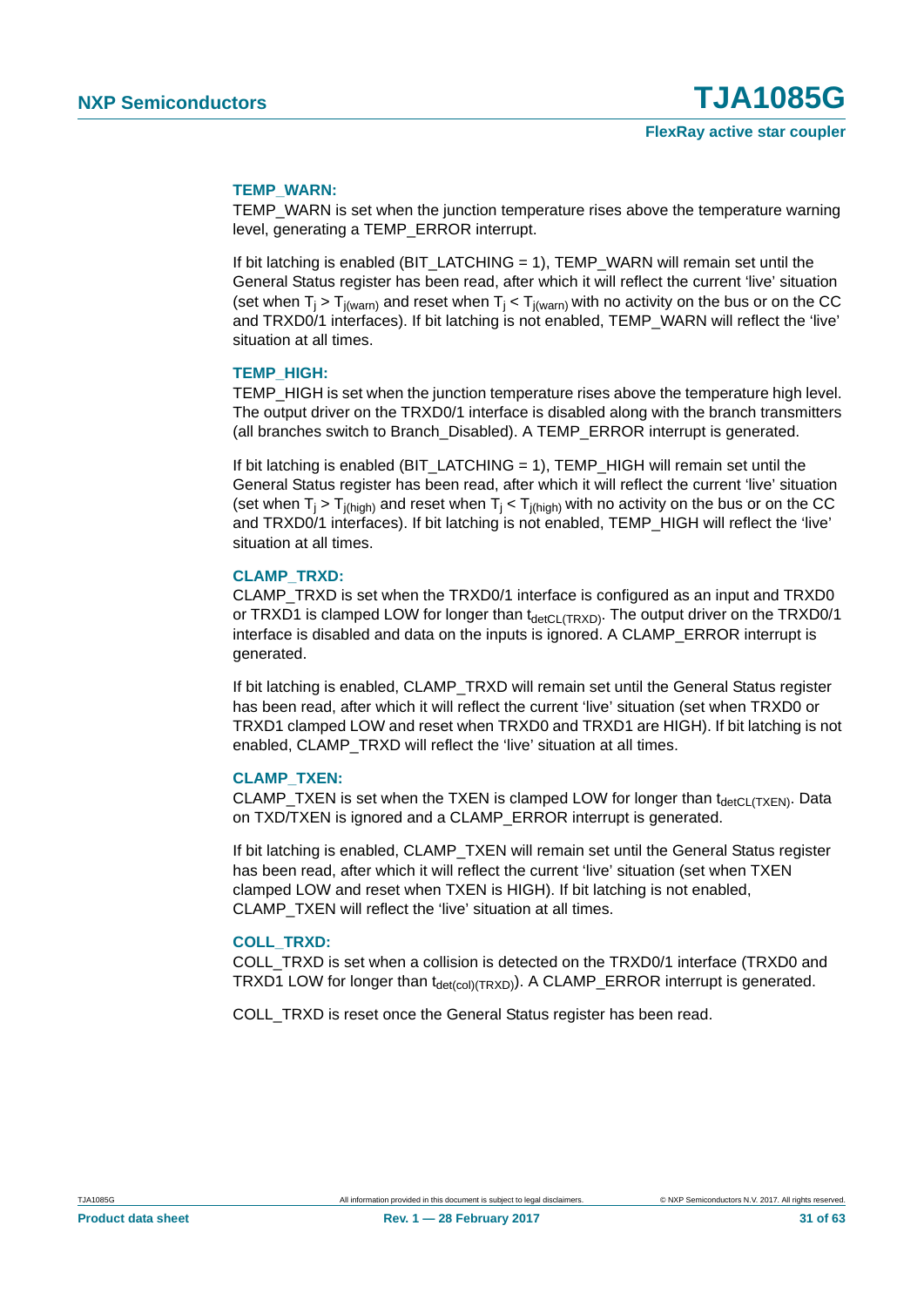#### <span id="page-31-1"></span>**7.10.2.5 Branch X status registers**

There is a dedicated read-only status register for each branch, i.e. there are four Branch X status registers in total. Each register contains relevant status information of a branch.

<span id="page-31-0"></span>

| Table 12.  | <b>Branch X status register</b> |                                                |
|------------|---------------------------------|------------------------------------------------|
| <b>Bit</b> | <b>Symbol</b>                   | <b>Description</b>                             |
| $11 - 9$   | STATE_BRx                       | state of active branch:                        |
|            |                                 | 000: Branch_Normal mode                        |
|            |                                 | 001: Branch_Disabled mode                      |
|            |                                 | 010: Branch_LowPower mode                      |
|            |                                 | 011: Branch_TxOnly_2 mode                      |
|            |                                 | 100: Branch_FailSilent mode                    |
|            |                                 | 101: Branch_TxOnly_1 mode                      |
| 8          | <b>WU BRx</b>                   | wake-up status                                 |
|            |                                 | 0: no wake-up detected                         |
|            |                                 | 1: wake-up detected                            |
| 7          | reserved                        | always 0                                       |
| 6          | TxE_BRx                         | transmit error on branch                       |
|            |                                 | 0: not detected                                |
|            |                                 | 1: detected                                    |
| 5          | reserved                        | always 0                                       |
| 4          | CLAMP_BRx                       | clamp detection on branch                      |
|            |                                 | 0: not detected                                |
|            |                                 | 1: detected                                    |
| 3          | reserved                        | always 0                                       |
| 2          | reserved                        | always 1                                       |
| 1          | reserved                        | always 0                                       |
| 0          | <b>PARITY</b>                   | parity bit - odd parity (including parity bit) |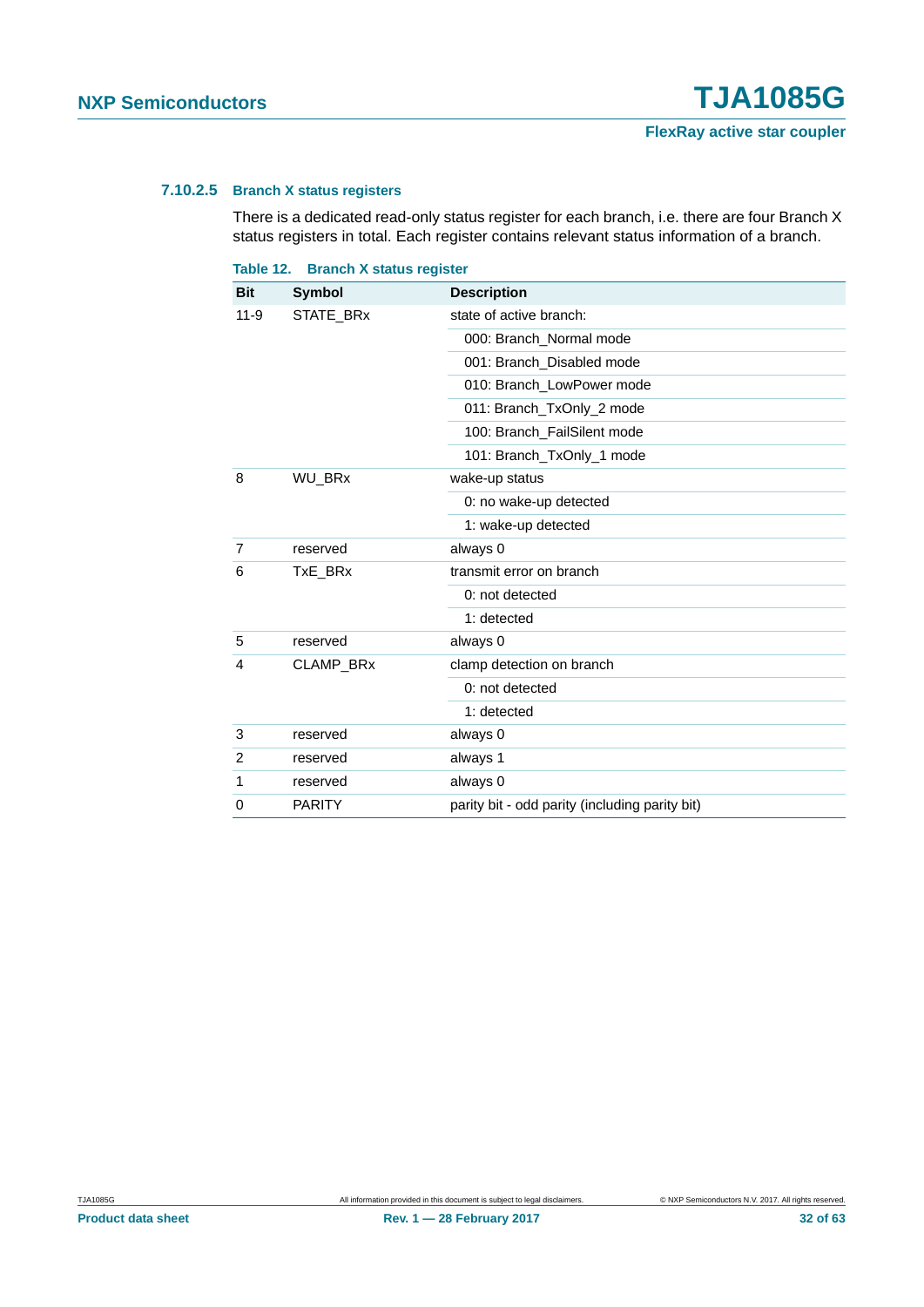#### **STATE\_BRx:**

Bits STATE\_BRx indicate the current branch operating mode.

#### **WU\_BRx:**

WU\_BRx is set when a remote wake-up event is detected on a branch. A WU interrupt is generated along with an EVENT\_BRx interrupt to indicate the branch where the wake-up pattern or dedicated data frame was detected.

WU\_BRx is reset after the Branch Status register has been read successfully or when the TJA1085G switches from AS\_Normal to AS\_Standby or AS\_Sleep. This ensures that a new wake-up event will be detected.

#### **TxE\_BRx:**

TxE BRx is set when a transmit error is detected on a branch, generating an EVENT\_BRx interrupt. A transmit error is detected when there is a mismatch between the transmitted and received signals.

If bit latching is enabled ( $BIT$ <sub>LATCHING</sub> = 1),  $TxE$ <sub>\_BRx</sub> will remain set until the register has been read, after which it is reset if no mismatch is found between transmitted and received signals or the branch leaves Branch\_Normal. If bit latching is not enabled, TxE BRx is reset if no mismatch is found in a data frame or the branch leaves Branch\_Normal.

#### **CLAMP\_BRx:**

CLAMP\_BRx is set when a branch is clamped for longer than  $t_{\text{detCL(bus)}}$ , generating a CLAMP\_ERROR interrupt along with an EVENT\_BRx interrupt to indicate the branch.

If bit latching is enabled (BIT\_LATCHING  $= 1$ ), CLAMP\_BRx will remain set until the register has been read, after which it is reset when idle is detected on the branch. If bit latching is not enabled, CLAMP\_BRx is reset when idle is detected on the branch.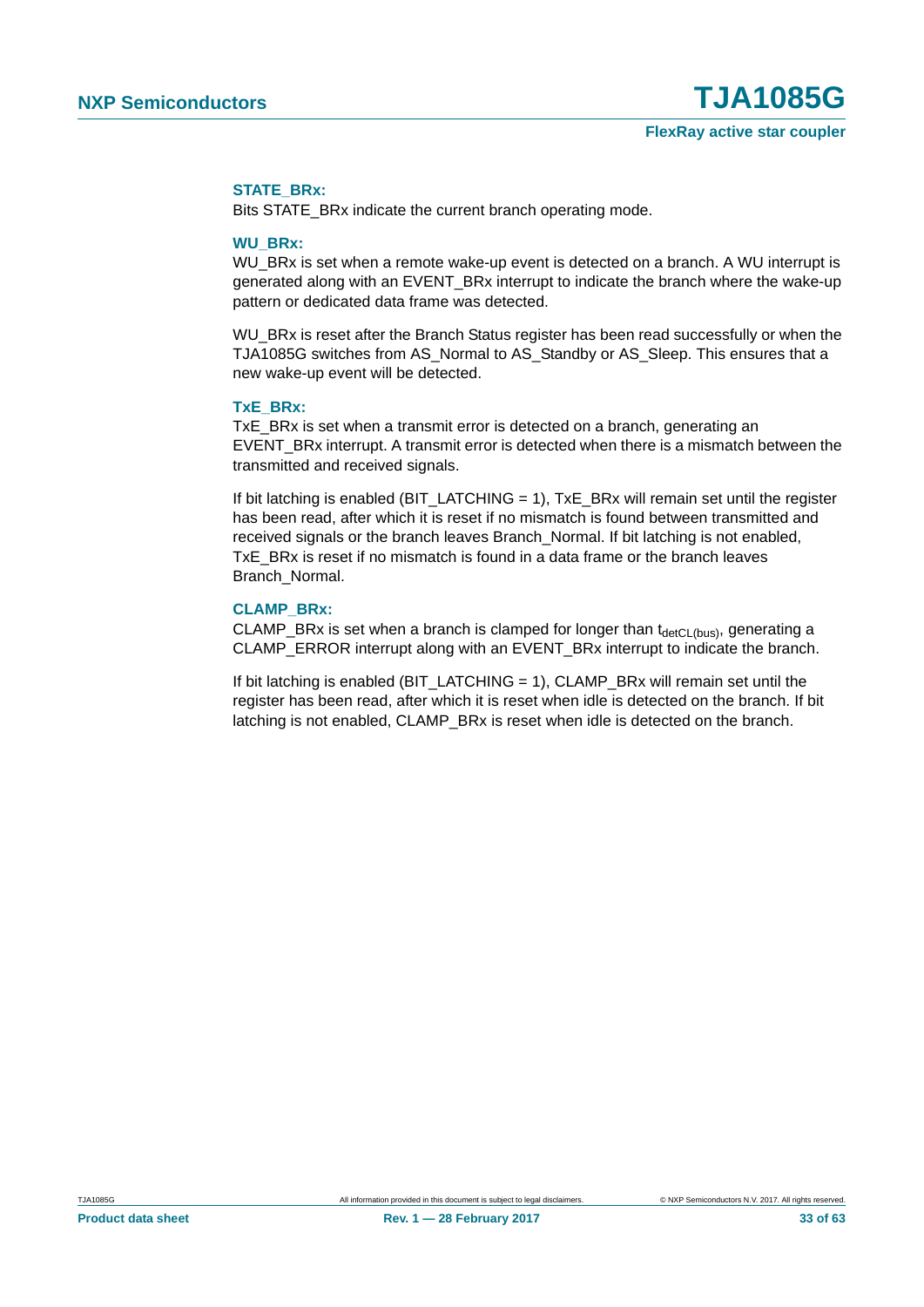**FlexRay active star coupler**

### <span id="page-33-4"></span>**8. Limiting values**

#### **Table 13. Limiting values**

*In accordance with the Absolute Maximum Rating System (IEC 60134). All voltages are referenced to GND.*

| <b>Symbol</b>          | <b>Parameter</b>             | <b>Conditions</b>                                                                                                                   |             | Min                  | <b>Max</b>               | Unit              |
|------------------------|------------------------------|-------------------------------------------------------------------------------------------------------------------------------------|-------------|----------------------|--------------------------|-------------------|
| V <sub>BAT</sub>       | battery supply voltage       |                                                                                                                                     |             | $11 - 0.3$           | $+48$                    | V                 |
|                        |                              | during load dump (400 ms max.)                                                                                                      |             | $-0.3$               | $+60$                    | V                 |
| <b>I<sub>INH</sub></b> | current on pin INH           | AS_Normal, AS_Standby or AS_Reset                                                                                                   |             | $-1$                 | 0                        | mA                |
| $V_{x}$                | voltage on pin $x_1^{[1]}$   | on pins V <sub>CC</sub> , V <sub>BUF</sub> , V <sub>IO</sub> , TRXD0, TRXD1, BGE,<br>TXD, TXEN, RSTN, INTN, SCSN, SCLK, SDI,<br>SDO |             | $-0.3$               | $+5.5$                   | V                 |
|                        |                              | on pins INH, LWU                                                                                                                    |             | $-0.3$               | $V_{BAT} + 0.3$          | V                 |
|                        |                              | on pin RXD                                                                                                                          |             | $-0.3$               | $min(VIO +$<br>0.3, 5.5) | V                 |
|                        |                              | on any BM/BP pin with respect to other BP/BM<br>pins and GND                                                                        |             | -60                  | $+60$                    | V                 |
| $I_{O(LWU)}$           | output current on pin LWU    |                                                                                                                                     |             | $-15$                | ÷,                       | mA                |
| $V_{\text{trt}}$       | transient voltage            | on pins LWU, V <sub>BAT</sub> , BP and BM                                                                                           | $[2]$       |                      |                          |                   |
|                        |                              | pulse 1                                                                                                                             |             | $-100$               |                          | V                 |
|                        |                              | pulse 2a                                                                                                                            |             |                      | 75                       | V                 |
|                        |                              | pulse 3a                                                                                                                            |             | $-150$               | ÷.                       | V                 |
|                        |                              | pulse 3b                                                                                                                            |             |                      | 100                      | V                 |
| $T_{\mathsf{amb}}$     | ambient temperature          |                                                                                                                                     |             | $-40$                | $+125$                   | $\circ$ C         |
| $T_{\nu j}$            | virtual junction temperature |                                                                                                                                     |             | $\frac{3}{2}$ -40    | $+150$                   | $^\circ \text{C}$ |
| ${\sf T}_{\sf stg}$    | storage temperature          |                                                                                                                                     |             | $-55$                | $+150$                   | $^\circ \text{C}$ |
| V <sub>ESD</sub>       |                              | electrostatic discharge voltage IEC 61000-4-2 (150 pF, 330 $\Omega$ )                                                               | $\boxed{4}$ |                      |                          |                   |
|                        |                              | on pins BP and BM to GND                                                                                                            |             | $-6.0$               | $+6.0$                   | kV                |
|                        |                              | on pin LWU to GND                                                                                                                   |             | $\frac{[5]}{2}$ -6.0 | $+6.0$                   | kV                |
|                        |                              | on pin V <sub>BAT</sub> to GND                                                                                                      |             | $\boxed{6}$ -6.0     | $+6.0$                   | kV                |
|                        |                              | Human Body Model (HBM); 100 pF, 1.5 kΩ                                                                                              | $\boxed{7}$ |                      |                          |                   |
|                        |                              | on pins BP and BM to GND                                                                                                            |             | $-8.0$               | $+8.0$                   | kV                |
|                        |                              | on pins LWU and V <sub>BAT</sub> to GND                                                                                             |             | $[8] -6.0$           | $+6.0$                   | kV                |
|                        |                              | on any other pin                                                                                                                    |             | $-4.0$               | $+4.0$                   | kV                |
|                        |                              | Machine Model (MM); 200 pF, 0.75 $\mu$ H, 10 $\Omega$                                                                               | [9]         |                      |                          |                   |
|                        |                              | on any pin                                                                                                                          |             | $-200$               | $+200$                   | $\vee$            |
|                        |                              | Charged Device Model (CDM); field Induced<br>charge; 4 pF                                                                           | $[10]$      |                      |                          |                   |
|                        |                              | on any pin                                                                                                                          |             | $-1000$              | $+1000$                  | V                 |

<span id="page-33-1"></span>[1] The device can sustain voltages up to the specified values over the product lifetime, provided applied voltages (including transients) never exceed these values.

<span id="page-33-0"></span>[2] According to IEC TS 62228 (2007), Section 4.2.4; parameters for standard pulses defined in ISO7637 part 2: 2004-06.

<span id="page-33-2"></span>[3] In accordance with IEC 60747-1. An alternative definition of T<sub>vj</sub> is: T<sub>vj</sub> = T<sub>amb</sub> + P × R<sub>th(j-a)</sub>, where R<sub>th(j-a)</sub> is a fixed value used in the calculation of T<sub>vj</sub>. The rating for T<sub>vj</sub> limits the allowable combinations of power dissipation (P) and ambient temperature (T<sub>amb</sub>).

<span id="page-33-3"></span>[4] According to IEC TS 62228 (2007), Section 4.3; DIN EN 61000-4-2; verified by an external test house. The test result is equal to or better than  $\pm 6$  kV (unaided).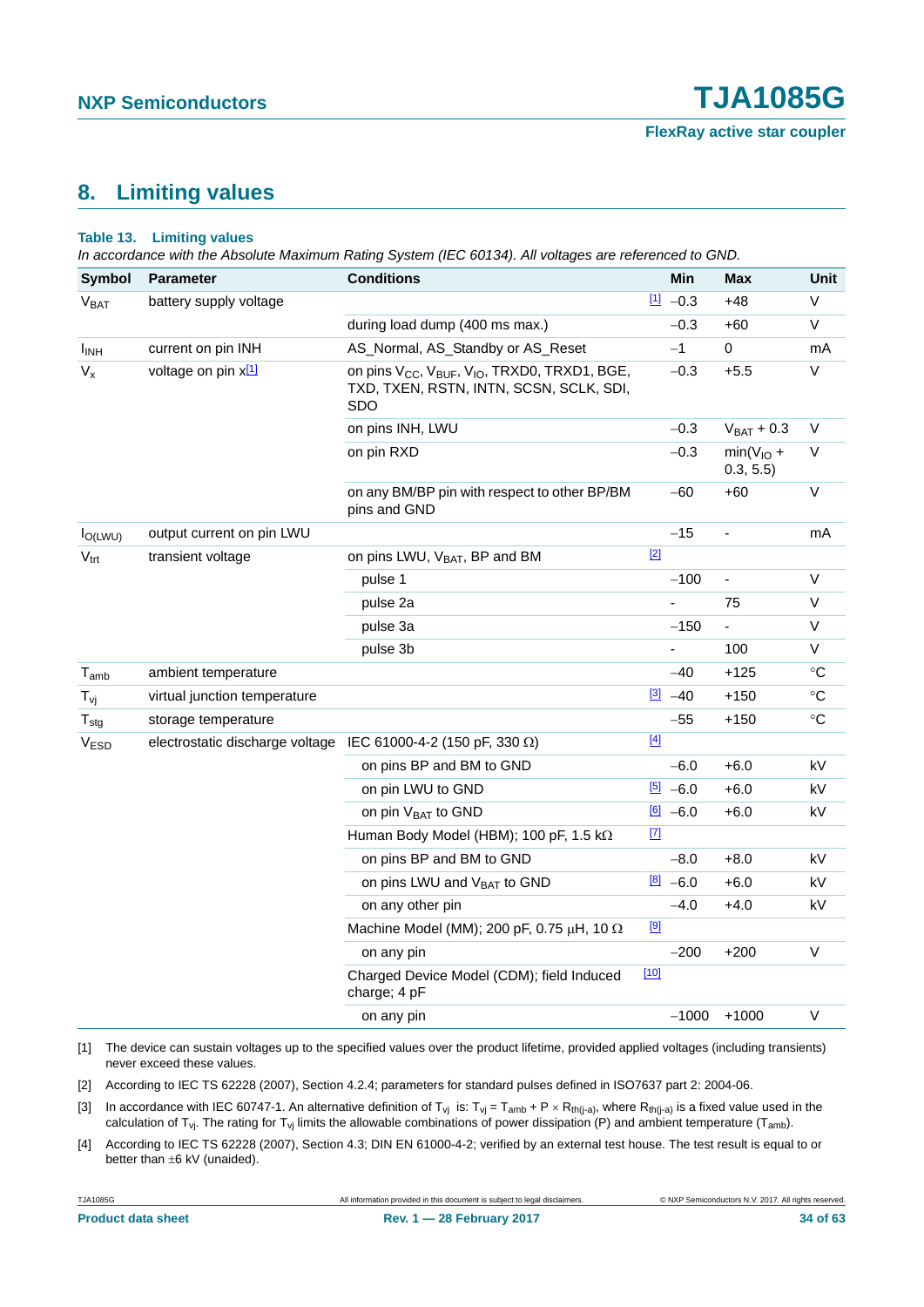- <span id="page-34-0"></span>[5] With 3.3 k $\Omega$  in series and 10 nF capacitor from LWU to GND.
- <span id="page-34-1"></span>[6] With 100 nF from  $V_{BAT}$  to GND.
- <span id="page-34-2"></span>[7] According to AEC-Q100-002.
- <span id="page-34-3"></span>[8] Guaranteed only when all n.c. pins are connected to GND.
- <span id="page-34-4"></span>[9] According to AEC-Q100-003.
- <span id="page-34-5"></span>[10] According to AEC-Q100-011 Rev-C1. The classification level is C6.

## <span id="page-34-8"></span>**9. Thermal characteristics**

#### **Table 14. Thermal characteristics**

| Symbol        | Parameter                                   | <b>Conditions</b>      | <b>Typ</b> | <b>Unit</b> |
|---------------|---------------------------------------------|------------------------|------------|-------------|
| $R_{th(i-a)}$ | thermal resistance from junction to ambient | dual-layer board       | 44         | K/W         |
|               |                                             | 22<br>four-layer board |            | K/W         |
| $R_{th(i-c)}$ | thermal resistance from junction to case    | in free air            |            | <b>K/W</b>  |

<span id="page-34-6"></span>[1] According to JEDEC JESD51-2, JESD51-3 and JESD51-5 at natural convection on 1s board with thermal via array under the exposed pad connected to the second copper layer.

<span id="page-34-7"></span>[2] According to JEDEC JESD51-2, JESD51-5 and JESD51-7 at natural convection on 2s2p board. Board with two inner copper layers (thickness:  $35 \mu m$ ) and thermal via array under the exposed pad connected to the first inner copper layer.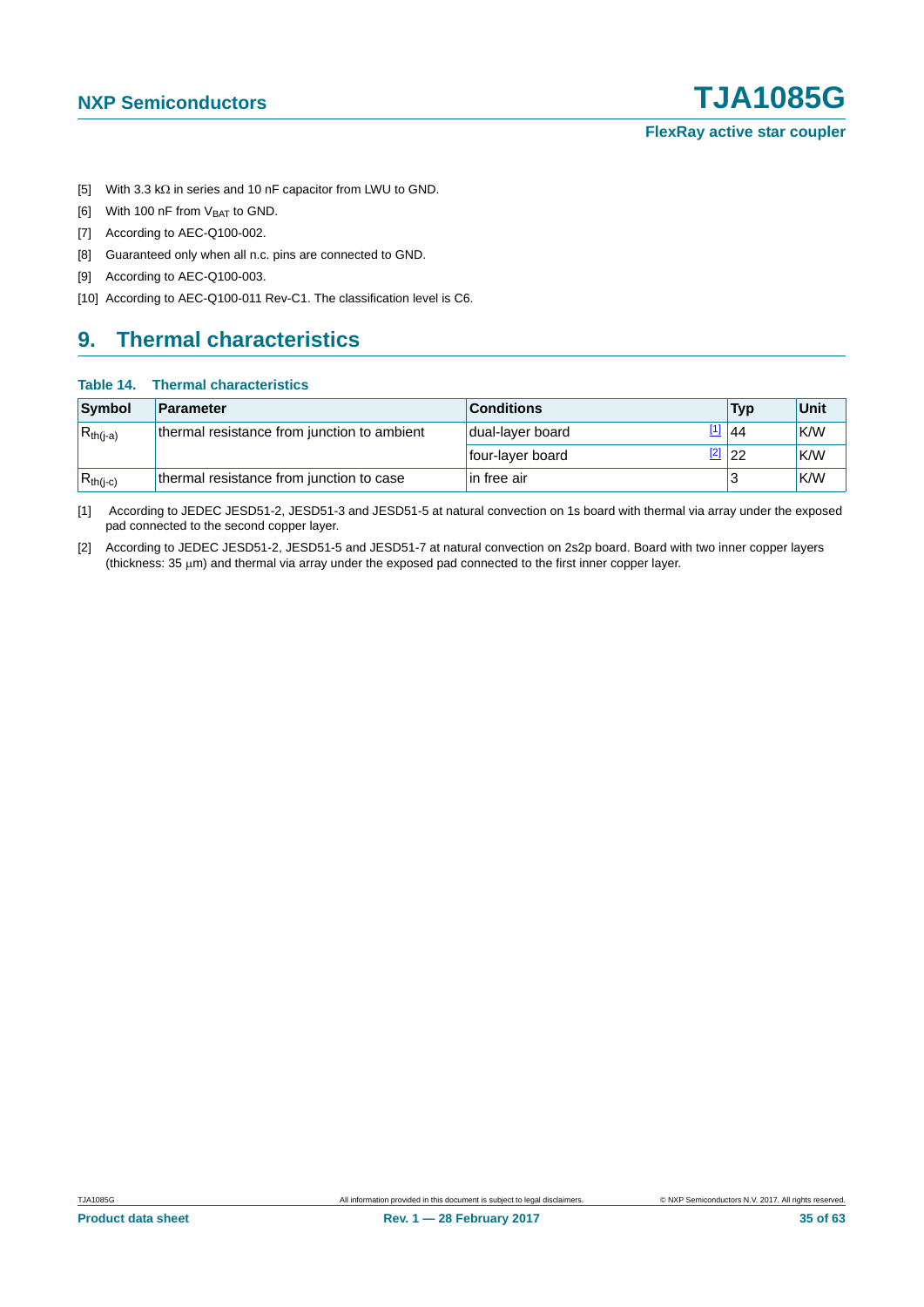## <span id="page-35-1"></span>**10. Static characteristics**

#### <span id="page-35-0"></span>**Table 15. Static characteristics**

*All parameters are guaranteed for V<sub>BAT</sub> = 4.45 V to 60 V; V<sub>CC</sub> = 4.45 V to 5.25 V; V<sub>BUF</sub> = 4.45 V to 5.25 V; V<sub>IO</sub> = 2.55 V to* 5.25 V;  $T_{vj} = -40 \degree \text{C}$  to +150  $\degree \text{C}$ ;  $C_{bus} = 100 \degree \text{P}$ ;  $R_{bus} = 40 \degree \Omega$  to 55  $\Omega$ ;  $C_{RXD} = 15 \degree \text{P}$  and  $C_{TRXD0} = C_{TRXD1} = 50 \degree \text{P}$  unless *otherwise specified. All voltages are defined with respect to ground; positive currents flow into the IC.*

| <b>Symbol</b>                       | <b>Parameter</b>                                                          | <b>Conditions</b>                                                  | Min                      | <b>Typ</b>               | <b>Max</b>   | <b>Unit</b> |
|-------------------------------------|---------------------------------------------------------------------------|--------------------------------------------------------------------|--------------------------|--------------------------|--------------|-------------|
| Power-on reset for V <sub>DIG</sub> |                                                                           |                                                                    |                          |                          |              |             |
| $V_{th(det) POR}$                   | power-on reset detection<br>threshold voltage                             | of internal digital circuitry                                      | 3                        |                          | 3.4          | $\vee$      |
| $V_{th(rec) POR}$                   | power-on reset recovery<br>threshold voltage                              | of internal digital circuitry                                      | 3.1                      |                          | 3.5          | $\vee$      |
| $V_{hys(POR)}$                      | power-on reset hysteresis<br>voltage                                      | of internal digital circuitry                                      | 100                      |                          | 500          | mV          |
| $\Delta V$ <sub>(VCC-VDIG)</sub>    | voltage difference between<br>V <sub>CC</sub> and V <sub>DIG</sub>        | $V_{CC} = 4.45$ V; $V_{BAT} = V_{BUF} = 0$ V                       | ä,                       | $\blacksquare$           | 1.0          | $\vee$      |
| $\Delta V$ <sub>(VBAT-VDIG)</sub>   | voltage difference between<br>$V_{BAT}$ and $V_{DIG}$                     | $V_{BAT} = 4.45 V$ ; $V_{CC} = V_{BUF} = 0 V$                      | ÷,                       | L,                       | 1.0          | $\vee$      |
| $\Delta V$ <sub>(VBUF-VDIG)</sub>   | voltage difference between<br>V <sub>BUF</sub> and V <sub>DIG</sub>       | $V_{BUF} = 4.45 V$ ; $V_{CC} = V_{BAT} = 0 V$                      |                          |                          | 1.0          | $\vee$      |
| <b>Supply: pin VBAT</b>             |                                                                           |                                                                    |                          |                          |              |             |
| V <sub>BAT</sub>                    | battery supply voltage                                                    | operating range                                                    | 4.75                     | ÷.                       | 60           | $\vee$      |
| $I_{BAT}$                           | battery supply current                                                    | AS_Normal; no load on INH                                          |                          | 0.1                      | $\mathbf{1}$ | mA          |
|                                     |                                                                           | AS_Standby; no load on INH;<br>wake-up enabled on all branches     | $\blacksquare$           | 50                       | 100          | $\mu$ A     |
|                                     |                                                                           | AS_Sleep; wake-up enabled on all<br>branches                       | $\overline{\phantom{0}}$ | 50                       | 100          | μA          |
|                                     |                                                                           | AS_Sleep; wake-up enabled on all<br>branches; $T_{vi} \leq 85$ °C  | $\overline{\phantom{a}}$ | 50                       | 90           | μA          |
|                                     |                                                                           | AS_Sleep; wake-up disabled on all<br>branches                      | $\overline{\phantom{a}}$ | 25                       | 55           | $\mu$ A     |
|                                     |                                                                           | AS_Sleep; wake-up disabled on all<br>branches; $T_{vi} \leq 85$ °C | ÷.                       | 25                       | 45           | μA          |
| $V_{uvd}$                           | undervoltage detection<br>voltage                                         |                                                                    | 4.45                     |                          | 4.715        | $\vee$      |
| V <sub>uvr</sub>                    | undervoltage recovery<br>voltage                                          |                                                                    | 4.475                    |                          | 4.74         | $\mathsf V$ |
| Vuvhys                              | undervoltage hysteresis<br>voltage                                        |                                                                    | 25                       | ÷,                       | 290          | mV          |
|                                     | Supply: pins V <sub>CC1</sub> and V <sub>CC2</sub> (connected on the PCB) |                                                                    |                          |                          |              |             |
| $V_{CC}$                            | supply voltage                                                            | operating range                                                    | 4.75                     | $\overline{\phantom{0}}$ | 5.25         | $\vee$      |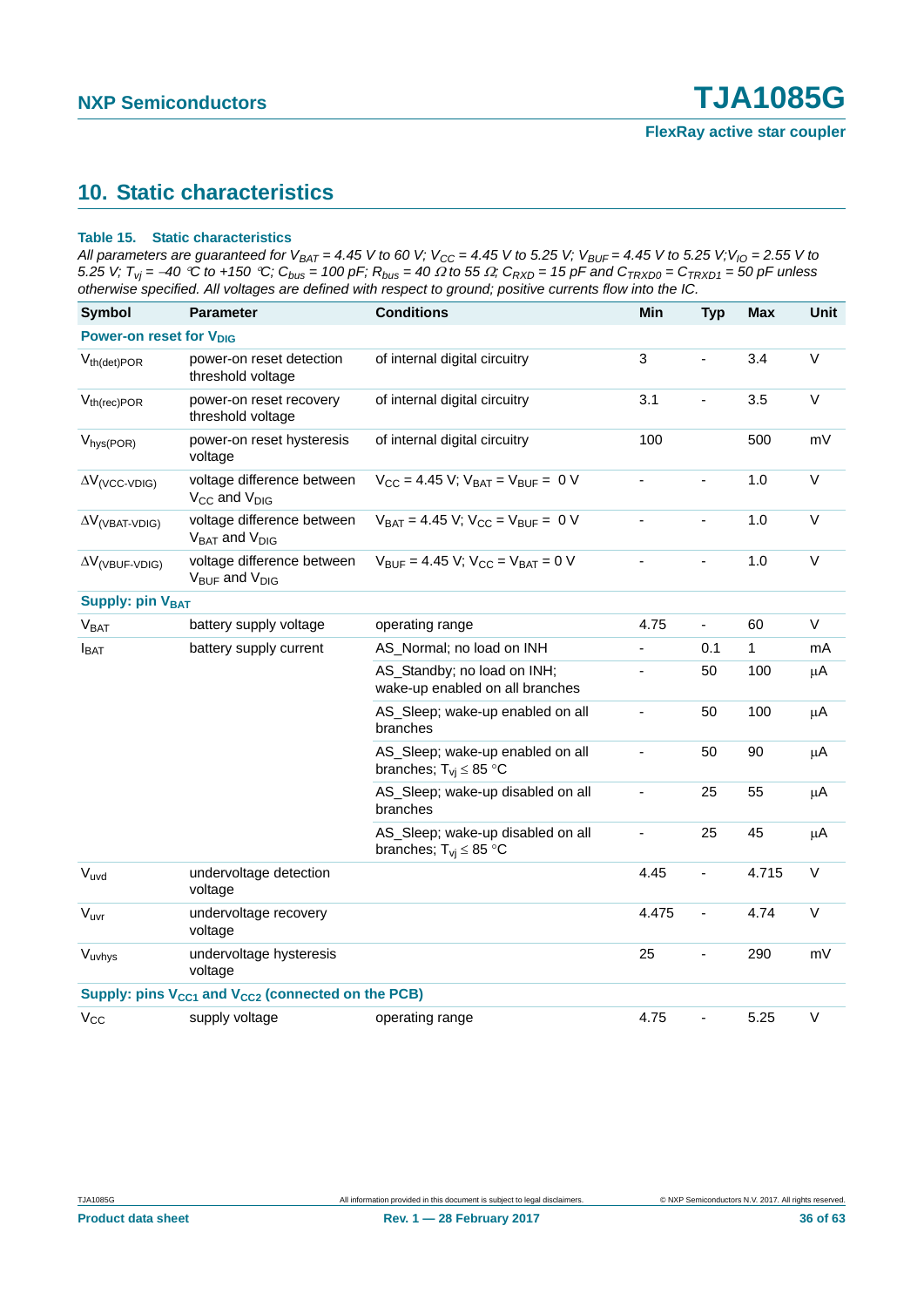| All parameters are guaranteed for $V_{BAT} = 4.45$ V to 60 V; V <sub>CC</sub> = 4.45 V to 5.25 V; V <sub>BUF</sub> = 4.45 V to 5.25 V; V <sub>IO</sub> = 2.55 V to |  |
|--------------------------------------------------------------------------------------------------------------------------------------------------------------------|--|
| 5.25 V; $T_{vi}$ = -40 °C to +150 °C; $C_{bus}$ = 100 pF; $R_{bus}$ = 40 $\Omega$ to 55 $\Omega$ ; $C_{RXD}$ = 15 pF and $C_{TRXD0}$ = $C_{TRXD1}$ = 50 pF unless  |  |
| otherwise specified. All voltages are defined with respect to ground; positive currents flow into the IC.                                                          |  |

| Symbol                           | <b>Parameter</b>                                                            | <b>Conditions</b>                                                                                                                                                            |            | Min                      | <b>Typ</b>               | Max            | Unit    |
|----------------------------------|-----------------------------------------------------------------------------|------------------------------------------------------------------------------------------------------------------------------------------------------------------------------|------------|--------------------------|--------------------------|----------------|---------|
| $I_{\rm CC}$                     | supply current                                                              | AS_Normal; $V_{TXEN} = 0 V$ ;<br>$V_{BGE} = V_{IO}$ ; R <sub>bus</sub> = 45 $\Omega$ ;<br>all branches in Branch_Normal                                                      | $11 -$     |                          | 140                      | 185            | mA      |
|                                  |                                                                             | AS_Normal; $V_{TXEN} = V_{IO}$ ;<br>$V_{\text{BGE}} = 0$ V; $R_{\text{bus}} = 45 \Omega$ ;<br>all branches in Branch_Normal<br>and/or Branch_Disabled                        | $11$ .     |                          | 55                       | 80             | mA      |
|                                  |                                                                             | AS_Standby                                                                                                                                                                   | $[1][2]$ - |                          | 4                        | 35             | μA      |
|                                  |                                                                             | AS_Standby; $T_{vi} \leq 85$ °C                                                                                                                                              | $[1][2]$ _ |                          | 4                        | 15             | μA      |
|                                  |                                                                             | AS_Sleep, AS_Reset                                                                                                                                                           | $[1][2]$ _ |                          | 0                        | 30             | μA      |
|                                  |                                                                             | AS_Sleep, AS_Reset; T <sub>vi</sub> ≤ 85 °C                                                                                                                                  | $[1][2]$ _ |                          | $\mathbf 0$              | 10             | $\mu$ A |
| $V_{uvd}$                        | undervoltage detection<br>voltage                                           |                                                                                                                                                                              |            | 4.45                     | $\overline{\phantom{a}}$ | 4.715          | V       |
| $\rm V_{\rm uvr}$                | undervoltage recovery<br>voltage                                            |                                                                                                                                                                              |            | 4.475                    | $\overline{\phantom{a}}$ | 4.74           | V       |
| Vuvhys                           | undervoltage hysteresis<br>voltage                                          |                                                                                                                                                                              |            | 25                       |                          | 290            | mV      |
|                                  | Supply: pins $V_{\text{BUF1}}$ and $V_{\text{BUF2}}$ (connected on the PCB) |                                                                                                                                                                              |            |                          |                          |                |         |
| <b>V<sub>BUF</sub></b>           | supply voltage on pin V <sub>BUF</sub>                                      | 5.5 $V \le V_{BAT} \le 60 V$ ;<br>$V_{CC} \leq V_{uvd(VCC)}$                                                                                                                 |            | 4.5                      |                          | 5.25           | V       |
|                                  |                                                                             | 4.5 $V \leq V_{BAT} \leq 5.5 V$ ;<br>$V_{CC} \leq V_{uvd(VCC)}$                                                                                                              |            | 3.5                      |                          | 5.25           | $\vee$  |
| $\Delta V$ <sub>(VCC-VBUF)</sub> | voltage difference between<br>V <sub>CC</sub> and V <sub>BUF</sub>          | $V_{CC} \geq V_{uvr(VCC)}$                                                                                                                                                   |            | $\pmb{0}$                | $\overline{\phantom{a}}$ | 0.25           | V       |
| Ich(VBAT-VBUF)                   | charge current from $V_{BAT}$ to<br><b>V<sub>BUF</sub></b>                  | 5.5 $V \le V_{BAT} \le 60 V$ ;<br>$V_{CC} \leq V_{uvd(VCC)}$ ; 0 $V \leq V_{BUF} \leq 4$ V                                                                                   |            | $-200$                   | $-100$                   | $-30$          | $\mu$ A |
| $V_{uvd}$                        | undervoltage detection<br>voltage                                           |                                                                                                                                                                              |            | 4.2                      |                          | 4.474          | $\vee$  |
| $\rm V_{\rm uvr}$                | undervoltage recovery<br>voltage                                            |                                                                                                                                                                              |            | 4.225                    | $\overline{\phantom{a}}$ | 4.499          | V       |
| Vuvhys                           | undervoltage hysteresis<br>voltage                                          |                                                                                                                                                                              |            | 25                       | $\overline{\phantom{a}}$ | 299            | mV      |
| Supply: pin V <sub>IO</sub>      |                                                                             |                                                                                                                                                                              |            |                          |                          |                |         |
| $V_{IO}$                         | supply voltage on pin $V_{10}$                                              | operating range                                                                                                                                                              |            | 2.8                      |                          | 5.25           | V       |
| $I_{IO}$                         | supply current on pin V <sub>IO</sub>                                       | AS_Normal; $V_{TXD} = V_{IO}$                                                                                                                                                |            |                          |                          | 1              | mA      |
|                                  |                                                                             | AS_Standby; AS_Sleep;<br>AS_PowerOff;<br>$V_{SCSN} = V_{TXEN} = V_{RSTN} = V_{VIO}$                                                                                          |            | $\overline{\phantom{a}}$ | $\overline{c}$           | $\overline{7}$ | μA      |
| $\mathsf{I}_\mathsf{r}$          | reverse current                                                             | from digital input pin to $V_{IO}$ ;<br>AS_PowerOff;<br>$V_{TXEN} = V_{TXD} = V_{BGE} = V_{SCSN} =$<br>$V_{SCLK} = V_{SDI} = V_{RSTN} = 5.25 V$ ;<br>$V_{CC} = V_{IO} = 0 V$ |            | $-5$                     |                          | $+5$           | μA      |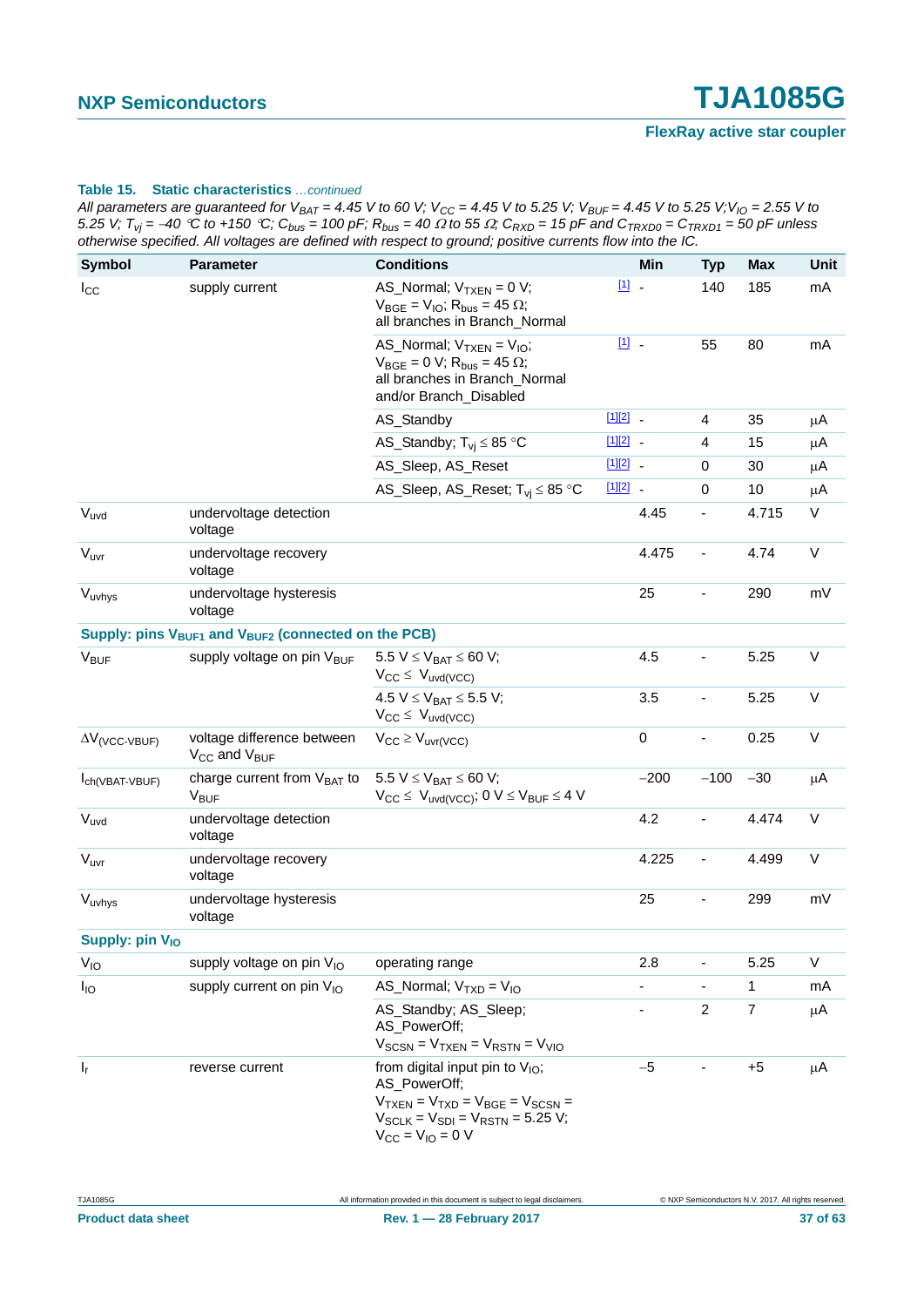*All parameters are guaranteed for V<sub>BAT</sub> = 4.45 V to 60 V; V<sub>CC</sub> = 4.45 V to 5.25 V; V<sub>BUF</sub> = 4.45 V to 5.25 V; V<sub>IO</sub> = 2.55 V to* 5.25 V;  $T_{vi} = -40$  °C to +150 °C;  $C_{bus} = 100$  pF;  $R_{bus} = 40 \Omega$  to 55  $\Omega$ ;  $C_{RXD} = 15$  pF and  $C_{TRXD0} = C_{TRXD1} = 50$  pF unless *otherwise specified. All voltages are defined with respect to ground; positive currents flow into the IC.*

| Symbol                      | <b>Parameter</b>                   | <b>Conditions</b>                                                                              | Min                   | <b>Typ</b>               | <b>Max</b>          | Unit      |
|-----------------------------|------------------------------------|------------------------------------------------------------------------------------------------|-----------------------|--------------------------|---------------------|-----------|
| $V_{uvd}$                   | undervoltage detection<br>voltage  |                                                                                                | 2.55                  |                          | 2.765               | V         |
| V <sub>uvr</sub>            | undervoltage recovery<br>voltage   |                                                                                                | 2.575                 | $\overline{\phantom{a}}$ | 2.79                | V         |
| $V_{uvhys}$                 | undervoltage hysteresis<br>voltage |                                                                                                | 25                    |                          | 240                 | mV        |
| <b>Pin TXEN</b>             |                                    |                                                                                                |                       |                          |                     |           |
| V <sub>IH</sub>             | HIGH-level input voltage           | AS_Normal                                                                                      | 0.7V <sub>10</sub>    |                          | 5.5                 | V         |
| $V_{IL}$                    | LOW-level input voltage            | AS_Normal                                                                                      | $-0.3$                | $\overline{\phantom{a}}$ | 0.3V <sub>10</sub>  | V         |
| Iщ                          | HIGH-level input current           | $VTXEN = VIO$                                                                                  | $-2$                  |                          | $+2$                | μA        |
| I <sub>IL</sub>             | LOW-level input current            | $V_{TXEN} = 0.3 V_{IO}$                                                                        | $-300$                | $\overline{\phantom{a}}$ | $-50$               | $\mu$ A   |
| <b>Pin TXD</b>              |                                    |                                                                                                |                       |                          |                     |           |
| V <sub>IH</sub>             | HIGH-level input voltage           | AS_Normal                                                                                      | 0.6V <sub>10</sub>    | $\overline{\phantom{a}}$ | 5.5                 | V         |
| $V_{IL}$                    | LOW-level input voltage            | AS_Normal                                                                                      | $-0.3$                |                          | 0.4V <sub>10</sub>  | V         |
| $R_{pd}$                    | pull-down resistance               | to GND                                                                                         | 50                    | 150                      | 400                 | $k\Omega$ |
| $C_i$                       | input capacitance                  | with respect to all other pins at<br>ground; $V_{TXD} = 100$ mV; f = 5 MHz                     | $\boxed{3}$ .         |                          | 10                  | pF        |
| <b>Pin BGE</b>              |                                    |                                                                                                |                       |                          |                     |           |
| V <sub>IH</sub>             | HIGH-level input voltage           | AS_Normal                                                                                      | 0.7V <sub>10</sub>    | $\overline{\phantom{0}}$ | 5.5                 | $\vee$    |
| $V_{IL}$                    | LOW-level input voltage            | AS_Normal                                                                                      | $-0.3$                | ۰                        | 0.3V <sub>10</sub>  | V         |
| $R_{pd}$                    | pull-down resistance               | to GND                                                                                         | 50                    | 150                      | 400                 | $k\Omega$ |
| <b>Pin RXD</b>              |                                    |                                                                                                |                       |                          |                     |           |
| $I_{OH}$                    | HIGH-level output current          | $V_{RXD} = V_{IO} - 0.4 V$                                                                     | $-15$                 | ÷,                       | $-1$                | mA        |
| $I_{OL}$                    | LOW-level output current           | $V_{RXD} = 0.4 V$                                                                              | $\mathbf{1}$          | $\overline{\phantom{a}}$ | 15                  | mA        |
| $V_{OH}$                    | HIGH-level output voltage          | $I_{OH(RXD)} = -1$ mA                                                                          | $V_{10}$<br>$-0.4$    |                          | $V_{IO}$            | V         |
| $V_{OL}$                    | LOW-level output voltage           | $I_{OL(RXD)} = 1$ mA                                                                           | $\blacksquare$        | $\blacksquare$           | 0.4                 | V         |
| $V_{\rm O}$                 | output voltage                     | when undervoltage on V <sub>IO</sub> ;<br>$V_{CC} \geq 4.75$ V; R <sub>L</sub> = 100 kΩ to GND |                       | $\overline{\phantom{a}}$ | 500                 | mV        |
|                             |                                    | $V_{CC} = V_{BAT} = V_{BUF} = 0 V;$<br>$R_L$ = 100 kΩ to V <sub>IO</sub>                       | $V_{IO}$<br>$-500$    |                          | $V_{IO}$            | mV        |
| <b>Pin RSTN</b>             |                                    |                                                                                                |                       |                          |                     |           |
| V <sub>IH</sub>             | HIGH-level input voltage           |                                                                                                | 0.7V <sub>10</sub>    | $\overline{\phantom{a}}$ | 5.5                 | $\sf V$   |
| $V_{IL}$                    | LOW-level input voltage            |                                                                                                | $-0.3$                |                          | 0.3V <sub>10</sub>  | V         |
| $I_{\text{IH}}$             | HIGH-level input current           | $V_{RSTN} = V_{IO}$                                                                            | $-1$                  |                          | $+1$                | μA        |
| $I_{IL}$                    | LOW-level input current            | $V_{RSTN} = 0.3 V_{10}$                                                                        | $-300$                | $\blacksquare$           | $-30$               | $\mu$ A   |
| <b>Pins TRXD0 and TRXD1</b> |                                    |                                                                                                |                       |                          |                     |           |
| $\mathsf{V}_{\mathsf{IH}}$  | HIGH-level input voltage           |                                                                                                | $0.7V_{\text{BUF}}$ - |                          | $5.5\,$             | V         |
| $V_{IL}$                    | LOW-level input voltage            |                                                                                                | $-0.3$                |                          | $0.3V_{\text{BUF}}$ | $\vee$    |
| $V_{OL}$                    | LOW-level output voltage           | $R_{\text{pu}} = 200 \Omega$                                                                   | $-0.3$                | $\overline{\phantom{a}}$ | $+0.8$              | V         |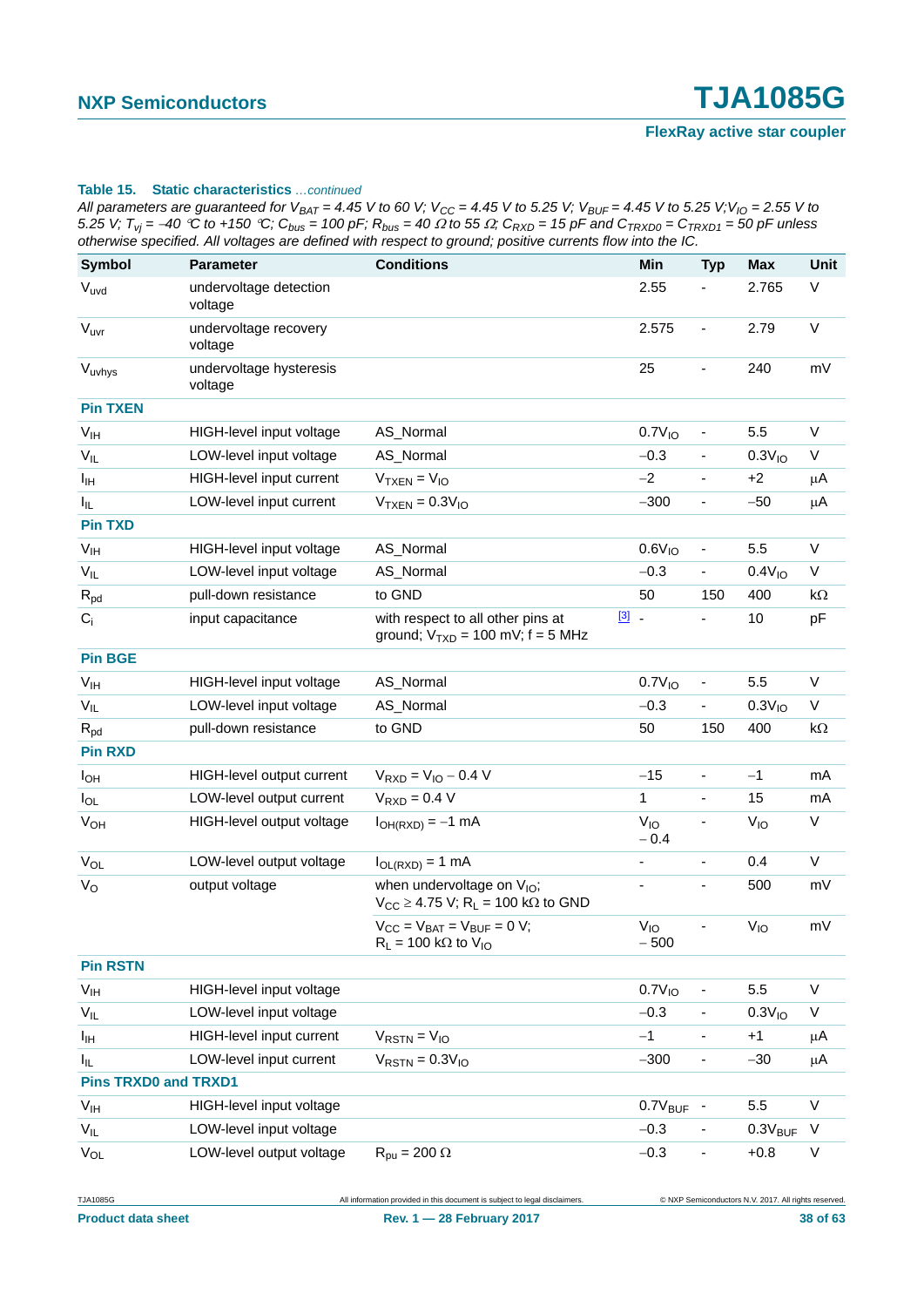*All parameters are guaranteed for V<sub>BAT</sub> = 4.45 V to 60 V; V<sub>CC</sub> = 4.45 V to 5.25 V; V<sub>BUF</sub> = 4.45 V to 5.25 V; V<sub>IO</sub> = 2.55 V to* 5.25 V;  $T_{vi} = -40$  °C to +150 °C;  $C_{bus} = 100$  pF;  $R_{bus} = 40 \Omega$  to 55  $\Omega$ ;  $C_{RXD} = 15$  pF and  $C_{TRXD0} = C_{TRXD1} = 50$  pF unless *otherwise specified. All voltages are defined with respect to ground; positive currents flow into the IC.*

| <b>Symbol</b>                   | <b>Parameter</b>                                                                       | <b>Conditions</b>                                                                          |                         | Min                   | <b>Typ</b>                   | <b>Max</b>                              | <b>Unit</b> |
|---------------------------------|----------------------------------------------------------------------------------------|--------------------------------------------------------------------------------------------|-------------------------|-----------------------|------------------------------|-----------------------------------------|-------------|
| $C_i$                           | input capacitance                                                                      | with respect to all other pins at<br>GND; $V_{TXD} = 100$ mV; $f = 5$ MHz                  | $\boxed{3}$ $\boxed{3}$ |                       |                              | 15                                      | pF          |
| $R_{\text{pu}}$                 | pull-up resistance                                                                     | to $V_{\text{BUF}}$                                                                        |                         | 2.5                   | 5                            | 10                                      | $k\Omega$   |
| <b>Pins BP and BM</b>           |                                                                                        |                                                                                            |                         |                       |                              |                                         |             |
| $V_{IH(dif)}$                   | differential HIGH-level input<br>voltage                                               | AS_Normal; $-10 V \leq V_{cm} \leq +15 V$                                                  |                         | $\frac{[4]}{[4]}$ 150 | $\blacksquare$               | 300                                     | mV          |
| $V_{IL(dif)}$                   | differential LOW-level input                                                           | AS_Normal; $-10 V \leq V_{cm} \leq +15 V$                                                  |                         | $\frac{[4]}{2}$ -300  | $\blacksquare$               | $-150$                                  | mV          |
|                                 | voltage                                                                                | AS_Standby; AS_Sleep;<br>$-10 V \le V_{cm} \le +15 V$                                      | $\boxed{4}$             | $-400$                | $\overline{\phantom{a}}$     | $-125$                                  | mV          |
| $\Delta V_{i\text{(dif)(H-L)}}$ | differential input voltage<br>difference between<br>HIGH-level and LOW-level           | $V_{\text{cm}}$ = 2.5 V; AS_Normal                                                         |                         | $\frac{[4]}{2}$ -30   |                              | $+30$                                   | mV          |
| $V_{OH(dif)}$                   | differential HIGH-level                                                                | 4.75 $V \leq V_{BUF} \leq 5.25$ V                                                          |                         | 600                   | ÷,                           | 2000                                    | mV          |
|                                 | output voltage                                                                         | 4.45 $V \leq V_{BUF} \leq 5.25 V$                                                          |                         | 530                   | $\overline{\phantom{0}}$     | 2000                                    | mV          |
| $V_{OL(dif)}$                   | differential LOW-level output $4.75 \text{ V} \leq V_{\text{BUF}} \leq 5.25 \text{ V}$ |                                                                                            |                         | $-2000$               | $\qquad \qquad \blacksquare$ | $-600$                                  | mV          |
|                                 | voltage                                                                                | 4.45 $V \leq V_{BUF} \leq 5.25$ V                                                          |                         | $-2000$               | $\blacksquare$               | $-530$                                  | mV          |
| $V_{o(idle)(BP)}$               | idle output voltage on pin BP Branch_Normal                                            |                                                                                            |                         | $0.4V_{\text{BUF}}$ - |                              | $0.6V_{BUF}$                            | $\vee$      |
|                                 |                                                                                        | Branch_LowPower                                                                            |                         | $-0.1$                | $\overline{\phantom{a}}$     | $+0.1$                                  | V           |
| $V_{o(idle)(BM)}$               | idle output voltage on pin                                                             | Branch_Normal                                                                              |                         | $0.4V_{\text{BUF}}$ - |                              | $0.6V_{BUF}$                            | $\vee$      |
|                                 | BM                                                                                     | Branch_LowPower                                                                            |                         | $-0.1$                | $\overline{\phantom{a}}$     | $+0.1$                                  | V           |
| $I_{O(idle)BP}$                 |                                                                                        | idle output current on pin BP $-60 \text{ V} \leq V_{BP} \leq +60 \text{ V}$ ; no bus load |                         | $-7.5$                | $\blacksquare$               | $+7.5$                                  | mA          |
| $I_{o(idle)BM}$                 |                                                                                        | idle output current on pin BM $-60 \text{ V} \leq V_{BM} \leq +60 \text{ V}$ ; no bus load |                         | $-7.5$                | $\blacksquare$               | $+7.5$                                  | mA          |
| $V_{o(idle)(dif)}$              | differential idle output<br>voltage                                                    |                                                                                            |                         | $-25$                 | $\mathbf 0$                  | $+25$                                   | mV          |
| $ V_{i(dif)det(act)} $          | input voltage (absolute<br>value)                                                      | activity detection differential AS_Normal; -10 $V \leq V_{cm} \leq +15$ V                  |                         | $\frac{[4]}{[4]}$ 150 |                              | 300                                     | mV          |
| $V_{cm(bus)(DATA_0)}$           | DATA_0 bus common-mode Branch_Transmit<br>voltage                                      |                                                                                            |                         | $0.4V_{\text{BUF}}$ - |                              | $0.65 \times$<br><b>V<sub>BUF</sub></b> | V           |
| $V_{cm(bus)(DATA_1)}$           | DATA_1 bus common-mode Branch_Transmit<br>voltage                                      |                                                                                            |                         | $0.4V_{\text{BUF}}$ - |                              | $0.65 \times$<br>$V_{\text{BUF}}$       | $\vee$      |
| $R_i$                           | input resistance                                                                       | $\mathsf{R}_{\mathsf{bus}} = \infty \; \Omega$                                             |                         | 10 <sup>°</sup>       | 20                           | 40                                      | $k\Omega$   |
| $R_{i(dif)(BP-BM)}$             | differential input resistance<br>between pin BP and pin BM                             | $R_{bus} = \infty \Omega$                                                                  |                         | 20                    | 40                           | 80                                      | kΩ          |
| $Z_{o(eq)TX}$                   | transmitter equivalent output<br>impedance                                             | $C_{bus}$ = 100 pF; $R_{bus}$ = 40 $\Omega$ or<br>100 $\Omega$                             | [5]                     | 35                    |                              | 100                                     | Ω           |
| $C_{i(BP)}$                     | input capacitance on pin BP                                                            | with respect to all other pins at<br>GND; $V_{BP} = 100$ mV; $f = 5$ MHz                   | $\boxed{3}$ -           |                       |                              | 15                                      | рF          |
| $C_{i(BM)}$                     | input capacitance on pin BM                                                            | with respect to all other pins at<br>GND; $V_{BM} = 100$ mV; $f = 5$ MHz                   | $\boxed{3}$ .           |                       | $\overline{\phantom{a}}$     | 15                                      | pF          |
| $C_{i(dif)(BP-BM)}$             | differential input capacitance<br>between pin BP and pin BM                            | $V_{BP} = 100$ mV; $V_{BM} = 100$ mV;<br>$f = 5 MHz$                                       | $\boxed{3}$ .           |                       |                              | 5                                       | pF          |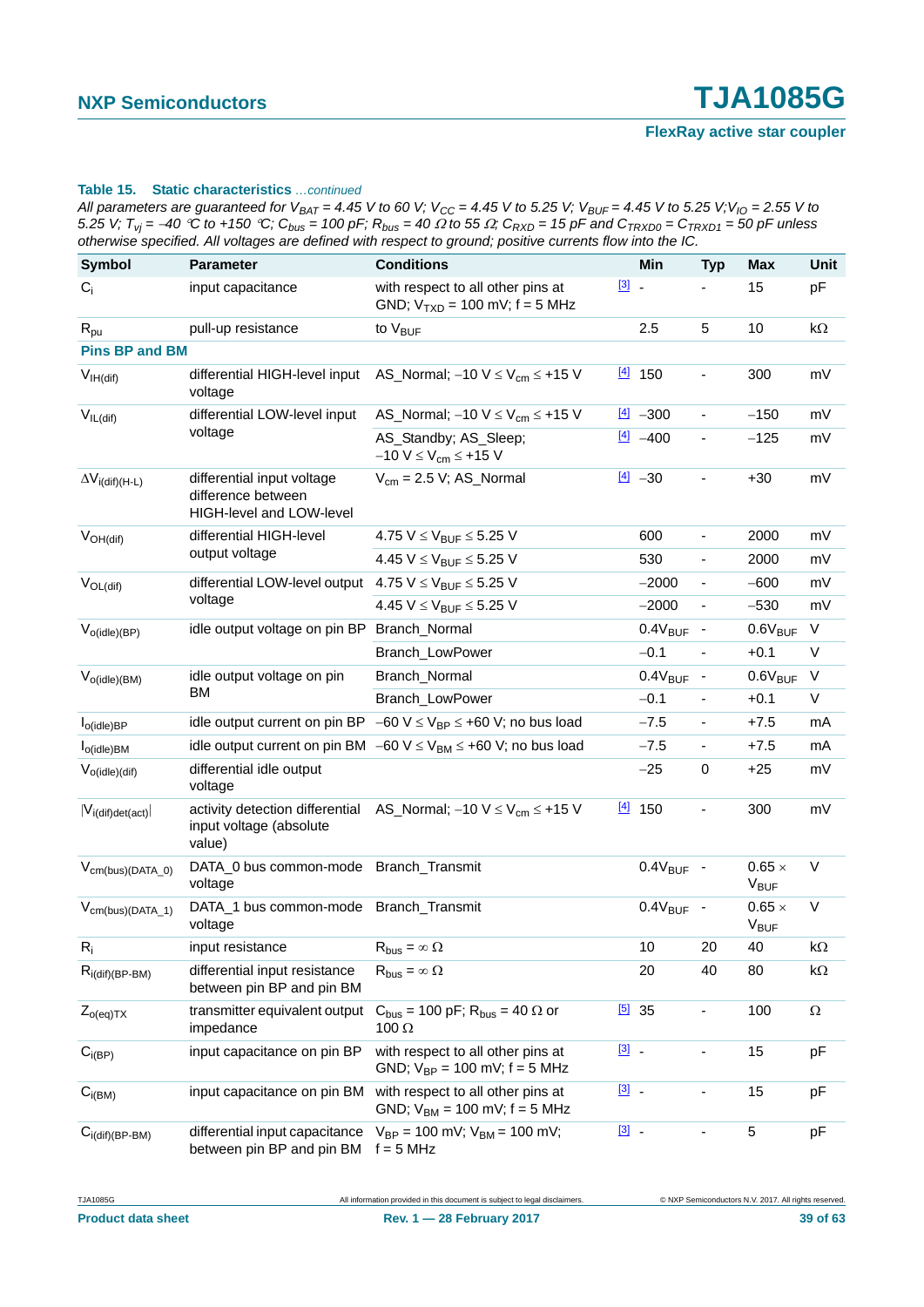| All parameters are guaranteed for V <sub>BAT</sub> = 4.45 V to 60 V; V <sub>CC</sub> = 4.45 V to 5.25 V; V <sub>BUF</sub> = 4.45 V to 5.25 V;V <sub>IO</sub> = 2.55 V to |
|--------------------------------------------------------------------------------------------------------------------------------------------------------------------------|
| 5.25 V; $T_{vi}$ = –40 °C to +150 °C; $C_{bus}$ = 100 pF; $R_{bus}$ = 40 $\Omega$ to 55 $\Omega$ ; $C_{RXD}$ = 15 pF and $C_{TRXD0}$ = $C_{TRXD1}$ = 50 pF unless        |
| otherwise specified. All voltages are defined with respect to ground; positive currents flow into the IC.                                                                |

| <b>Symbol</b>              | <b>Parameter</b>                                 | <b>Conditions</b>                                                                                                  |              | Min                 | <b>Typ</b>               | <b>Max</b>             | <b>Unit</b> |
|----------------------------|--------------------------------------------------|--------------------------------------------------------------------------------------------------------------------|--------------|---------------------|--------------------------|------------------------|-------------|
| $I_{LI(BP)}$               | input leakage current on pin<br><b>BP</b>        | AS_PowerOff; $V_{BP} = V_{BM}$ ;<br>$0 V \leq V_{BP} \leq 5 V$                                                     |              | $-5$                | 0                        | $+5$                   | μA          |
|                            |                                                  | loss of ground; $V_{BP} = V_{BM} = 0 V$ ;<br>all other pins connected to 16 V via<br>$\Omega$                      |              | $\frac{3}{2}$ -1600 | $\blacksquare$           | $+1600$                | $\mu$ A     |
| $I_{LI(BM)}$               | input leakage current on pin<br>BM               | AS_PowerOff; $V_{BP} = V_{BM}$ ;<br>$0 V \leq V_{BM} \leq 5 V$                                                     |              | $-5$                | $\pmb{0}$                | $+5$                   | μA          |
|                            |                                                  | loss of ground; $V_{BP} = V_{BM} = 0 V$ ;<br>all other pins connected to 16 V via<br>$0\,\Omega$                   |              | $\frac{3}{2}$ -1600 |                          | $+1600$                | μA          |
| $ I_{O(sc)} $              | short-circuit output current<br>(absolute value) | on pin BP; $-5 V \le V_{BP} \le +60 V$ ;<br>$R_{sc} \le 1 \Omega$ ; t <sub>sc</sub> $\ge 1500 \mu s$               | $[6][8]$ $-$ |                     |                          | 60                     | mA          |
|                            |                                                  | on pin BM; $-5$ V $\leq$ V <sub>BM</sub> $\leq$ +60 V;<br>$R_{sc} \le 1 \Omega$ ; t <sub>sc</sub> $\ge 1500 \mu s$ | $[6][8]$ $-$ |                     |                          | 60                     | mA          |
|                            |                                                  | on pins BP and BM; $V_{BP} = V_{BM}$ ;<br>$R_{sc} \le 1 \Omega$ ; t <sub>sc</sub> $\ge 1500 \mu s$                 | $[7][8]$     |                     |                          | 60                     | mA          |
| <b>Pin INH</b>             |                                                  |                                                                                                                    |              |                     |                          |                        |             |
| V <sub>OH</sub>            | HIGH-level output voltage                        | $I_{INH} = -0.2$ mA: AS_Normal;<br>AS_Standby; AS_Reset                                                            |              | $V_{BAT}$ –<br>0.8  |                          | <b>V<sub>BAT</sub></b> | $\sf V$     |
| I <sub>L</sub>             | leakage current                                  | AS_Sleep; AS_PowerOff                                                                                              |              | $-3$                |                          | +3                     | μA          |
| $I_{O(sc)}$                | short-circuit output current                     | $V_{INH} = 0 V$ ; AS_Normal;<br>AS_Standby; AS_Reset                                                               |              | $-7$                |                          | $-1$                   | mA          |
| <b>Pin LWU</b>             |                                                  |                                                                                                                    |              |                     |                          |                        |             |
| V <sub>th(wake)LWU</sub>   | wake-up threshold voltage<br>on pin LWU          | AS_Sleep; AS_Standby                                                                                               |              | $\overline{2}$      |                          | 3.75                   | V           |
| V <sub>hys</sub> (wake)LWU | wake-up hysteresis voltage<br>on pin LWU         |                                                                                                                    |              | 0.3                 |                          | 1.2                    | V           |
| $I_{\parallel L}$          | LOW-level input current                          | $V_{LWU} = 2 V$ for $t > t_{det(wake)(LWU)}$                                                                       |              | 3                   | ÷,                       | 11                     | μA          |
|                            |                                                  | $V_{LWU} = 0 V$                                                                                                    |              | $-2$                | ÷.                       | $-0.3$                 | $\mu$ A     |
| $I_{\text{IH}}$            | HIGH-level input current                         | $V_{LWU} = 3.75$ V for t > $t_{det(wake)(LWU)}$ ;<br>4.75 $V \leq V_{BAT} \leq +60$ V                              |              | $-11$               |                          | $-3$                   | μA          |
|                            |                                                  | $V_{LWU} = V_{BAT}$                                                                                                |              | 0.2                 | $\overline{\phantom{a}}$ | 1.2                    | μA          |
| <b>Pin SDO</b>             |                                                  |                                                                                                                    |              |                     |                          |                        |             |
| <b>V<sub>OH</sub></b>      | HIGH-level output voltage                        | $I_{OH(SDO)} = -0.5$ mA                                                                                            |              | $V_{IO}$ –<br>0.4   |                          | $V_{10}$               | V           |
| $V_{OL}$                   | LOW-level output voltage                         | $I_{OL(SDO)} = 0.5$ mA                                                                                             |              |                     | ۰                        | 0.4                    | V           |
| $I_{OH}$                   | HIGH-level output current                        | $V_{SDO} = V_{IO} - 0.4 V$                                                                                         |              | $-8$                | $-2$                     | $-0.5$                 | mA          |
| $I_{OL}$                   | LOW-level output current                         | $V_{SDO} = 0.4 V$                                                                                                  |              | 0.5                 | $\overline{c}$           | 8                      | mA          |
| $I_L$                      | leakage current                                  | <b>SCSN HIGH</b>                                                                                                   |              | $-5$                | -                        | $+5$                   | μA          |
| $V_{\rm O}$                | output voltage                                   | when undervoltage on $V_{IO}$ ;<br>$V_{CC} \geq 4.75$ V; R <sub>L</sub> = 100 kΩ to GND                            |              |                     | -                        | 500                    | mV          |
|                            |                                                  | $V_{CC} = V_{BAT} = V_{BUF} = 0 V;$<br>$R_L$ = 100 k $\Omega$ to GND                                               |              | -                   |                          | 500                    | mV          |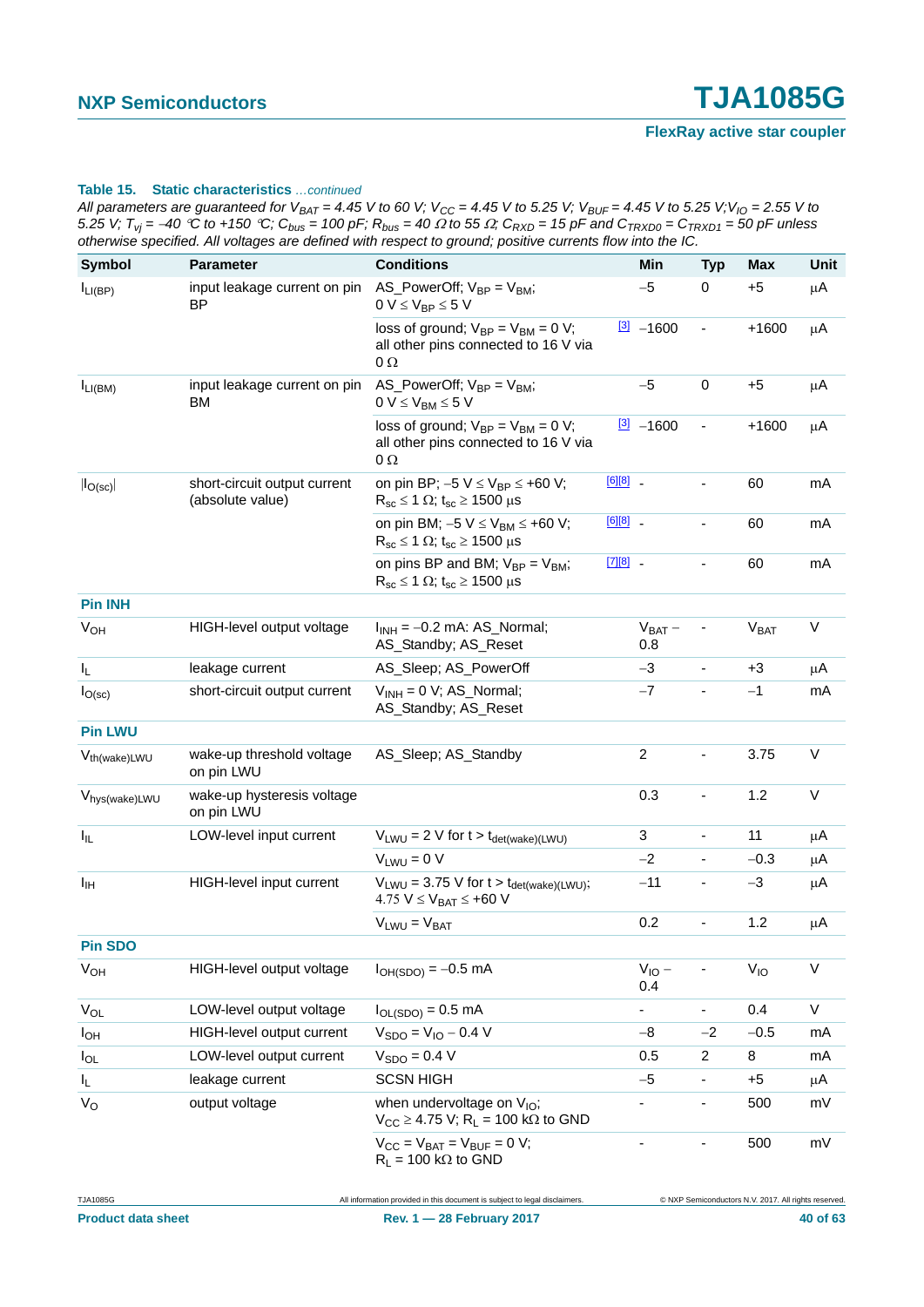*All parameters are guaranteed for V<sub>BAT</sub> = 4.45 V to 60 V; V<sub>CC</sub> = 4.45 V to 5.25 V; V<sub>BUF</sub> = 4.45 V to 5.25 V; V<sub>IO</sub> = 2.55 V to 5.25 V;*  $T_{yi}$  = −40 °C to +150 °C; C<sub>bus</sub> = 100 pF; R<sub>bus</sub> = 40 Ω to 55 Ω; C<sub>RXD</sub> = 15 pF and C<sub>TRXD0</sub> = C<sub>TRXD1</sub> = 50 pF unless *otherwise specified. All voltages are defined with respect to ground; positive currents flow into the IC.*

| <b>Symbol</b>                 | <b>Parameter</b>                                               | <b>Conditions</b>                                                                                      | <b>Min</b>               | <b>Typ</b>               | <b>Max</b>         | <b>Unit</b>       |
|-------------------------------|----------------------------------------------------------------|--------------------------------------------------------------------------------------------------------|--------------------------|--------------------------|--------------------|-------------------|
| <b>Pin SDI</b>                |                                                                |                                                                                                        |                          |                          |                    |                   |
| V <sub>IH</sub>               | HIGH-level input voltage                                       |                                                                                                        | 0.7V <sub>10</sub>       | $\overline{\phantom{a}}$ | 5.5                | $\vee$            |
| $V_{IL}$                      | LOW-level input voltage                                        |                                                                                                        | $-0.3$                   | $\overline{\phantom{a}}$ | 0.3V <sub>10</sub> | $\vee$            |
| $R_{pd}$                      | pull-down resistance                                           | to GND                                                                                                 | 50                       | 150                      | 400                | kΩ                |
| <b>Pin SCSN</b>               |                                                                |                                                                                                        |                          |                          |                    |                   |
| V <sub>IH</sub>               | HIGH-level input voltage                                       |                                                                                                        | 0.7V <sub>10</sub>       | $\overline{\phantom{a}}$ | 5.5                | $\vee$            |
| $V_{IL}$                      | LOW-level input voltage                                        |                                                                                                        | $-0.3$                   | $\blacksquare$           | 0.3V <sub>10</sub> | V                 |
| Iн                            | HIGH-level input current                                       | $V_{SCSN} = V_{IO}$                                                                                    | $-1$                     | $\overline{\phantom{a}}$ | $+1$               | μA                |
| $I_{IL}$                      | LOW-level input current                                        | $V_{SCSN} = 0.3 V_{10}$                                                                                | $-15$                    | $\overline{\phantom{a}}$ | $-3$               | μA                |
| <b>Pin SCLK</b>               |                                                                |                                                                                                        |                          |                          |                    |                   |
| V <sub>IH</sub>               | HIGH-level input voltage                                       |                                                                                                        | 0.7V <sub>10</sub>       |                          | 5.5                | $\vee$            |
| $V_{IL}$                      | LOW-level input voltage                                        |                                                                                                        | $-0.3$                   | $\overline{\phantom{a}}$ | 0.3V <sub>10</sub> | V                 |
| $R_{pd}$                      | pull-down resistance                                           | to GND                                                                                                 | 50                       | 150                      | 400                | $k\Omega$         |
| <b>Pin INTN</b>               |                                                                |                                                                                                        |                          |                          |                    |                   |
| VOL                           | LOW-level output voltage                                       | $I_{OL(INTN)} = 0.5$ mA                                                                                | $\overline{\phantom{0}}$ | $\blacksquare$           | 0.4                | $\vee$            |
| $V_{\rm O}$                   | output voltage                                                 | when undervoltage on V <sub>IO</sub> ;<br>$V_{CC} \geq 4.75$ V; R <sub>L</sub> = 100 k $\Omega$ to GND |                          | $\blacksquare$           | 500                | mV                |
|                               |                                                                | $V_{\text{CC}} = V_{\text{BAT}} = V_{\text{BUF}} = 0$ V;<br>$R_L = 100 k\Omega$ to GND                 |                          | $\overline{\phantom{a}}$ | 500                | mV                |
| <b>Temperature protection</b> |                                                                |                                                                                                        |                          |                          |                    |                   |
| $T_{j(warn)}$                 | warning junction<br>temperature                                |                                                                                                        | 155                      | $\overline{\phantom{a}}$ | 190                | $\circ$ C         |
| $T_{j(high)}$                 | high junction temperature                                      |                                                                                                        | 165                      | $\overline{\phantom{a}}$ | 200                | $^{\circ}C$       |
| $\Delta T_{j(high-warn)}$     | difference between high and<br>warning junction<br>temperature |                                                                                                        | 10                       | $\overline{\phantom{a}}$ | 45                 | $^\circ \text{C}$ |

<span id="page-40-0"></span>[1] Specified current is the sum of currents  $I_{CC1}$  and  $I_{CC2}$ .

<span id="page-40-1"></span>[2] These values are guaranteed under the condition that the internal digital block is supplied from  $V_{BAT}$ .

<span id="page-40-2"></span>[3] Not tested in production; guaranteed by design.

<span id="page-40-3"></span>[4]  $V_{cm}$  is the BP/BM common mode voltage ( $V_{cm} = (V_{BP} + V_{BM})/2$ ).

<span id="page-40-4"></span>[5]  $Z_{o(eq)(TX)} = 50 \Omega \times (V_{bus(100)} - V_{bus(40)})/(2.5 \times V_{bus(40)} - V_{bus(100)})$  where: - V<sub>bus(100)</sub> is the differential output voltage on a load of 100  $\Omega$  and 100 pF in parallel - V<sub>bus(40</sub>) is the differential output voltage on a load of 40  $\Omega$  and 100 pF in parallel when driving a DATA\_1.

<span id="page-40-5"></span>[6]  $R_{\text{sc}}$  is the short-circuit resistance; voltage difference between bus pins BP and BM is 60 V max.

<span id="page-40-7"></span>[7]  $R_{\rm sc}$  is the short-circuit resistance between BP and BM.

<span id="page-40-6"></span>[8]  $t_{sc}$  is the minimum duration of the short-circuit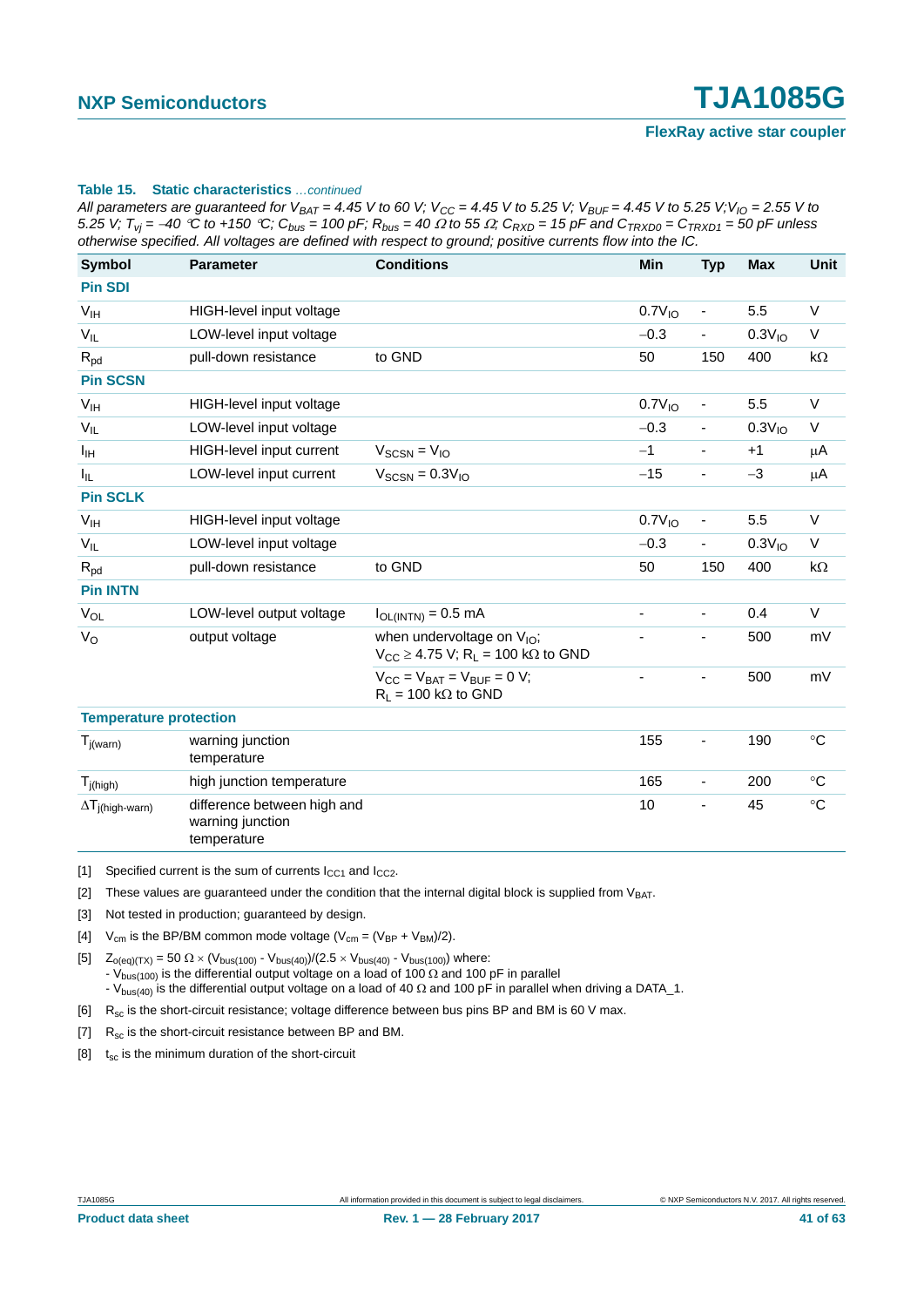## <span id="page-41-0"></span>**11. Dynamic characteristics**

#### **Table 16. Dynamic characteristics**

*All parameters are guaranteed for V<sub>BAT</sub> = 4.45 V to 60 V; V<sub>CC</sub> = 4.45 V to 5.25 V; V<sub>BUF</sub> = 4.45 V to 5.25 V; V<sub>IO</sub> = 2.55 V to 5.25 V;*  $T_{vj}$  =  $-40$  °C to + 150 °C;  $R_{bus}$  = 40  $\Omega$ ,  $C_{bus}$  = 100 pF;  $C_{RXD}$  = 15 pF;  $C_{TRXD0}$  =  $C_{TRXD1}$  = 50 pF and  $C_{SDO}$  = 50 pF *unless otherwise specified. All voltages are defined with respect to ground; positive currents flow into the IC.*

| <b>Symbol</b>                     | <b>Parameter</b>                                               | <b>Conditions</b>         | Min          | <b>Typ</b>               | <b>Max</b>               | Unit    |
|-----------------------------------|----------------------------------------------------------------|---------------------------|--------------|--------------------------|--------------------------|---------|
| <b>Undervoltage detection</b>     |                                                                |                           |              |                          |                          |         |
| $t_{\text{det(uv)}(VBAT)}$        | undervoltage detection time on<br>pin V <sub>BAT</sub>         | $V_{BAT} = 4.35 V$        | 5            | $\overline{a}$           | 150                      | $\mu$ s |
| $t_{rec(uv)(VBAT)}$               | undervoltage recovery time on<br>pin V <sub>BAT</sub>          | $V_{BAT} = 4.85 V$        | 5            | $\overline{\phantom{a}}$ | 150                      | μS      |
| $t_{\text{det(uv)}(VCC)}$         | undervoltage detection time on<br>pin V <sub>CC</sub>          | $V_{CC} = 4.35 V$         | 5            | $\frac{1}{2}$            | 100                      | μS      |
| $t_{rec(uv)(VCC)}$                | undervoltage recovery time on<br>pin V <sub>CC</sub>           | $V_{CC} = 4.85 V$         | 5            | $\overline{\phantom{0}}$ | 100                      | $\mu$ s |
| $t_{\text{det(uv)}(\text{VBUF})}$ | undervoltage detection time on<br>pin V <sub>BUF</sub>         | $V_{\text{BUF}} = 4.10 V$ | 5            | ÷,                       | 100                      | μS      |
| $t_{rec(uv)(VBUF)}$               | undervoltage recovery time on<br>pin V <sub>BUF</sub>          | $V_{\text{RUF}} = 4.6 V$  | 5            | $\overline{\phantom{a}}$ | 100                      | $\mu$ s |
| $t_{\text{det}(uv)(VIO)}$         | undervoltage detection time on<br>pin V <sub>IO</sub>          | $V_{IO} = 2.45 V$         | 5            | $\frac{1}{2}$            | 100                      | $\mu$ S |
| $t_{rec(uv)(VIO)}$                | undervoltage recovery time on<br>pin V <sub>IO</sub>           | $V_{IO} = 2.9 V$          | 5            | $\blacksquare$           | 100                      | μS      |
| $t_{to(uvd)(VCC)}$                | undervoltage detection time-out<br>time on pin $V_{CC}$        |                           | 100          | $\overline{\phantom{a}}$ | 670                      | ms      |
| $t_{to(uvd)(VIO)}$                | undervoltage detection time-out<br>time on pin V <sub>IO</sub> |                           | 100          | $\overline{a}$           | 670                      | ms      |
| $t_{to(uvr)(VCC)}$                | undervoltage recovery time-out<br>time on pin $V_{CC}$         |                           | $\mathbf{1}$ | ä,                       | 5                        | ms      |
| $t_{to(uvr)(VIO)}$                | undervoltage recovery time-out<br>time on pin V <sub>IO</sub>  |                           | $\mathbf{1}$ | $\overline{a}$           | 5                        | ms      |
| <b>SPI</b>                        |                                                                |                           |              |                          |                          |         |
| $t_{cy(cik)}$                     | clock cycle time                                               |                           | 0.5          | $\blacksquare$           | 100                      | $\mu$ S |
| t <sub>SPILEAD</sub>              | SPI enable lead time                                           |                           | 250          | $\overline{\phantom{a}}$ | ÷,                       | ns      |
| t <sub>SPILAG</sub>               | SPI enable lag time                                            |                           | 250          | $\overline{\phantom{0}}$ | ÷,                       | ns      |
| $t_{\text{su}(D)}$                | data input set-up time                                         |                           | 150          | $\frac{1}{2}$            | $\frac{1}{2}$            | ns      |
| $t_{h(D)}$                        | data input hold time                                           |                           | 100          | $\overline{\phantom{a}}$ | $\blacksquare$           | ns      |
| $t_{d(SCLK-SDO)}$                 | delay time from SCLK to SDO                                    |                           | ÷,           | $\overline{\phantom{a}}$ | 200                      | ns      |
| $t_{WH(S)}$                       | chip select pulse width HIGH                                   |                           | 10           | $\frac{1}{2}$            | $\overline{\phantom{0}}$ | $\mu$ S |
| $t_{d(SCSNHL-SDOL)}$              | SCSN falling edge to SDO<br>LOW-level delay time               |                           |              | ä,                       | 250                      | ns      |
| t <sub>d</sub> (SCSNLH-SDOZ)      | SCSN rising edge to SDO<br>three-state delay time              |                           | ä,           | ÷,                       | 500                      | ns      |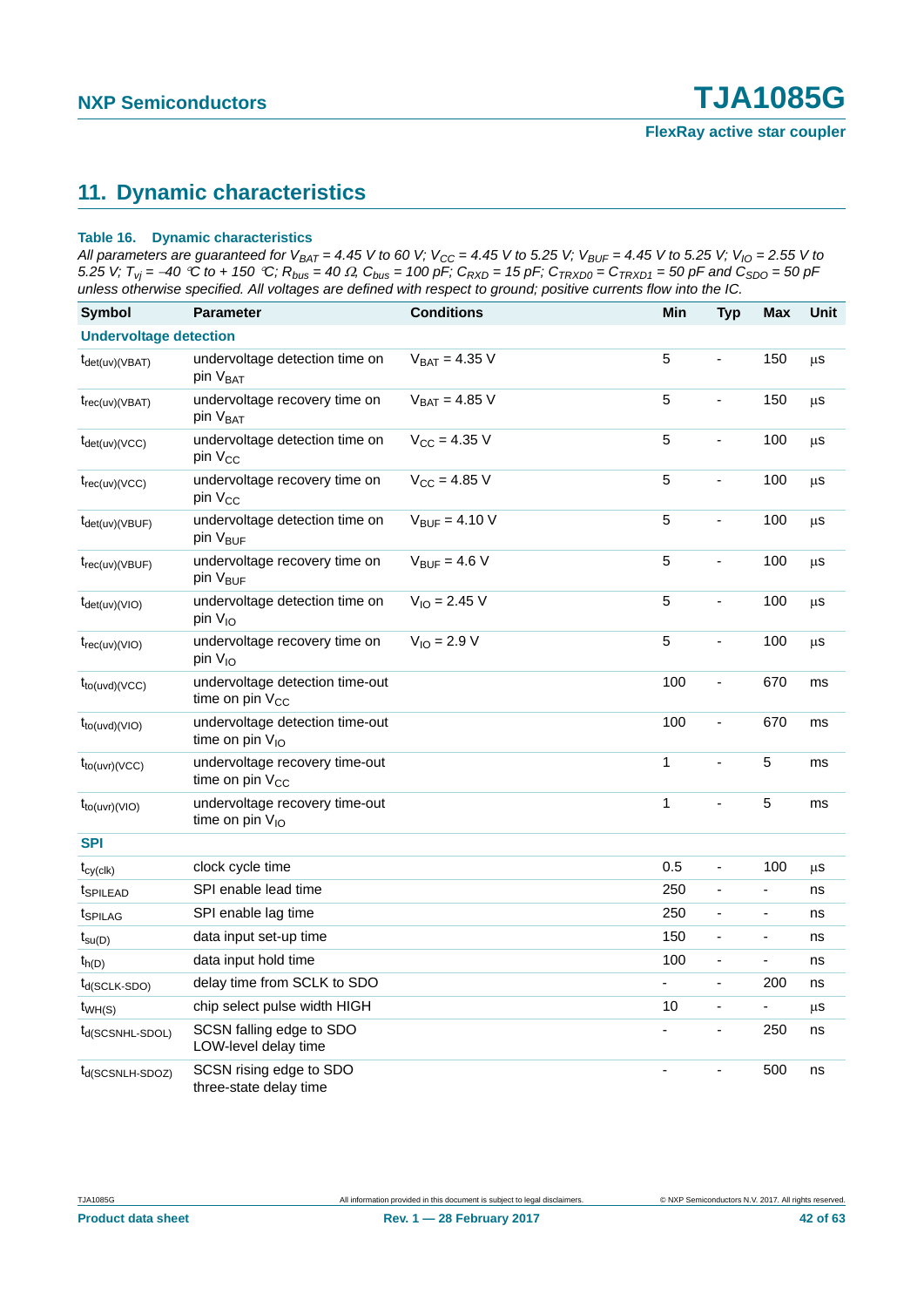All parameters are guaranteed for  $V_{BAT} = 4.45$  V to 60 V;  $V_{CC} = 4.45$  V to 5.25 V;  $V_{BUF} = 4.45$  V to 5.25 V;  $V_{IO} = 2.55$  V to 5.25 V;  $T_{vi} = -40$  °C to + 150 °C;  $R_{bus} = 40 \Omega$ ,  $C_{bus} = 100$  pF;  $C_{RXD} = 15$  pF;  $C_{TRXD0} = C_{TRXD1} = 50$  pF and  $C_{SDO} = 50$  pF *unless otherwise specified. All voltages are defined with respect to ground; positive currents flow into the IC.*

| <b>Symbol</b>                   | <b>Parameter</b>                                  | <b>Conditions</b>                                                                                                                            | Min                    | <b>Typ</b>                   | <b>Max</b> | Unit |
|---------------------------------|---------------------------------------------------|----------------------------------------------------------------------------------------------------------------------------------------------|------------------------|------------------------------|------------|------|
| <b>Transmit path</b>            |                                                   |                                                                                                                                              |                        |                              |            |      |
| $t_{d(TXD-bus)}$                | delay time from TXD to bus                        | AS_Normal; see Figure 10                                                                                                                     | $\underline{[1]}$      |                              |            |      |
|                                 |                                                   | DATA_0                                                                                                                                       | ä,                     | ä,                           | 75         | ns   |
|                                 |                                                   | DATA_1                                                                                                                                       | ä,                     | ÷,                           | 75         | ns   |
| $\Delta t_{d(TXD-bus)}$         | delay time difference from TXD to<br>bus          | between DATA_0 and DATA_1;<br>AS_Normal                                                                                                      | $11 - 5$<br>$[2]$      |                              | $+5$       | ns   |
| $t_{d(TXD-TRXD)}$               | delay time from TXD to TRXD                       | AS_Normal; see Figure 10                                                                                                                     | $\underline{[1]}$      |                              |            |      |
|                                 |                                                   | DATA_0                                                                                                                                       |                        |                              | 60         | ns   |
|                                 |                                                   | DATA_1                                                                                                                                       | $\blacksquare$         | $\blacksquare$               | 60         | ns   |
| $\Delta t_{d(TXD-TRXD)}$        | delay time difference from TXD to<br><b>TRXD</b>  | between DATA_0 and DATA_1;<br>AS_Normal                                                                                                      | $11 - 5$               | $\overline{\phantom{a}}$     | $+5$       | ns   |
| $t_{d(TRXD-bus)}$               | delay time from TRXD to bus                       | AS_Normal; see Figure 12                                                                                                                     |                        |                              |            |      |
|                                 |                                                   | DATA_0                                                                                                                                       | ٠                      | ÷,                           | 75         | ns   |
|                                 |                                                   | DATA_1                                                                                                                                       |                        | $\blacksquare$               | 75         | ns   |
| $\Delta t_{d(TRXD-bus)}$        | delay time difference from TRXD<br>to bus         | between DATA_0 and DATA_1;<br>AS_Normal                                                                                                      | $[2]$<br>$-5$          |                              | $+5$       | ns   |
| $t_{d(TXEN-busact)}$            | delay time from TXEN to bus<br>active             | AS_Normal; from idle to active                                                                                                               |                        |                              | 175        | ns   |
| t <sub>d</sub> (TXEN-busidle)   | delay time from TXEN to bus idle                  | AS_Normal; from active to idle                                                                                                               | $\blacksquare$         | $\blacksquare$               | 150        | ns   |
| $t_{d(TXEN-RXD)}$               | delay time from TXEN to RXD                       |                                                                                                                                              | ä,                     |                              | 150        | ns   |
| $t_{d(TRXD-busact)}$            | delay time from TRXD to bus<br>active             | $t_{\text{det}(\text{act})(\text{TRXD})} + t_{\text{d}(\text{TRXD-bus})}$                                                                    | ä,                     | $\overline{\phantom{a}}$     | 275        | ns   |
| $t_{d(TRXD-busidle)}$           | delay time from TRXD to bus idle                  | $t_{\text{det(idle)}(TRXD)} + t_{\text{d}(TRXD-bus)}$                                                                                        | ÷,                     | $\blacksquare$               | 275        | ns   |
| $t_{d(busact-TRXD)}$            | delay time from bus active to<br><b>TRXD</b>      | $t_{\text{det}(\text{act})(\text{bus})} + t_{\text{d}(\text{bus-TRXD})}$                                                                     |                        | $\qquad \qquad \blacksquare$ | 285        | ns   |
| $t_{d(busidle-TRXD)}$           | delay time from bus idle to TRXD                  | $t_{\text{det(idle)}(bus)} + t_{\text{d(bus-TRXD)}}$                                                                                         | $\blacksquare$         | $\blacksquare$               | 275        | ns   |
| $t_{d(TRXDact-RXD)}$            | delay time from TRXD activity<br>detection to RXD | $t_{\text{det}(\text{act})(\text{TRXD})} + t_{\text{d}(\text{TRXD-RXD})}$                                                                    |                        |                              | 260        | ns   |
| $t_{d(busact-bus)}$             | delay time from bus active to bus                 | from one branch to another,<br>including activity detection time;<br>$t_{\text{det}(\text{act})(\text{bus})} + t_{\text{d}(\text{bus-bus})}$ |                        |                              | 330        | ns   |
| $t_{d(busidle-bus)}$            | delay time from bus idle to bus                   | from one branch to another,<br>including idle detection time;<br>$t_{\text{det(idle)}(bus)} + t_{\text{d(bus-bus)}}$                         |                        |                              | 320        | ns   |
| <b>Receive path</b>             |                                                   |                                                                                                                                              |                        |                              |            |      |
| $t_{d(bus-TRXD)}$               | delay time from bus to TRXD                       | AS_Normal; see Figure 11                                                                                                                     |                        |                              |            |      |
|                                 |                                                   | DATA_0                                                                                                                                       |                        |                              | 75         | ns   |
|                                 |                                                   | DATA_1                                                                                                                                       | $\blacksquare$         | $\blacksquare$               | 75         | ns   |
| $\Delta t_{\text{d(bus-TRXD)}}$ | delay time difference from bus to<br><b>TRXD</b>  | between DATA_0 and DATA_1 AS_<br>Normal; $V_{cm} = 2.5 V$<br>$R_{pu} = 200 \Omega$                                                           | $[2]$<br>$-5$<br>$[3]$ |                              | $+5$       | ns   |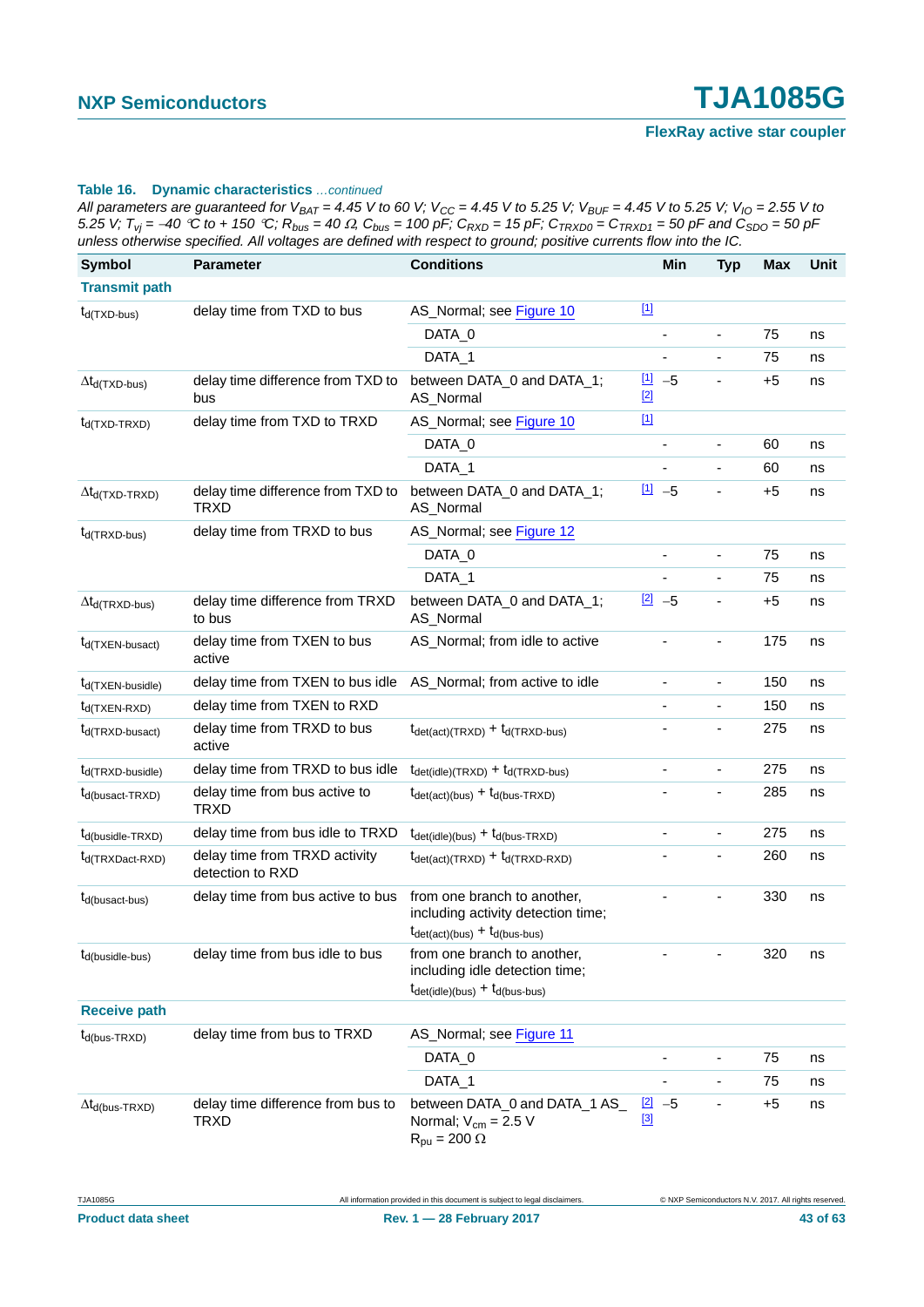*All parameters are guaranteed for V<sub>BAT</sub> = 4.45 V to 60 V; V<sub>CC</sub> = 4.45 V to 5.25 V; V<sub>BUF</sub> = 4.45 V to 5.25 V; V<sub>IO</sub> = 2.55 V to 5.25 V;*  $T_{vj}$  =  $-40$  °C to + 150 °C;  $R_{bus}$  = 40  $\Omega$ ,  $C_{bus}$  = 100 pF;  $C_{RXD}$  = 15 pF;  $C_{TRXD0}$  =  $C_{TRXD1}$  = 50 pF and  $C_{SDO}$  = 50 pF *unless otherwise specified. All voltages are defined with respect to ground; positive currents flow into the IC.*

| <b>Symbol</b>                           | <b>Parameter</b>                                      | - 1<br><b>Conditions</b>                                                   | <b>Min</b>                | <b>Typ</b>                   | <b>Max</b>                                           | <b>Unit</b> |  |
|-----------------------------------------|-------------------------------------------------------|----------------------------------------------------------------------------|---------------------------|------------------------------|------------------------------------------------------|-------------|--|
| $t_{d(bus-RXD)}$                        | delay time from bus to RXD                            | AS_Normal; see Figure 11                                                   |                           |                              |                                                      |             |  |
|                                         |                                                       | DATA_0                                                                     |                           | $\overline{\phantom{a}}$     | 75                                                   | ns          |  |
|                                         |                                                       | DATA_1                                                                     | ÷,                        | $\qquad \qquad \blacksquare$ | 75                                                   | ns          |  |
| $\Delta t_{d(bus-RXD)}$                 | delay time difference from bus to<br><b>RXD</b>       | between DATA_0 and DATA_1 AS_<br>Normal; $V_{cm} = 2.5 V$                  | $[2]$<br>$-5$<br>$^{[3]}$ |                              | $+5$                                                 | ns          |  |
| $t_{d(TRXD-RXD)}$                       | delay time from TRXD to RXD                           | AS_Normal; see Figure 12                                                   |                           |                              |                                                      |             |  |
|                                         |                                                       | DATA_0                                                                     | ÷,                        | $\overline{\phantom{a}}$     | 60                                                   | ns          |  |
|                                         |                                                       | DATA_1                                                                     | ä,                        | $\overline{\phantom{a}}$     | 60                                                   | ns          |  |
| $\Delta t_{\text{d}(\text{TRXD-RXD})}$  | delay time difference from TRXD<br>to RXD             | between DATA_0 and DATA_1 AS_<br>Normal                                    | $-5$                      | $\overline{\phantom{a}}$     | $+5$                                                 | ns          |  |
| $t_{d(TXD-RXD)}$                        | delay time from TXD to RXD                            | AS_Normal; see Figure 10                                                   | $[1]$                     |                              |                                                      |             |  |
|                                         |                                                       | DATA_0                                                                     | ٠                         | 30                           | 60                                                   | ns          |  |
|                                         |                                                       | DATA_1                                                                     |                           | 30                           | 60                                                   | ns          |  |
| $t_{d(bus-bus)}$                        | delay time from bus to bus                            | from one branch to another<br>AS_Normal; see Figure 11                     |                           |                              |                                                      |             |  |
|                                         |                                                       | DATA_0                                                                     |                           | $\frac{1}{2}$                | 120                                                  | ns          |  |
|                                         |                                                       | DATA_1                                                                     | $\overline{\phantom{0}}$  | $\qquad \qquad \blacksquare$ | 120                                                  | ns          |  |
| $\Delta t_{d(bus-bus)}$                 | delay time difference from bus to<br>bus              | between DATA_0 and DATA_1 AS_<br>Normal                                    | $-8$                      |                              | $+8$                                                 | ns          |  |
| <b>Bus slope</b>                        |                                                       |                                                                            |                           |                              |                                                      |             |  |
| $t_{r(\text{dif})(bus)}$                | bus differential rise time                            | DATA_0 to DATA_1; 20 % to 80 %                                             | 6                         | $\frac{1}{2}$                | 18.75                                                | ns          |  |
|                                         |                                                       | DATA_0 to idle; -300 mV to<br>$-30$ mV                                     | ä,                        | $\overline{\phantom{0}}$     | 30                                                   | ns          |  |
| $t_{f(di)(bus)}$                        | bus differential fall time                            | DATA_1 to DATA_0; 20 % to 80 %                                             | 6                         | $\overline{\phantom{a}}$     | 18.75                                                | ns          |  |
|                                         |                                                       | DATA_1 to idle; 300 mV to 30 mV                                            | -                         |                              | 30                                                   | ns          |  |
|                                         |                                                       | idle to DATA_0; -30 mV to<br>$-300$ mV                                     | $\overline{\phantom{0}}$  | $\qquad \qquad \blacksquare$ | 30                                                   | ns          |  |
| $\Delta t_{(r-f)(dif)}$                 | difference between differential<br>rise and fall time | between DATA_0 and DATA_1                                                  | $-3$                      |                              | $+3$                                                 | ns          |  |
| <b>Pin RXD</b>                          |                                                       |                                                                            |                           |                              |                                                      |             |  |
| $t_{\rm r}$                             | rise time                                             | 20 % to 80 %                                                               |                           |                              | 9                                                    | ns          |  |
| t <sub>f</sub>                          | fall time                                             | 80 % to 20 %                                                               | ä,                        |                              | 9                                                    | ns          |  |
| $t_{(r+f)}$                             | sum of rise and fall time                             | 20 % to 80 % and 80 % to 20 %                                              |                           |                              | 13                                                   | ns          |  |
| $\Delta t_{(r-f)}$                      | difference between rise and fall<br>time              | 20 % to 80 %                                                               | $-5$                      |                              | $+5$                                                 | ns          |  |
| <b>Pin RSTN</b>                         |                                                       |                                                                            |                           |                              |                                                      |             |  |
| $t_{\text{det(rst)}}$<br><b>Pin BGE</b> | reset detection time                                  |                                                                            | 5                         |                              | 20                                                   | μS          |  |
| $t_{d(BGE-busact)}$                     | delay time from BGE to bus<br>active                  | activity detected on TXEN                                                  |                           |                              | 100                                                  | ns          |  |
| $t_{d(BGE-busidle)}$                    | delay time from BGE to bus idle                       | activity detected on TXEN                                                  |                           |                              | 100                                                  | ns          |  |
| TJA1085G                                |                                                       | All information provided in this document is subject to legal disclaimers. |                           |                              | © NXP Semiconductors N.V. 2017. All rights reserved. |             |  |
| <b>Product data sheet</b>               |                                                       | Rev. 1 - 28 February 2017                                                  |                           |                              |                                                      |             |  |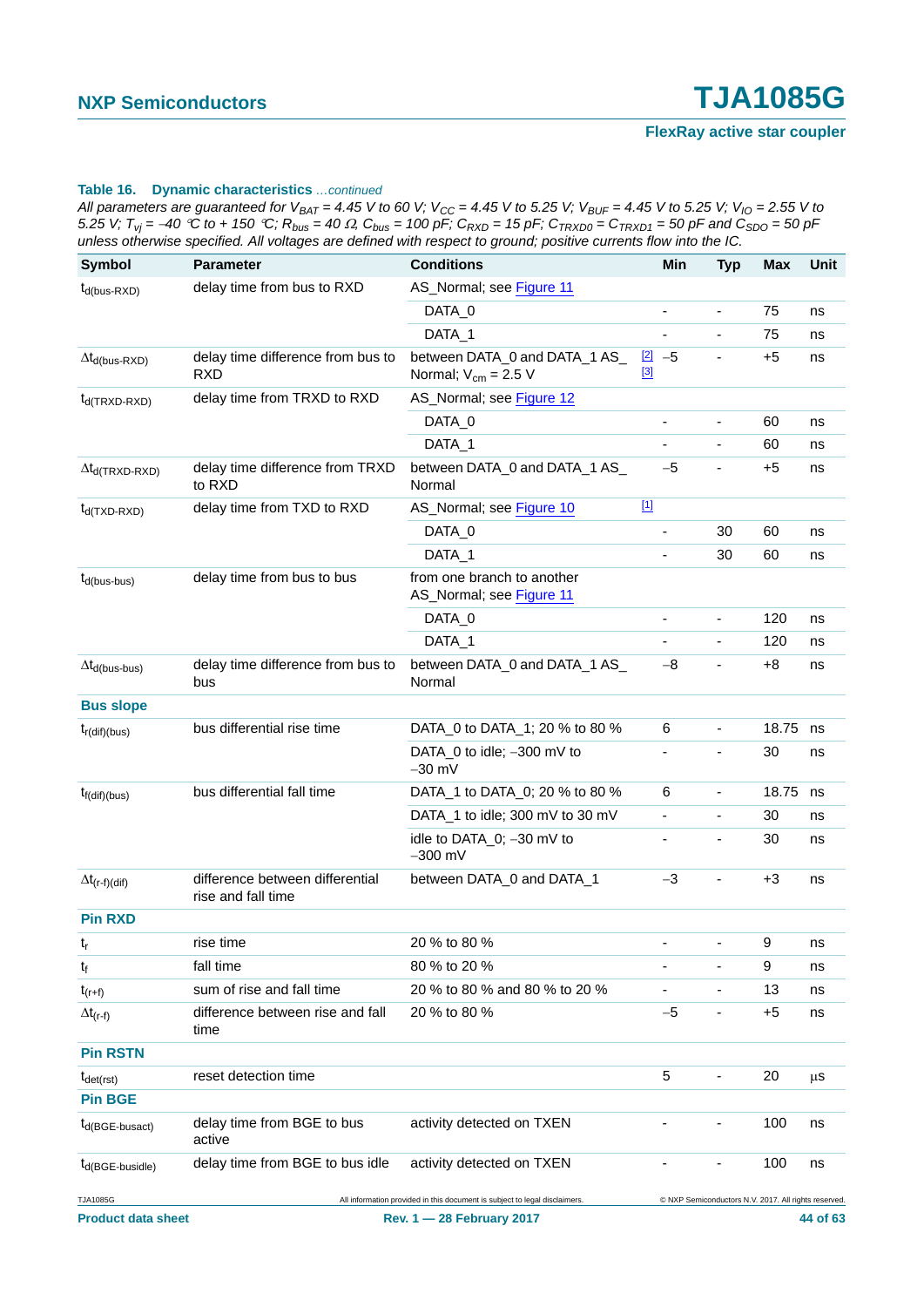*All parameters are guaranteed for V<sub>BAT</sub> = 4.45 V to 60 V; V<sub>CC</sub> = 4.45 V to 5.25 V; V<sub>BUF</sub> = 4.45 V to 5.25 V; V<sub>IO</sub> = 2.55 V to 5.25 V;*  $T_{vj}$  =  $-40$  °C to + 150 °C;  $R_{bus}$  = 40  $\Omega$ ,  $C_{bus}$  = 100 pF;  $C_{RXD}$  = 15 pF;  $C_{TRXD0}$  =  $C_{TRXD1}$  = 50 pF and  $C_{SDO}$  = 50 pF *unless otherwise specified. All voltages are defined with respect to ground; positive currents flow into the IC.*

| <b>Symbol</b>                              | <b>Parameter</b>                                                                        | <b>Conditions</b>                                                                                                      |                                | Min   | <b>Typ</b>                   | <b>Max</b>                                           | <b>Unit</b> |
|--------------------------------------------|-----------------------------------------------------------------------------------------|------------------------------------------------------------------------------------------------------------------------|--------------------------------|-------|------------------------------|------------------------------------------------------|-------------|
| <b>Activity detection</b>                  |                                                                                         |                                                                                                                        |                                |       |                              |                                                      |             |
| $t_{\text{det}(\text{act})(\text{TXEN})}$  | activity detection time on pin<br>TXEN                                                  | AS_Normal; from idle to active                                                                                         |                                | 20    | L,                           | 70                                                   | ns          |
| $t_{\text{det(idle)}}$ (TXEN)              | idle detection time on pin TXEN                                                         | AS_Normal; from active to idle                                                                                         |                                | 20    | ÷,                           | 70                                                   | ns          |
| $\Delta t_{\text{det}(\text{act-idle})}$   | difference between active and<br>idle detection time                                    |                                                                                                                        |                                |       |                              |                                                      |             |
|                                            | on pin TXEN                                                                             | AS_Normal                                                                                                              |                                | $-25$ | $\blacksquare$               | $+25$                                                | ns          |
|                                            | on pin TRXD                                                                             | pins TRXD0 and TRXD1;<br>AS_Normal                                                                                     |                                | $-50$ | $\blacksquare$               | $+50$                                                | ns          |
|                                            | on bus                                                                                  | AS_Normal                                                                                                              |                                | $-75$ | $\blacksquare$               | $+75$                                                | ns          |
| $t_{\text{det}(\text{act})(\text{TRXD})}$  | activity detection time on pin<br>TRXD                                                  | pins TRXD0 and TRXD1;<br>AS_Normal; from idle to active                                                                |                                | 100   | $\qquad \qquad \blacksquare$ | 200                                                  | ns          |
| $t_{\text{det(idle)}}$ (TRXD)              | idle detection time on pin TRXD                                                         | pins TRXD0 and TRXD1;<br>AS_Normal; from active to idle                                                                |                                | 100   | $\blacksquare$               | 200                                                  | ns          |
| $t_{\text{det}(\text{act})(\text{bus})}$   | activity detection time on bus pins AS_Normal; from idle to active                      |                                                                                                                        |                                | 100   | $\blacksquare$               | 210                                                  | ns          |
| $t_{\text{det}(idle)(bus)}$                | idle detection time on bus pins                                                         | AS_Normal; from active to idle                                                                                         |                                | 50    | $\blacksquare$               | 200                                                  | ns          |
| $t_{\text{det(int)}}$                      | interrupt detection time                                                                | from interrupt detection to falling<br>edge on INTN                                                                    |                                |       |                              | 100                                                  | μS          |
| $t_{\text{INTNH}(min)}$                    | minimum INTN HIGH time                                                                  |                                                                                                                        |                                | 10    | $\qquad \qquad \blacksquare$ | 40                                                   | $\mu$ s     |
| <b>Wake-up detection</b>                   |                                                                                         |                                                                                                                        |                                |       |                              |                                                      |             |
| t <sub>det(wake)DATA_0</sub>               | DATA_0 wake-up detection time                                                           | $-10 V \le V_{cm} \le +15 V$                                                                                           | $[3]$ 1<br>$[4]$               |       | $\qquad \qquad \blacksquare$ | 4                                                    | μS          |
| $t_{\text{det}(\text{wake})}$ idle         | idle wake-up detection time                                                             | $-10 V \le V_{cm} \le +15 V$                                                                                           | $[3]$<br>$\mathbf{1}$<br>$[4]$ |       | $\blacksquare$               | 4                                                    | $\mu$ s     |
| $t_{\text{det}(\text{wake})\text{tot}}$    | total wake-up detection time                                                            | $-10 V \le V_{cm} \le +15 V$                                                                                           | $\boxed{3}$<br>$[4]$           | 50    | $\overline{\phantom{a}}$     | 115                                                  | μS          |
| $t_{\text{sup(int)wake}}$                  | wake-up interruption suppression $-10 \text{ V} \leq V_{cm} \leq +15 \text{ V}$<br>time |                                                                                                                        | $\frac{[3]}{2}$ 130            |       | $\qquad \qquad \blacksquare$ | 1000                                                 | ns          |
| $t_{d(bus)(wake-act)}$                     | bus delay time from wake-up to<br>active                                                |                                                                                                                        | $\blacksquare$                 |       | $\blacksquare$               | 18                                                   | $\mu$ s     |
| $t_{\text{det}(\text{wake})(\text{LWU})}$  | wake-up detection time on pin<br>LWU                                                    |                                                                                                                        |                                | 2.9   |                              | 175                                                  | μS          |
| $t_{\text{det}(\text{wake})(\text{TRXD})}$ | wake-up detection time on pin<br>TRXD                                                   | falling edge on TRXD_0 or<br>TRXD 1                                                                                    |                                | 100   |                              | 400                                                  | ns          |
| $t_{d(LWU wake-INHH)}$                     | delay time from LWU wake-up to<br><b>INH HIGH</b>                                       | falling edge on LWU to INH HIGH<br>AS_Sleep; $5.5 V < V_{BAT} < 27 V$<br>$R_{L(INH\text{-}GND)} = 100 \text{ k}\Omega$ | $\frac{[5]}{2.9}$              |       |                              | 100                                                  | μS          |
|                                            |                                                                                         | falling edge on LWU to INH HIGH<br>AS_Sleep; 27 $V < V_{BAT} < 60 V$<br>$R_{L(INH\text{-}GND)} = 100 \text{ k}\Omega$  | $\boxed{5}$ .                  |       |                              | 175                                                  | μS          |
| $t_{d(buswake-IMHH)}$                      | delay time from bus wake-up to<br><b>INH HIGH</b>                                       | AS_Sleep; $V_{BAT} > 5.5 V$<br>$R_{L(INH\text{-}GND)} = 100 \text{ k}\Omega$                                           | $\boxed{5}$ .                  |       |                              | 55                                                   | μS          |
| $t_{d(buswake-INTNL)}$                     | delay time from bus wake-up to<br><b>INTN LOW</b>                                       | AS_Sleep; AS_Standby<br>$V_{BAT}$ > 5.5 V                                                                              |                                |       | -                            | 10                                                   | μS          |
| TJA1085G                                   |                                                                                         | All information provided in this document is subject to legal disclaimers.                                             |                                |       |                              | C NXP Semiconductors N.V. 2017. All rights reserved. |             |
| <b>Product data sheet</b>                  |                                                                                         | Rev. 1 – 28 February 2017                                                                                              |                                |       |                              |                                                      | 45 of 63    |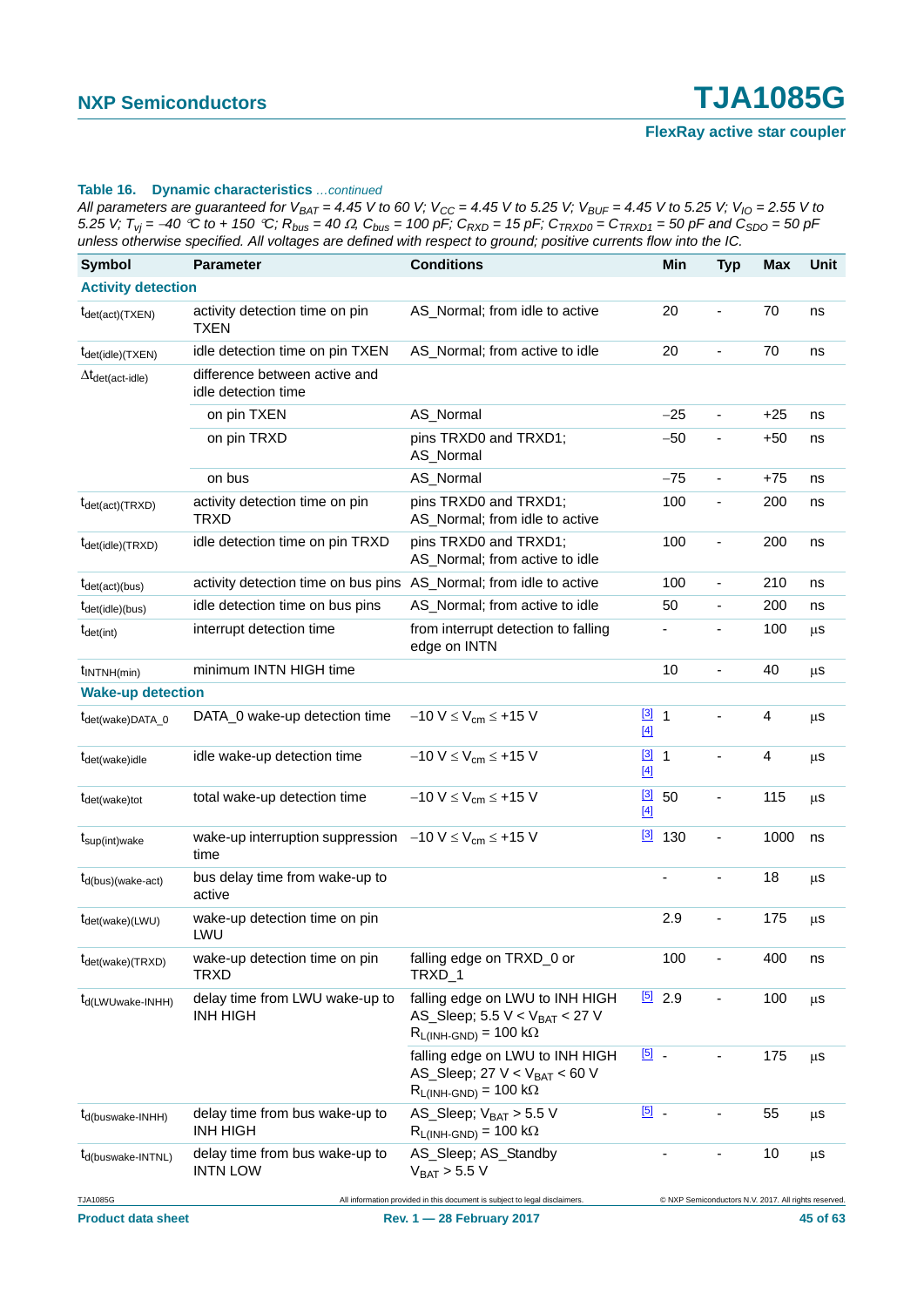All parameters are guaranteed for  $V_{BAT} = 4.45$  V to 60 V;  $V_{CC} = 4.45$  V to 5.25 V;  $V_{BUF} = 4.45$  V to 5.25 V;  $V_{IO} = 2.55$  V to 5.25 V;  $T_{vi}$  = -40 °C to + 150 °C;  $R_{bus}$  = 40  $\Omega$ ,  $C_{bus}$  = 100 pF;  $C_{RXD}$  = 15 pF;  $C_{TRXD0}$  =  $C_{TRXD1}$  = 50 pF and  $C_{SD0}$  = 50 pF *unless otherwise specified. All voltages are defined with respect to ground; positive currents flow into the IC.*

| <b>Symbol</b>                             | <b>Parameter</b>                                    | <b>Conditions</b>                                                                                              | Min | <b>Typ</b>                   | <b>Max</b> | Unit    |
|-------------------------------------------|-----------------------------------------------------|----------------------------------------------------------------------------------------------------------------|-----|------------------------------|------------|---------|
| t <sub>d</sub> (TRXDwake-INHH)            | delay time from TRXD wake-up to<br><b>INH HIGH</b>  | falling edge on TRXDx to INH HIGH [5] -<br>AS_Sleep; $R_{L(INH\text{-GND})} = 100 k\Omega$                     |     |                              | 55         | μS      |
| <b>Bus error diagnosis</b>                |                                                     |                                                                                                                |     |                              |            |         |
| $t_{to(BFT)}$                             | <b>BFT</b> time-out time                            |                                                                                                                | 80  | $\overline{\phantom{a}}$     | 180        | ns      |
| <b>Clamp detection</b>                    |                                                     |                                                                                                                |     |                              |            |         |
| $t_{\text{detCL(bus)}}$                   | bus clamp detection time                            |                                                                                                                | 650 | $\overline{\phantom{a}}$     | 2600       | $\mu$ S |
| $t_{\text{detCL}(\text{TRXD})}$           | TRXD clamp detection time                           |                                                                                                                | 650 | $\qquad \qquad \blacksquare$ | 2600       | $\mu$ S |
| $t_{\text{detCL(TXEN)}}$                  | <b>TXEN</b> clamp detection time                    |                                                                                                                | 650 | $\overline{\phantom{a}}$     | 2600       | $\mu$ s |
| $t_{\text{det}(\text{col})(\text{TRXD})}$ | <b>TRXD</b> collision detection time                |                                                                                                                | 40  | $\blacksquare$               | 120        | ns      |
| <b>Transition timing</b>                  |                                                     |                                                                                                                |     |                              |            |         |
| t <sub>to stargotosleep</sub>             | dStarGoToSleep time-out time                        |                                                                                                                | 640 | $\overline{\phantom{a}}$     | 6400       | ms      |
| $t_{t(bnorm-bdis)}$                       | branch normal to branch disabled<br>transition time | AS_Normal; after a host<br>'Branch_Disabled' command; rising<br>edge on SCSN to transmitter<br>deactivated     |     |                              | 1          | $\mu$ s |
| $t_{t(bdis-bnorm)}$                       | branch disabled to branch normal<br>transition time | AS Normal; after a host<br>'Branch_Normal' command; rising<br>edge on SCSN to transmitter<br>activated         |     |                              | 1          | μS      |
| $t_{t(bnorm-btx2)}$                       | branch normal to branch TxOnly2<br>transition time  | AS_Normal; after a host<br>'Branch_TxOnly' command; rising<br>edge on SCSN to deactivating<br>receive function |     |                              | 1          | μS      |
| $t_{t(btx2-bnorm)}$                       | branch TxOnly2 to branch normal<br>transition time  | AS_Normal; after a host<br>'Branch_Normal' command; rising<br>edge on SCSN to activating receive<br>function   |     |                              | 1          | μS      |
| $t_{t (moch)}$                            | mode change transition time                         | after host command<br>AS_Sleep to AS_Standby<br>rising edge on SCSN to rising edge<br>on INH                   |     |                              | 25         | $\mu$ s |

<span id="page-45-0"></span>[1] Sum of rise and fall times on TXD (20 % to 80 % on  $V_{10}$ ) is 9 ns (max).

<span id="page-45-1"></span>[2] Guaranteed for  $V_{bus(dif)} = \pm 300$  mV and  $V_{bus(dif)} = \pm 150$  mV;  $V_{bus(dif)}$  is the differential bus voltage,  $V_{BP}$  -  $V_{BM}$ .

<span id="page-45-2"></span>[3]  $V_{cm}$  is the BP/BM common mode voltage ( $V_{cm} = (V_{BP} + V_{BM})/2$ ).

<span id="page-45-3"></span>[4] See [Figure 3.](#page-8-0)

<span id="page-45-4"></span>[5] Defined for  $V_{INH} = 2 V$ .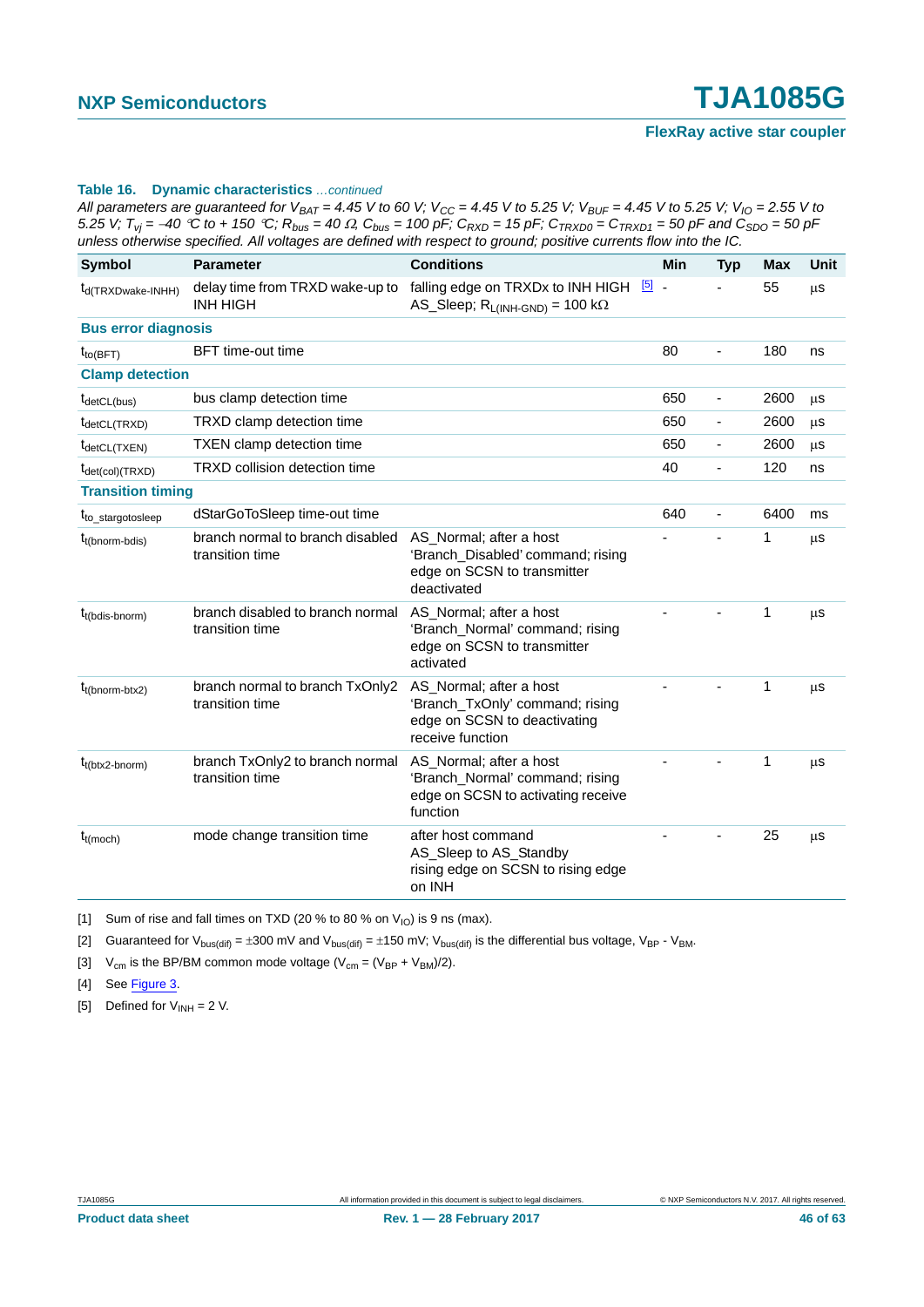<span id="page-46-0"></span>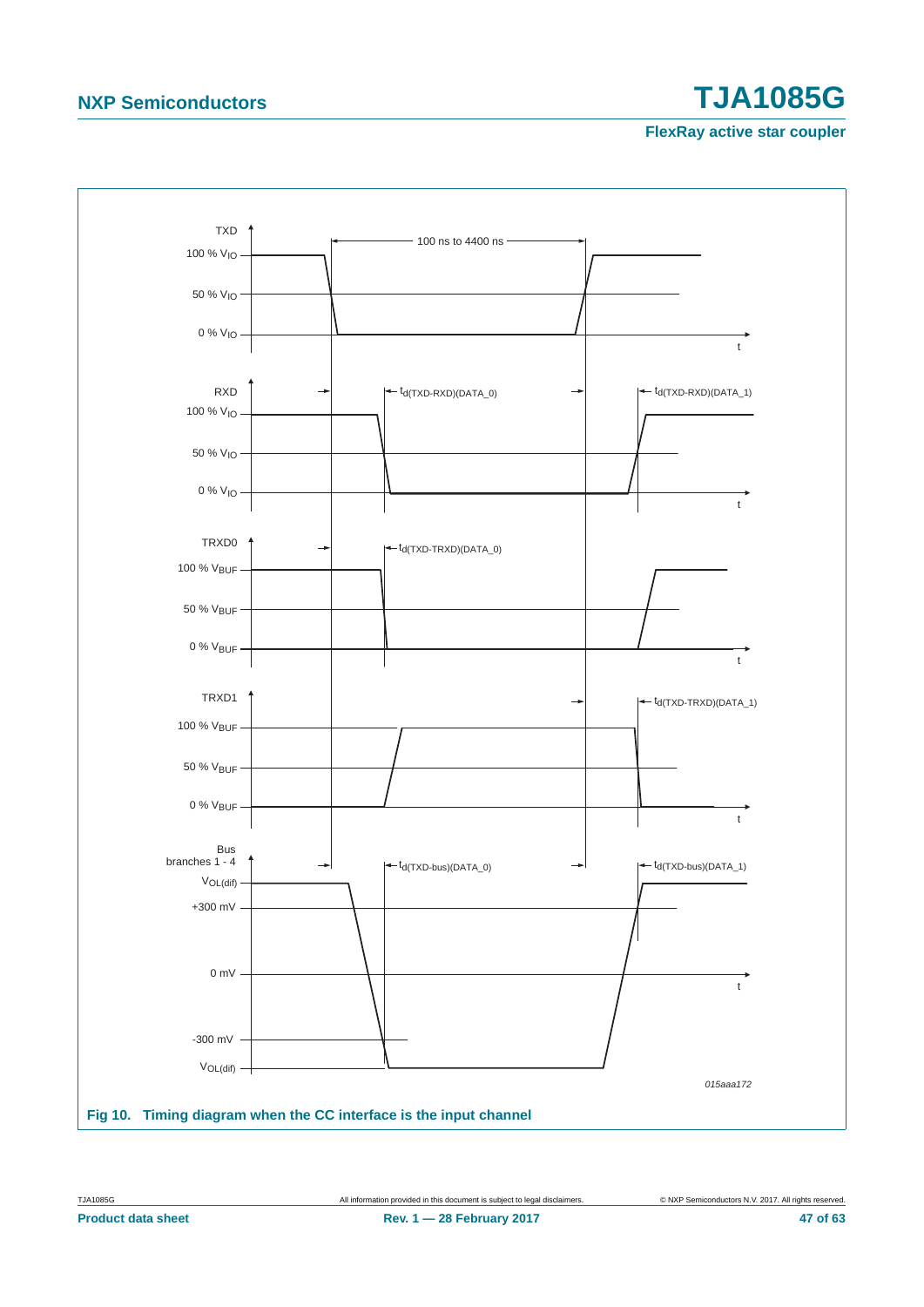<span id="page-47-0"></span>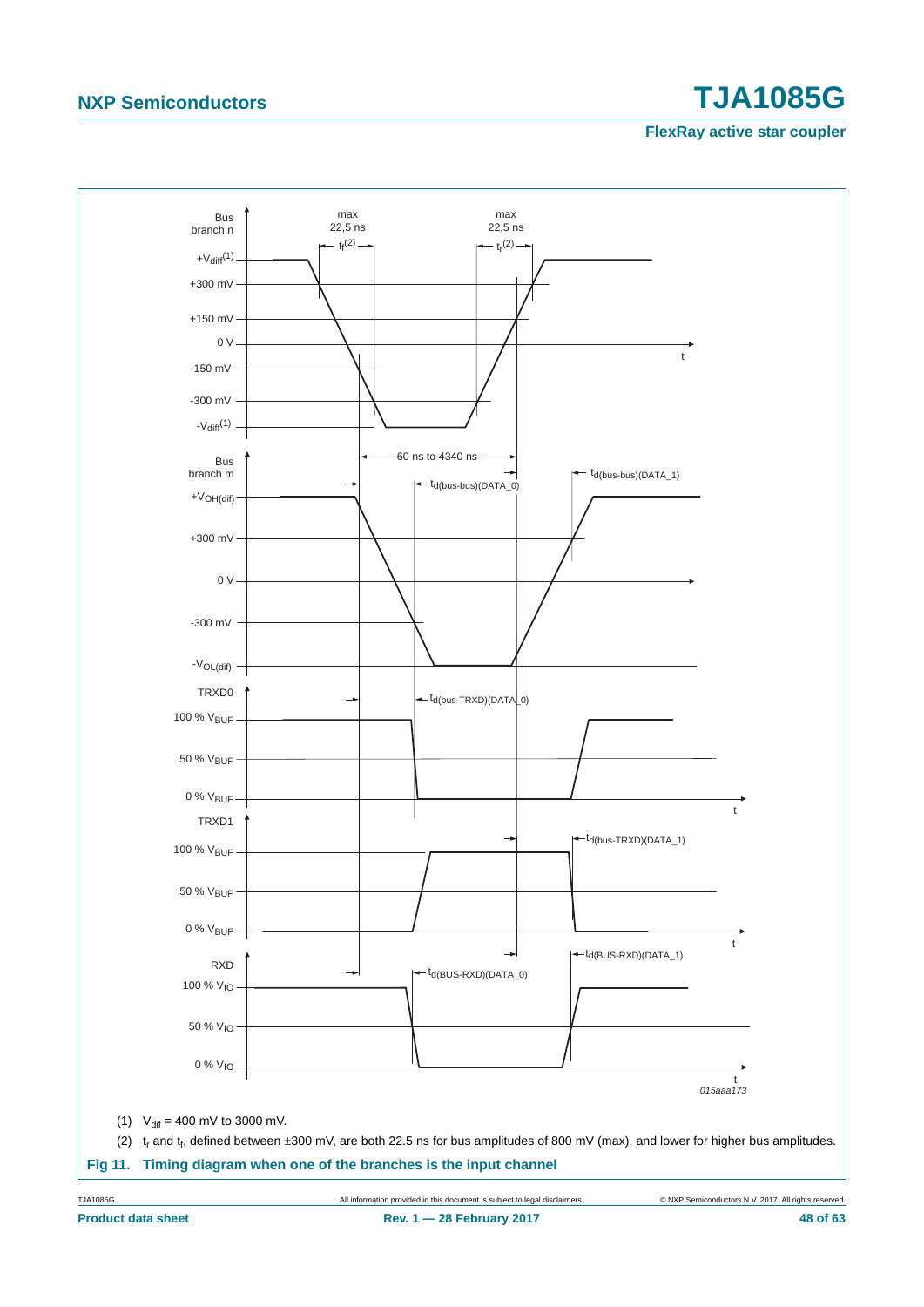<span id="page-48-0"></span>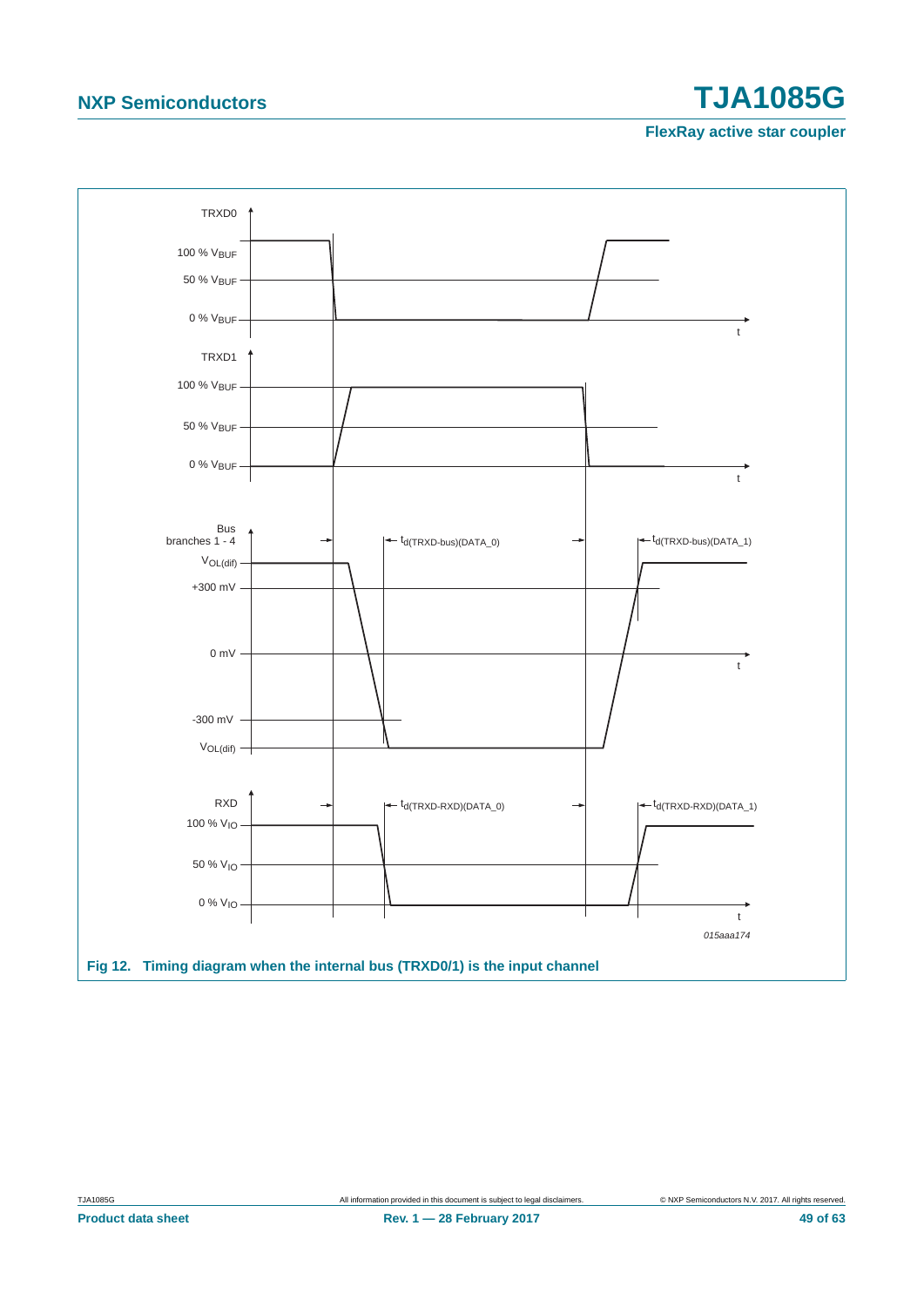**FlexRay active star coupler**



### <span id="page-49-0"></span>**12. Application information**

Further information on the application of the TJA1085G can be found in NXP application hints *AH1001 TJA1085(G) FlexRay Active Star Coupler (*[Ref. 3\)](#page-59-2).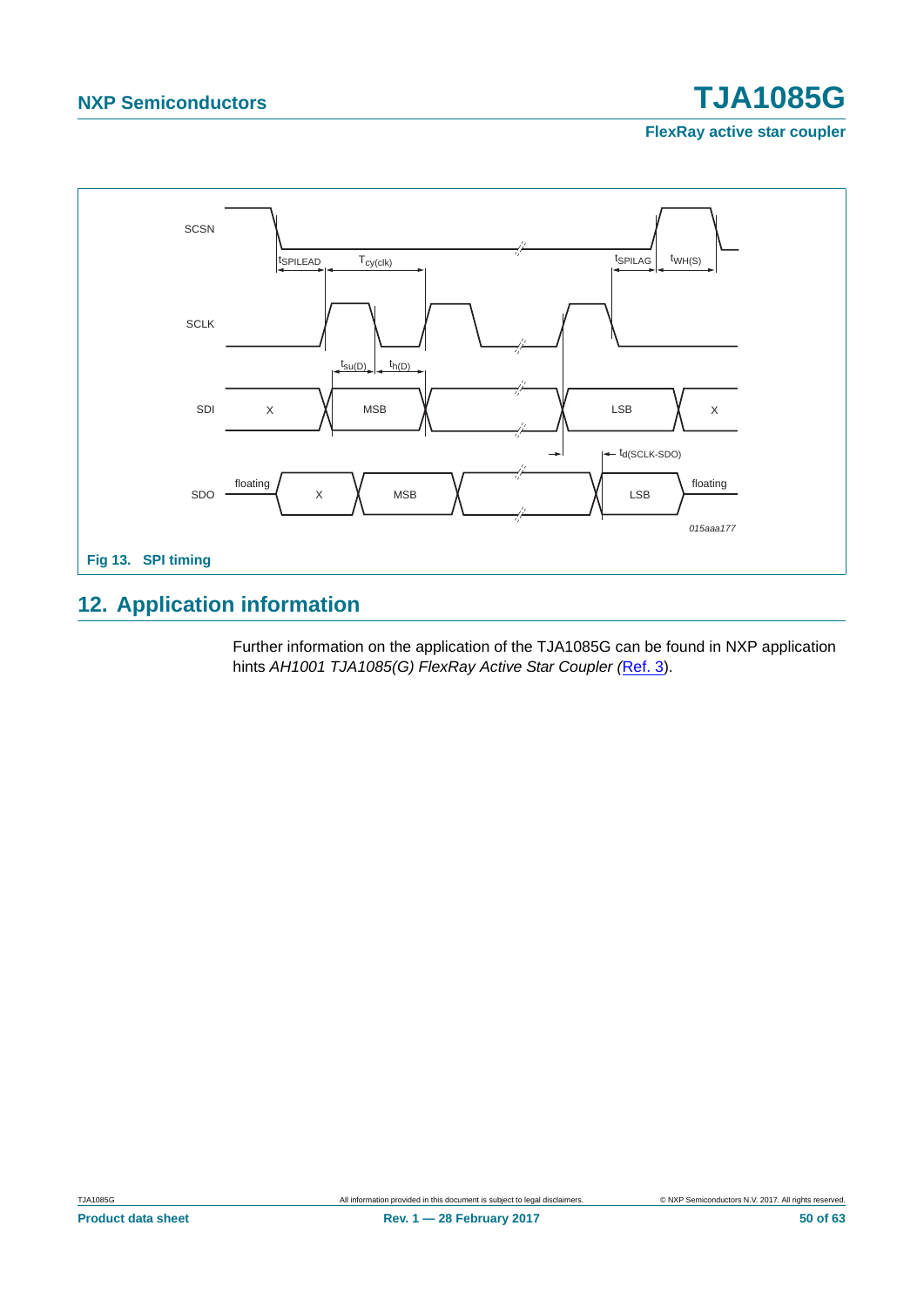**FlexRay active star coupler**

### <span id="page-50-0"></span>**13. Test information**



### <span id="page-50-1"></span>**13.1 Quality information**

This product has been qualified in accordance with the Automotive Electronics Council (AEC) standard *Q100 Rev-G - Failure mechanism based stress test qualification for integrated circuits*, and is suitable for use in automotive applications.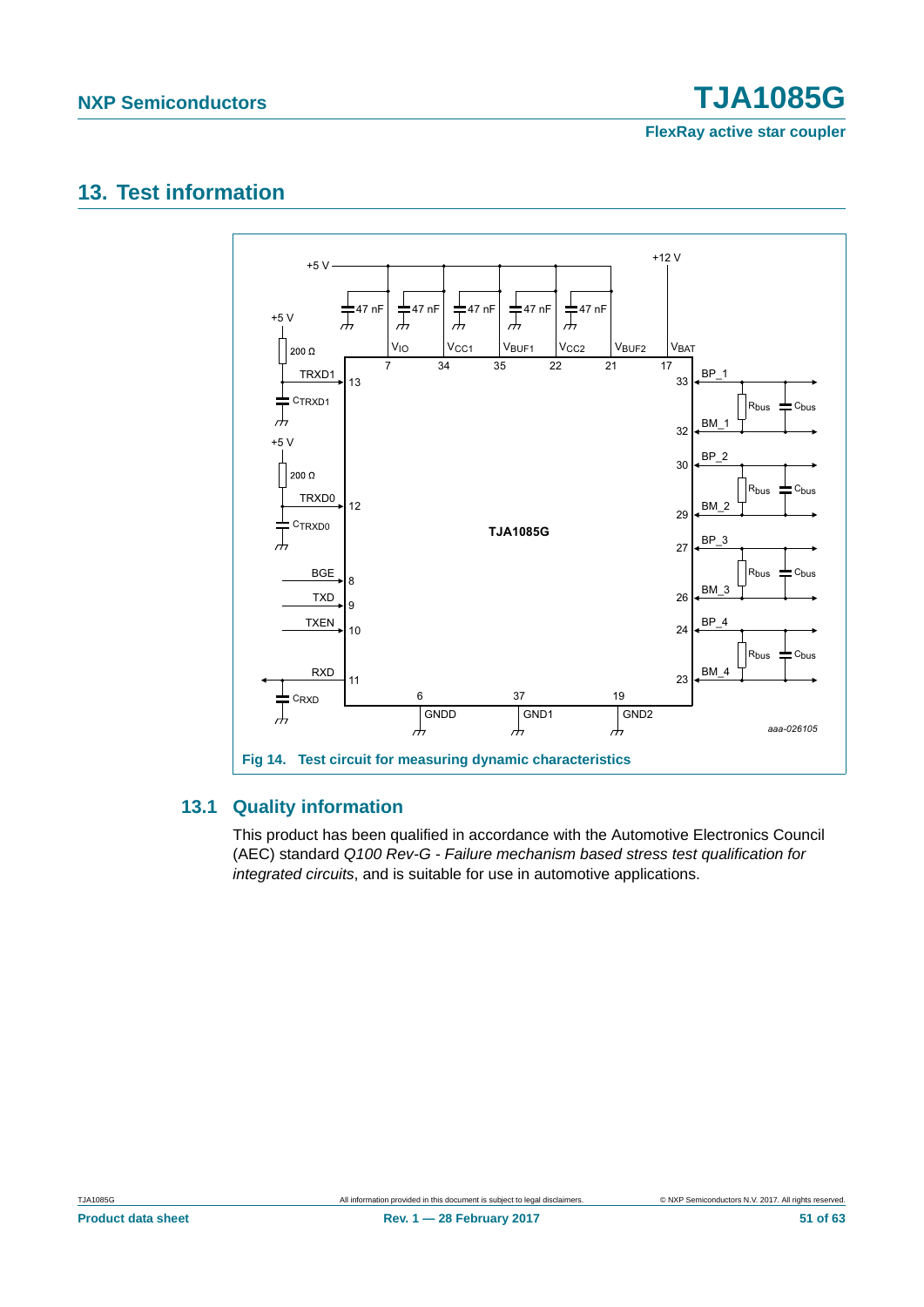**FlexRay active star coupler**

## <span id="page-51-0"></span>**14. Package outline**



#### **Fig 15. Package outline SOT1113-1 (HVQFN44)**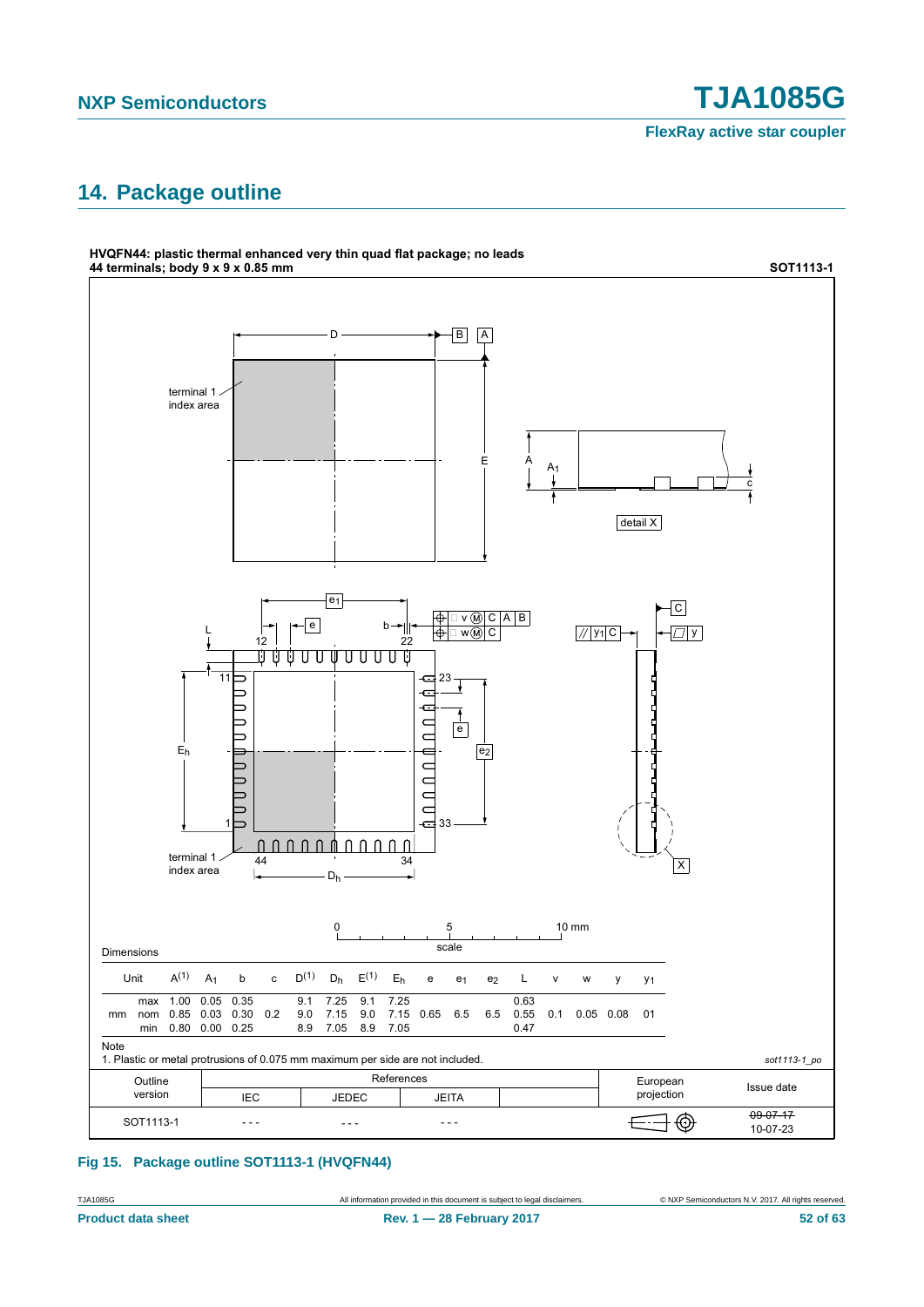### <span id="page-52-0"></span>**15. Soldering of SMD packages**

This text provides a very brief insight into a complex technology. A more in-depth account of soldering ICs can be found in Application Note *AN10365 "Surface mount reflow soldering description"*.

### <span id="page-52-1"></span>**15.1 Introduction to soldering**

Soldering is one of the most common methods through which packages are attached to Printed Circuit Boards (PCBs), to form electrical circuits. The soldered joint provides both the mechanical and the electrical connection. There is no single soldering method that is ideal for all IC packages. Wave soldering is often preferred when through-hole and Surface Mount Devices (SMDs) are mixed on one printed wiring board; however, it is not suitable for fine pitch SMDs. Reflow soldering is ideal for the small pitches and high densities that come with increased miniaturization.

### <span id="page-52-2"></span>**15.2 Wave and reflow soldering**

Wave soldering is a joining technology in which the joints are made by solder coming from a standing wave of liquid solder. The wave soldering process is suitable for the following:

- **•** Through-hole components
- **•** Leaded or leadless SMDs, which are glued to the surface of the printed circuit board

Not all SMDs can be wave soldered. Packages with solder balls, and some leadless packages which have solder lands underneath the body, cannot be wave soldered. Also, leaded SMDs with leads having a pitch smaller than ~0.6 mm cannot be wave soldered, due to an increased probability of bridging.

The reflow soldering process involves applying solder paste to a board, followed by component placement and exposure to a temperature profile. Leaded packages, packages with solder balls, and leadless packages are all reflow solderable.

Key characteristics in both wave and reflow soldering are:

- **•** Board specifications, including the board finish, solder masks and vias
- **•** Package footprints, including solder thieves and orientation
- **•** The moisture sensitivity level of the packages
- **•** Package placement
- **•** Inspection and repair
- **•** Lead-free soldering versus SnPb soldering

#### <span id="page-52-3"></span>**15.3 Wave soldering**

Key characteristics in wave soldering are:

- **•** Process issues, such as application of adhesive and flux, clinching of leads, board transport, the solder wave parameters, and the time during which components are exposed to the wave
- **•** Solder bath specifications, including temperature and impurities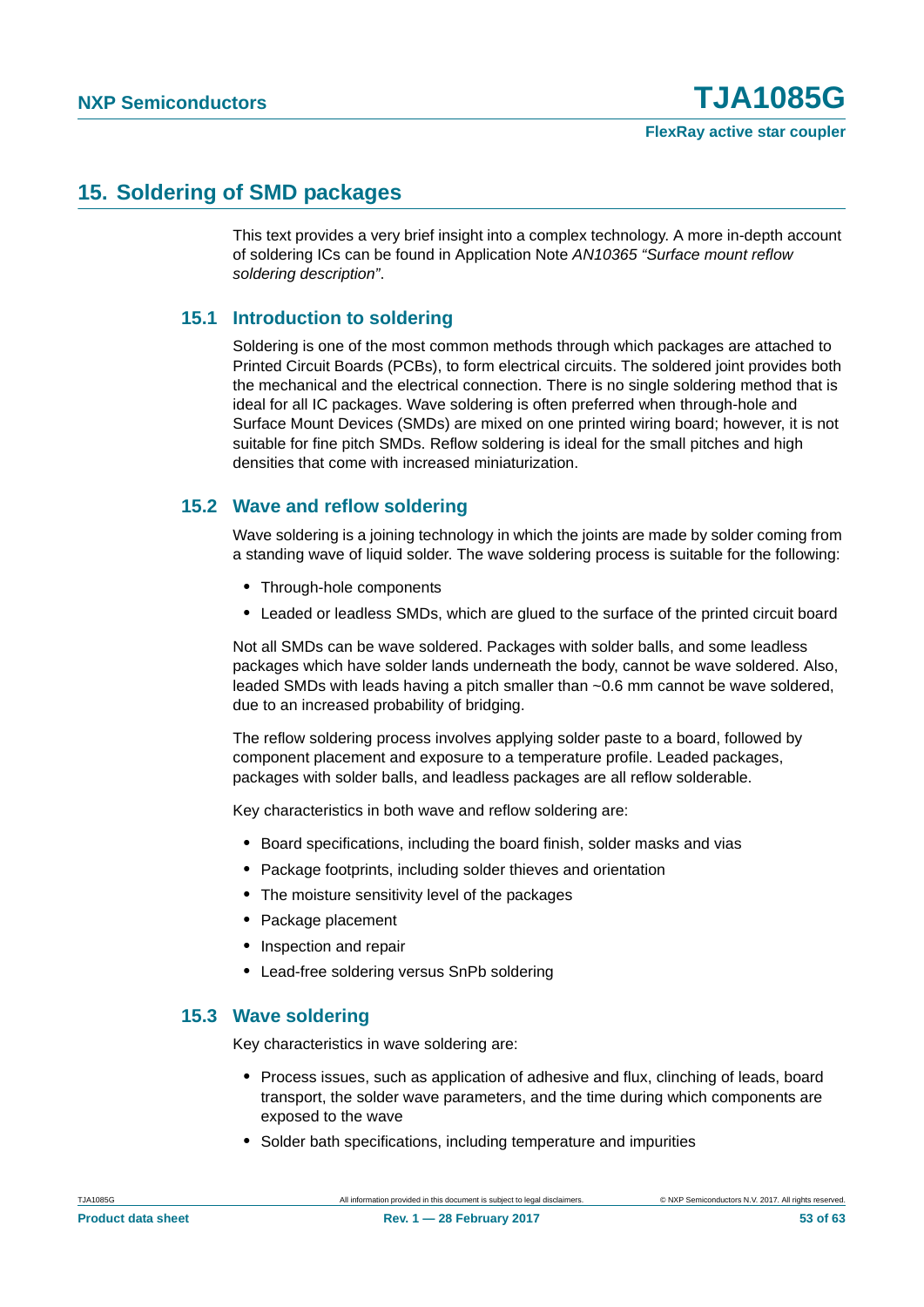#### <span id="page-53-2"></span>**15.4 Reflow soldering**

Key characteristics in reflow soldering are:

- **•** Lead-free versus SnPb soldering; note that a lead-free reflow process usually leads to higher minimum peak temperatures (see [Figure 16\)](#page-54-0) than a SnPb process, thus reducing the process window
- **•** Solder paste printing issues including smearing, release, and adjusting the process window for a mix of large and small components on one board
- **•** Reflow temperature profile; this profile includes preheat, reflow (in which the board is heated to the peak temperature) and cooling down. It is imperative that the peak temperature is high enough for the solder to make reliable solder joints (a solder paste characteristic). In addition, the peak temperature must be low enough that the packages and/or boards are not damaged. The peak temperature of the package depends on package thickness and volume and is classified in accordance with [Table 17](#page-53-0) and [18](#page-53-1)

#### <span id="page-53-0"></span>**Table 17. SnPb eutectic process (from J-STD-020D)**

| Package thickness (mm) | Package reflow temperature (°C) |                |  |  |  |  |
|------------------------|---------------------------------|----------------|--|--|--|--|
|                        | Volume (mm <sup>3</sup> )       |                |  |  |  |  |
|                        | < 350                           | $\geq 350$     |  |  |  |  |
| < 2.5                  | 235                             | $^{\prime}220$ |  |  |  |  |
| $\geq 2.5$             | 220                             | 220            |  |  |  |  |

#### <span id="page-53-1"></span>**Table 18. Lead-free process (from J-STD-020D)**

| Package thickness (mm) | Package reflow temperature (°C) |             |        |  |  |  |  |
|------------------------|---------------------------------|-------------|--------|--|--|--|--|
|                        | Volume (mm <sup>3</sup> )       |             |        |  |  |  |  |
|                        | < 350                           | 350 to 2000 | > 2000 |  |  |  |  |
| < 1.6                  | 260                             | 260         | 260    |  |  |  |  |
| 1.6 to 2.5             | 260                             | 250         | 245    |  |  |  |  |
| > 2.5                  | 250                             | 245         | 245    |  |  |  |  |

Moisture sensitivity precautions, as indicated on the packing, must be respected at all times.

Studies have shown that small packages reach higher temperatures during reflow soldering, see [Figure 16](#page-54-0).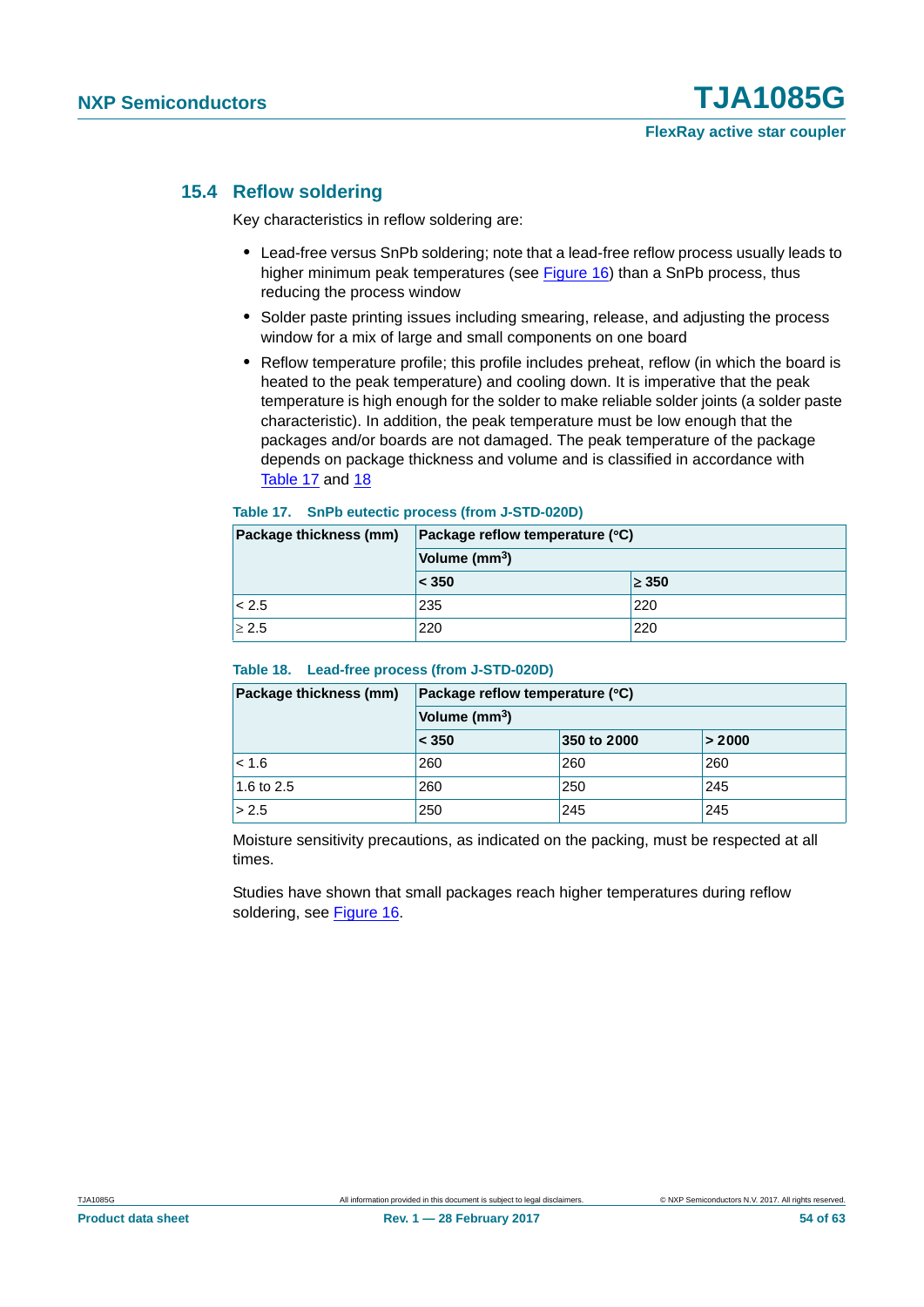**FlexRay active star coupler**



<span id="page-54-0"></span>For further information on temperature profiles, refer to Application Note *AN10365 "Surface mount reflow soldering description"*.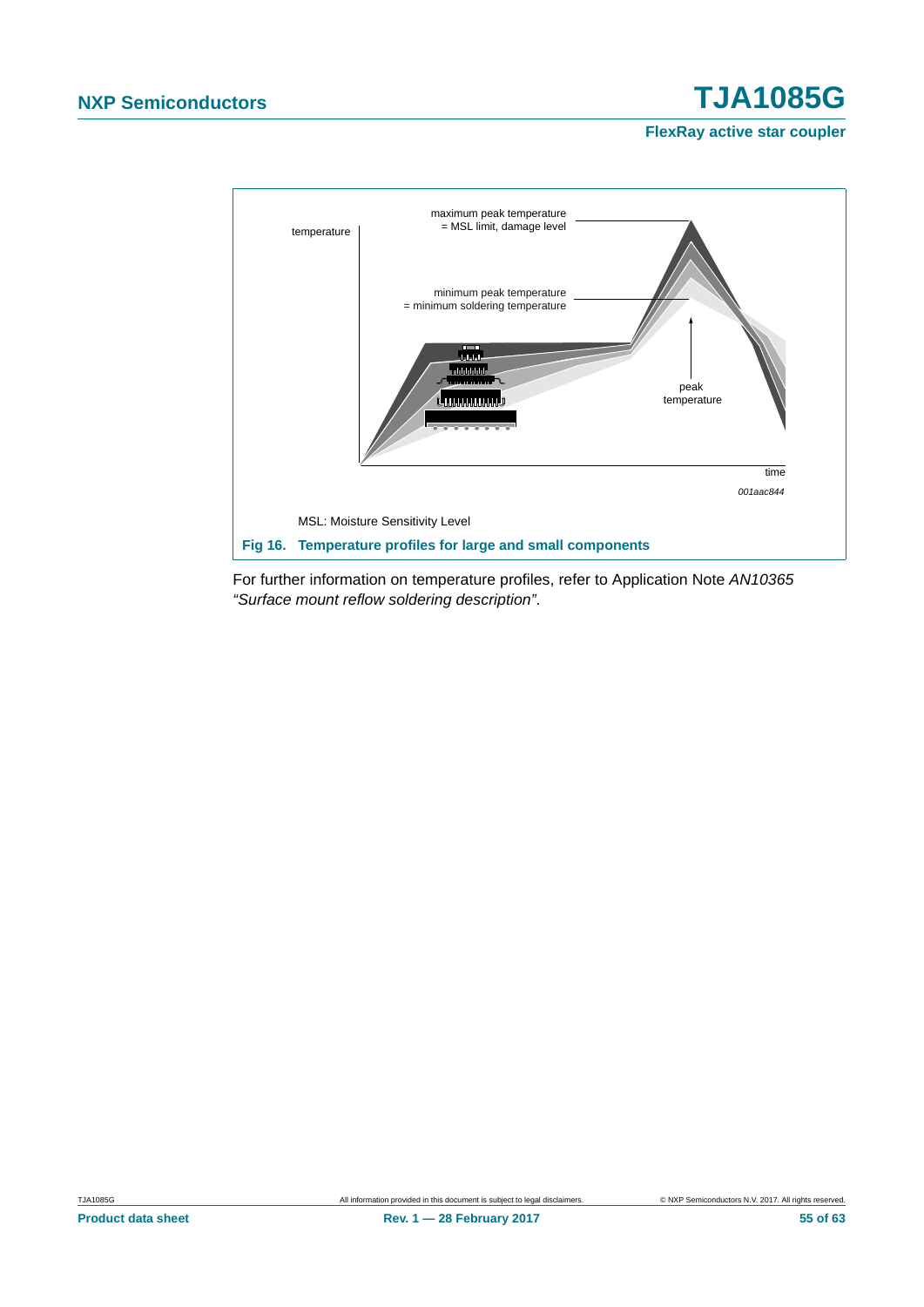## <span id="page-55-0"></span>**16. Appendix: EPL 3.0.1/ISO17458-4 to TJA1085G parameter conversion**

#### **Table 19. EPL 3.0.1/ISO17458-4 to TJA1085G conversion**

*This table maps the EPL 3.0.1 parameters names to those in the TJA1085G. Values are provided for reference only (see the characteristics tables for comprehensive listings of guaranteed parameter values).*

| EPL 3.0.1                                                 |                              |            |              | <b>TJA1085G</b>                                                           |                              |            |                 |
|-----------------------------------------------------------|------------------------------|------------|--------------|---------------------------------------------------------------------------|------------------------------|------------|-----------------|
| <b>Symbol</b>                                             | Min                          | <b>Max</b> | Unit         | <b>Symbol</b>                                                             | Min                          | <b>Max</b> | Unit            |
| dBusTx01                                                  | 6                            | 18.75      | ns           | $t_{r(\text{dif})(bus)}$                                                  | 6                            | 18.75      | ns              |
| dBusTx10                                                  | 6                            | 18.75      | ns           | $t_{f(di)(bus)}$                                                          | 6                            | 18.75      | ns              |
| uStarTxactive                                             | 600                          | 2000       | mV           | $ V_{OH(dif)} ,  V_{OL(dif)} $                                            | 600                          | 2000       | mV              |
| uStarTxidle                                               | 0                            | 30         | mV           | $ V_{o(idle)(dif)} $                                                      | 0                            | 25         | mV              |
| dBranchRxActiveMax                                        | 650                          | 2600       | $\mu$ s      | $t_{\text{detCL(bus)}}$                                                   | 650                          | 2600       | $\mu$ s         |
| $R_{CM1}$ , $R_{CM2}$                                     | 10                           | 40         | $k\Omega$    | $R_i$ (pins BP and BM)                                                    | 10                           | 40         | $k\Omega$       |
| <b>uCM</b>                                                | $-10$                        | $+15$      | V            | $V_{cm}$ [1]                                                              | $-10$                        | $+15$      | $\vee$          |
| uStarUVV <sub>BAT</sub>                                   | 4                            | 5.5        | $\mathsf{V}$ | V <sub>uvd(VBAT)</sub>                                                    | 4.45                         | 4.715      | V               |
| uStarUVV <sub>CC</sub>                                    | 4                            | L,         | $\mathsf{V}$ | $V_{uvd(VCC)}$                                                            | 4.45                         | 4.715      | V               |
| dStarUVV <sub>CC</sub>                                    |                              | 1000       | ms           | $t_{\text{det(uv)}(VCC)}$                                                 | 5                            | 100        | $\mu$ s         |
| $\mathsf{iBP}_{\mathsf{Leak}}$                            |                              | 25         | $\mu$ A      | $ I_{LI(BP)} $                                                            | ÷,                           | 5          | $\mu$ A         |
| <b>iBM</b> <sub>Leak</sub>                                | $\overline{\phantom{a}}$     | 25         | μA           | $ I_{LI(BM)} $                                                            | ÷,                           | 5          | μA              |
| <b>iBM</b> GNDShortMax                                    | $\overline{\phantom{a}}$     | 60         | mA           | $ I_{O(sc)} $ (pin BM)                                                    | ÷,                           | 60         | mA              |
| <b>iBP</b> GNDShortMax                                    |                              | 60         | mA           | $ I_{O(SC)} $ (pin BP)                                                    | ä,                           | 60         | mA              |
| iBM <sub>BAT48ShortMax</sub>                              |                              | 72         | mA           | $ I_{O(SC)} $ (pin BM)                                                    | ÷,                           | 60         | mA              |
| iBP <sub>BAT48ShortMax</sub>                              |                              | 72         | mA           | $ I_{O(sc)} $ (pin BP)                                                    | ÷,                           | 60         | mA              |
| iBM <sub>BAT27ShortMax</sub>                              |                              | 60         | mA           | $ I_{O(sc)} $ (pin BM)                                                    | ÷,                           | 60         | mA              |
| iBP <sub>BAT27ShortMax</sub>                              |                              | 60         | mA           | $ I_{O(sc)} $ (pin BP)                                                    |                              | 60         | mA              |
| functional class: Active Star - bus guardian interface    |                              |            |              | implemented (see Section 2.4)                                             |                              |            |                 |
| dStarDelay10                                              |                              | 150        | ns           | $t_{d(bus-TRXD)} + t_{d(TRXD-bus)}$                                       | $\overline{\phantom{0}}$     | 150        | ns              |
| dStarDelay01                                              |                              | 150        | ns           | $t_{d(bus-TRXD)} + t_{d(TRXD-bus)}$                                       |                              | 150        | ns              |
| dStarAsym                                                 | $\mathbf 0$                  | 8          | ns           | $ \Delta t_{\rm d(bus-bus)} $                                             | ä,                           | 8          | ns              |
| dStarAsym2                                                | $\mathbf 0$                  | 10         | ns           | $ \Delta t_{d(bus-TRXD)}  +  \Delta t_{d(TRXD-bus)} $                     | $\overline{\phantom{0}}$     | 10         | ns              |
| dStarSetUpDelay                                           |                              | 500        | ns           | $t_{\text{det}(\text{act})(\text{TXEN})} + t_{\text{d}(\text{TXD-TRXD})}$ | 20                           | 130        | ns              |
|                                                           |                              |            |              | $t_{\text{det}(\text{act})(\text{bus})} + t_{\text{d}(\text{bus-TRXD})}$  | 100                          | 285        | ns              |
| dStarGoToSleep                                            | 640                          | 6400       | ms           | t <sub>to_stargotosleep</sub>                                             | 640                          | 6400       | ms              |
| dStarWakeupReactionTime                                   |                              | 70         | μS           | t <sub>d</sub> (bus)(wake-act)                                            |                              | 18         | μS              |
| device qualification according to AEC-Q100 (Rev. F)       |                              |            |              | see Section 2.1                                                           |                              |            |                 |
| T <sub>AMB</sub> _Class1                                  | $-40$                        | $+125$     | $^{\circ}C$  | $\mathsf{T}_{\mathsf{amb}}$                                               | $-40$                        | $+125$     | $\rm ^{\circ}C$ |
| iBM <sub>-5VshortMax</sub>                                | $\blacksquare$               | 60         | mA           | $ I_{O(sc)} $ (pin BM)                                                    |                              | 60         | mA              |
| iBP <sub>-5VshortMax</sub>                                | $\qquad \qquad \blacksquare$ | 60         | mA           | $ I_{O(sc)} $ (pin BP)                                                    | $\overline{\phantom{0}}$     | 60         | mA              |
| functional class: Active Star - voltage regulator control |                              |            |              | implemented (see Section 2.4)                                             |                              |            |                 |
| <b>iBM</b> BPShortMax                                     |                              | 60         | mA           | $ I_{O(sc)} $ (BP to BM)                                                  |                              | 60         | mA              |
| <b>iBP</b> BMShortMax                                     | $\blacksquare$               | 60         | mA           | $ I_{O(sc)} $ (BM to BP)                                                  | $\qquad \qquad \blacksquare$ | 60         | mA              |
| iBM <sub>BAT60ShortMax</sub>                              | $\overline{\phantom{a}}$     | 90         | mA           | $ I_{O(sc)} $ (pin BP)                                                    |                              | 60         | mA              |
| iBP <sub>BAT60ShortMax</sub>                              | $\blacksquare$               | 90         | mA           | $ I_{O(sc)} $ (pin BM)                                                    | $\overline{\phantom{0}}$     | 60         | mA              |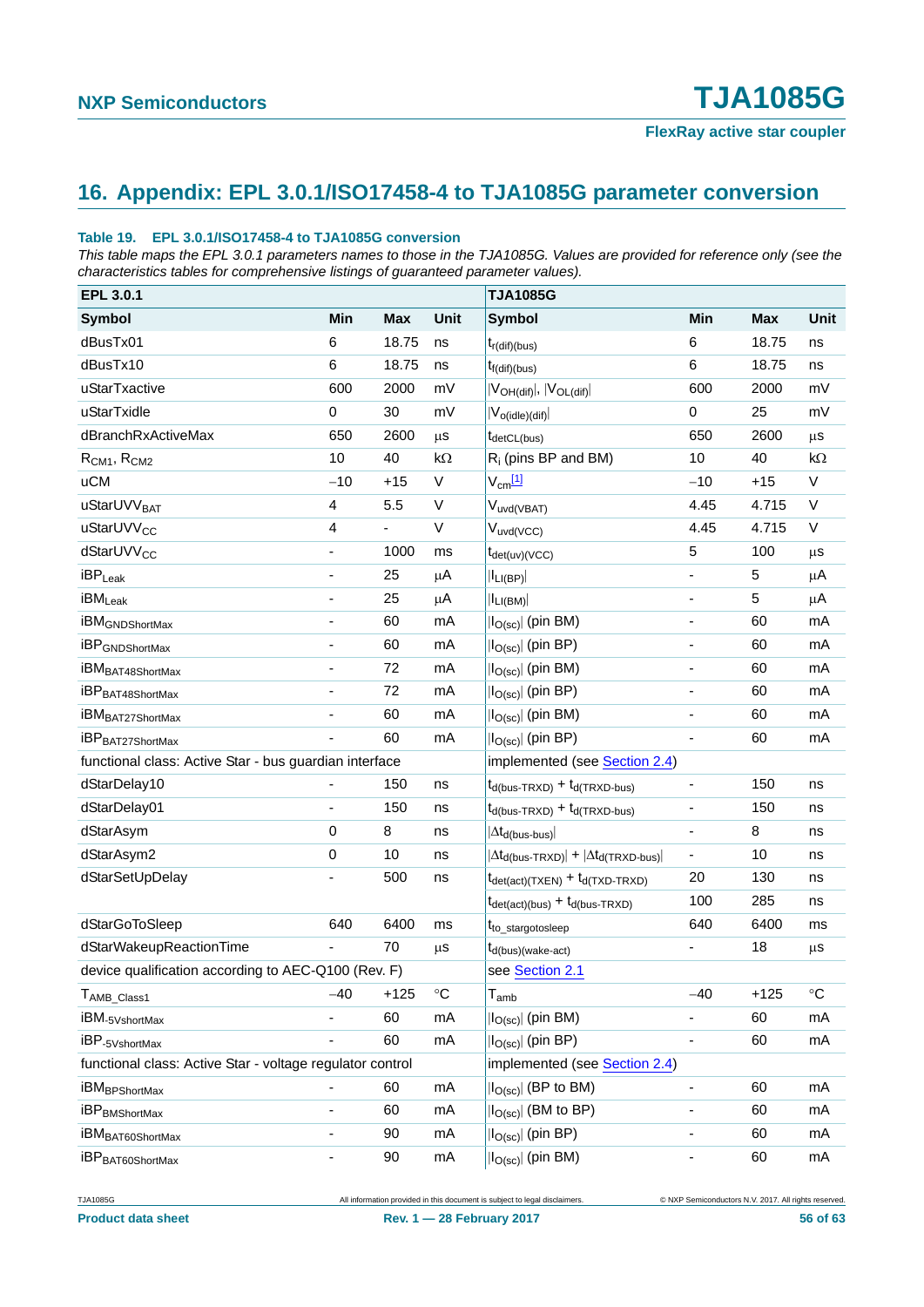#### **Table 19. EPL 3.0.1/ISO17458-4 to TJA1085G conversion** *…continued*

*This table maps the EPL 3.0.1 parameters names to those in the TJA1085G. Values are provided for reference only (see the characteristics tables for comprehensive listings of guaranteed parameter values).*

| EPL 3.0.1                                                                  |                          |                          |             | <b>TJA1085G</b>                                                                                                 |                                                      |                          |             |
|----------------------------------------------------------------------------|--------------------------|--------------------------|-------------|-----------------------------------------------------------------------------------------------------------------|------------------------------------------------------|--------------------------|-------------|
| <b>Symbol</b>                                                              | Min                      | <b>Max</b>               | <b>Unit</b> | <b>Symbol</b>                                                                                                   | Min                                                  | Max                      | <b>Unit</b> |
| uBias - Non-Low Power                                                      | 1800                     | 3200                     | mV          | V <sub>o(idle)</sub> (BP), V <sub>o(idle)</sub> (BM) <sup>[2]</sup>                                             | 1800                                                 | 3150                     | mV          |
| uBias - Low Power                                                          | $-200$                   | $+200$                   | mV          | $V_{o(idle)(BP)}, V_{o(idle)(BM)}$ <sup>[3]</sup>                                                               | $-100$                                               | $+100$                   | mV          |
| dStarUVV <sub>BAT</sub>                                                    | $\overline{\phantom{a}}$ | 1000                     | ms          | t <sub>det(uv)(VBAT)</sub>                                                                                      | 5                                                    | 150                      | $\mu s$     |
| uStarUVV <sub>IO</sub>                                                     | $\overline{\mathbf{c}}$  |                          | V           | $V_{uvd(VIO)}$                                                                                                  | 2.55                                                 | 2.765                    | $\vee$      |
| dStarUVV <sub>IO</sub>                                                     | ÷.                       | 1000                     | ms          | $t_{\text{det(uv)}(VIO)}$                                                                                       | 5                                                    | 100                      | $\mu$ S     |
| uINH1 <sub>Not_Sleep</sub>                                                 | uVBAT -<br>$-1V$         |                          | V           | V <sub>OH</sub> (pin INH)                                                                                       | $V_{BAT}$ –<br>0.8V                                  | V <sub>BAT</sub>         | $\vee$      |
| ilNH1 <sub>Leak</sub>                                                      |                          | 10                       | μA          | $I_L$ (pin INH)                                                                                                 | $-3$                                                 | $+3$                     | μA          |
| dStarTSSLengthChange                                                       | $-450$                   | $\pmb{0}$                | ns          | $-(t_{\text{det}(\text{act})(\text{bus})} + t_{\text{det}(\text{act})(\text{TRXD})})$                           | $-410$                                               |                          | ns          |
|                                                                            |                          |                          |             | <sup>—t</sup> det(act)(bus)                                                                                     | $\blacksquare$                                       | $-100$                   | ns          |
| dStarFES1LengthChange                                                      | $\pmb{0}$                | 450                      | ns          | $t_{\text{det}(idle)(bus)}$                                                                                     | 50                                                   | $\overline{\phantom{a}}$ | ns          |
|                                                                            |                          |                          |             | $t_{\text{det(idle)}(bus)} + t_{\text{det(idle)}(TRXD)}$                                                        | $\blacksquare$                                       | 400                      | ns          |
| dStarUVV <sub>Supply</sub>                                                 | ÷,                       | 1                        | ms          | $t_{\text{det(uv)(VBUF)}}$                                                                                      | 5                                                    | 100                      | $\mu$ s     |
| dStarRV <sub>Supply</sub>                                                  | $\frac{1}{2}$            | 10                       | ms          | $t_{rec(uv)(VBUF)}$                                                                                             | 5                                                    | 100                      | $\mu$ S     |
| uStarUVV <sub>Supply</sub>                                                 | 4                        | ÷,                       | V           | Vuvd(VBUF)                                                                                                      | 4.2                                                  | 4.474                    | V           |
| dStarRV <sub>BAT</sub>                                                     | $\overline{\phantom{a}}$ | 10                       | ms          | $t_{rec(uv)(VBAT)}$                                                                                             | 5                                                    | 150                      | $\mu$ S     |
| dStarRV <sub>CC</sub>                                                      |                          | 10                       | ms          | $t_{rec(uv)(VCC)}$                                                                                              | 5                                                    | 100                      | $\mu s$     |
| dStarRV <sub>IO</sub>                                                      |                          | 10                       | ms          | $t_{rec(uv)(VIO)}$                                                                                              | 5                                                    | 100                      | $\mu s$     |
| dWU <sub>Interrupt</sub>                                                   | 0.13                     | 1                        | $\mu$ S     | t <sub>sup</sub> (int)wake                                                                                      | 130                                                  | 1000                     | ns          |
| dWU <sub>0Detect</sub>                                                     | 1                        | 4                        | $\mu$ S     | t <sub>det(wake)DATA_0</sub>                                                                                    | 1                                                    | 4                        | μS          |
| dWU <sub>IdleDetect</sub>                                                  | 1                        | 4                        | $\mu$ s     | t <sub>det(wake)idle</sub>                                                                                      | $\mathbf{1}$                                         | $\overline{\mathbf{4}}$  | $\mu s$     |
| dWU <sub>Timeout</sub>                                                     | 48                       | 140                      | $\mu$ s     | t <sub>det(wake)tot</sub>                                                                                       | 50                                                   | 115                      | $\mu s$     |
| dStarWakePulseFilter                                                       | 1                        | 500                      | $\mu$ s     | t <sub>det(wake)</sub> (LWU)                                                                                    | 2.9                                                  | 175                      | $\mu s$     |
| <b>iBP</b> LeakGND                                                         | $\frac{1}{2}$            | 1600                     | μA          | $ I_{LI(BP)} $                                                                                                  |                                                      | 1600                     | μA          |
| <b>iBM</b> LeakGND                                                         |                          | 1600                     | $\mu$ A     | $ I_{LI(BM)} $                                                                                                  | ÷,                                                   | 1600                     | μA          |
| dStarWakeupReactionlocal                                                   |                          | 100                      | $\mu$ s     | t <sub>d</sub> (LWUwake-INHH)                                                                                   | $\pmb{0}$                                            | 100                      | $\mu s$     |
| dStarSymbolLengthChange                                                    | $-300$                   | $+450$                   | ns          | $\Delta t_{\text{det}(\text{act-idle})(\text{bus})}$ +<br>$\Delta t_{\text{det}(\text{act-idle})(\text{TRXD})}$ | $-125$                                               | $+125$                   | ns          |
| functional class: Active Star - logic level adaptation                     |                          |                          |             | implemented (see Section 2.4)                                                                                   |                                                      |                          |             |
| functional class: Active Star - increased voltage amplitude<br>transmitter |                          |                          |             | implemented (see Section 2.4)                                                                                   |                                                      |                          |             |
| $u$ ESD <sub>EXT</sub>                                                     | 6                        |                          | kV          | V <sub>ESD</sub>  : HBM on pins BP and<br>BM to GND                                                             | 8                                                    |                          | kV          |
|                                                                            |                          |                          |             | V <sub>ESD</sub> : HBM on pins LWU and<br>V <sub>BAT</sub> to GND                                               | 6                                                    |                          | kV          |
| <b>UESD<sub>INT</sub></b>                                                  | $\overline{c}$           | $\overline{\phantom{0}}$ | kV          | $ V_{ESD} $ (HBM on any other pin)                                                                              | 4                                                    | $\overline{\phantom{0}}$ | kV          |
| <b>uESD<sub>IEC</sub></b>                                                  | 6                        |                          | kV          | IEC61000-4-2 on pins BP and<br>BM to GND                                                                        | 6                                                    |                          | kV          |
| UVBAT-WAKE                                                                 |                          | 7                        | V           | <b>VBAT</b>                                                                                                     | 4.75                                                 | 60                       | V           |
| dBusTxai                                                                   |                          | 30                       | ns          | t <sub>r(dif)(bus)</sub> (DATA_0 to idle)                                                                       |                                                      | 30                       | ns          |
| TJA1085G                                                                   |                          |                          |             | All information provided in this document is subject to legal disclaimers.                                      | C NXP Semiconductors N.V. 2017. All rights reserved. |                          |             |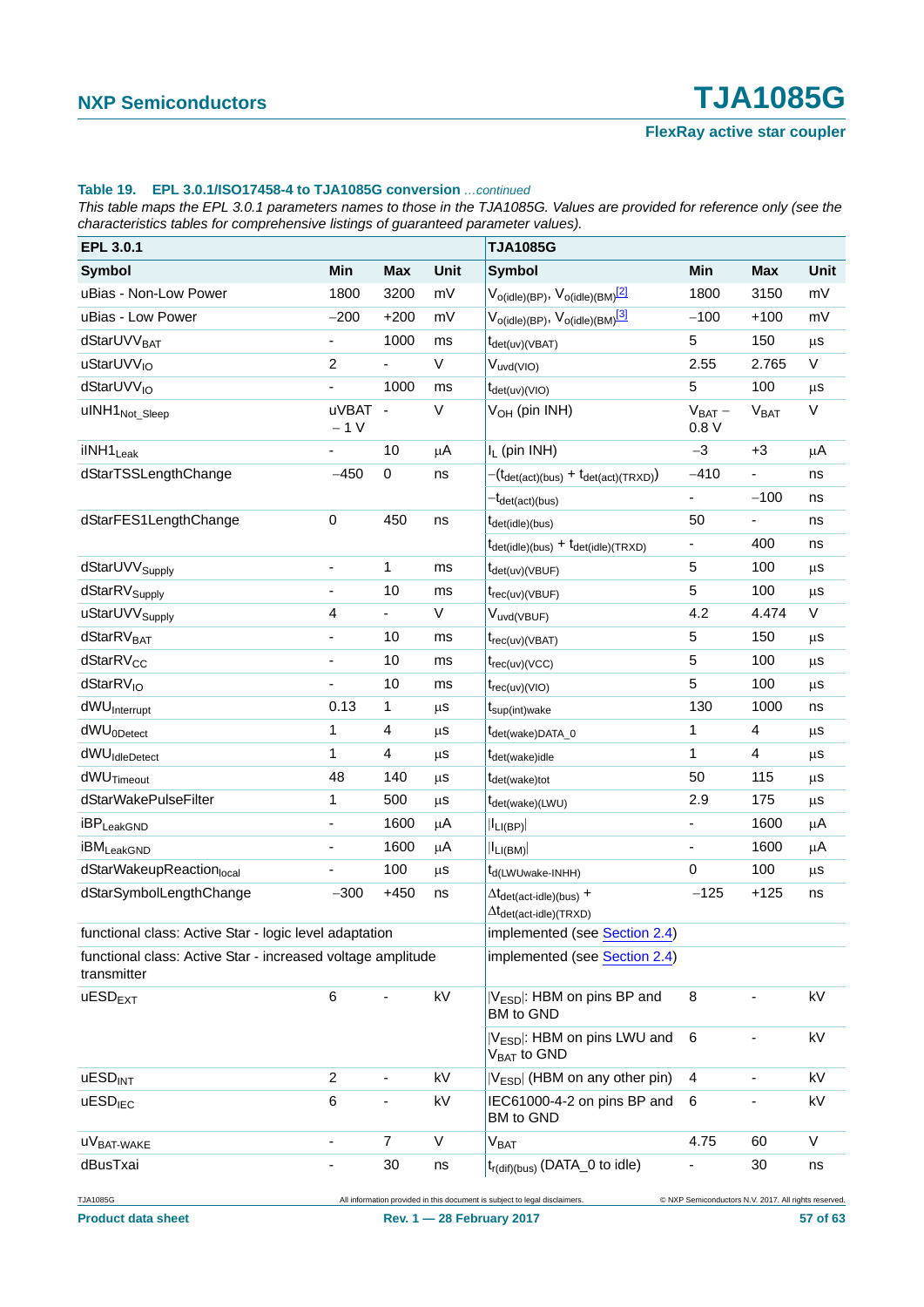#### **Table 19. EPL 3.0.1/ISO17458-4 to TJA1085G conversion** *…continued*

*This table maps the EPL 3.0.1 parameters names to those in the TJA1085G. Values are provided for reference only (see the characteristics tables for comprehensive listings of guaranteed parameter values).*

| EPL 3.0.1                                                                                                         |                          |                  |      | <b>TJA1085G</b>                                                                                                                                          |                              |                          | Unit<br>ns<br>ns<br>Ω<br>ns<br>ns<br>ns<br>ns<br>ns<br>ns<br>ns<br>ns |  |  |
|-------------------------------------------------------------------------------------------------------------------|--------------------------|------------------|------|----------------------------------------------------------------------------------------------------------------------------------------------------------|------------------------------|--------------------------|-----------------------------------------------------------------------|--|--|
| <b>Symbol</b>                                                                                                     | Min                      | <b>Max</b>       | Unit | <b>Symbol</b>                                                                                                                                            | Min                          | <b>Max</b>               |                                                                       |  |  |
| dBusTxia                                                                                                          |                          | 30               | ns   | $t_{f(df)(bus)}$ (idle to DATA_0)                                                                                                                        |                              | 30                       |                                                                       |  |  |
| valid operating modes when $V_{\text{StarSupply}} =$ nominal; $V_{\text{BAT}} \geq 7 V$ ;<br>$V_{CC}$ = nominal   |                          |                  |      | AS_Sleep, AS_Standby, AS_Normal                                                                                                                          |                              |                          |                                                                       |  |  |
| valid operating modes when $V_{\text{StarSupply}} =$ nominal; $V_{\text{BAT}} \geq 5.5 V$ ;<br>$V_{CC}$ = nominal |                          |                  |      | AS_Sleep, AS_Standby, AS_Normal                                                                                                                          |                              |                          |                                                                       |  |  |
| dBusTxDif                                                                                                         | $\blacksquare$           | 3                | ns   | $ \Delta t_{(r-f)(dif)} $                                                                                                                                | $\blacksquare$               | 3                        |                                                                       |  |  |
| R <sub>StarTransmitter</sub>                                                                                      |                          | product-specific |      | $Z_{o(eq)(TX)}$                                                                                                                                          | 35                           | 100                      |                                                                       |  |  |
| dStarSymbolEndLengthChange                                                                                        | $\pmb{0}$                | 450              | ns   | $t_{\text{det(idle)}(bus)}$                                                                                                                              | 50                           |                          |                                                                       |  |  |
|                                                                                                                   |                          |                  |      | $t_{\text{det(idle)}(bus)} + t_{\text{det(idle)}(TRXD)}$                                                                                                 |                              | 400                      |                                                                       |  |  |
| Active star with communication controller interface                                                               |                          |                  |      |                                                                                                                                                          |                              |                          |                                                                       |  |  |
| dStarRxAsym                                                                                                       |                          | 10               | ns   | $ \Delta t_{d(bus-TRXD)}  +  \Delta t_{d(TRXD-RXD)} $                                                                                                    | -                            | 10                       |                                                                       |  |  |
| dStarRx10                                                                                                         | -                        | 225              | ns   | $t_{d(bus-TRXD)} + t_{d(TRXD-RXD)}$                                                                                                                      |                              | 135                      |                                                                       |  |  |
| dStarRx01                                                                                                         |                          | 225              | ns   | $t_{d(bus-TRXD)} + t_{d(TRXD-RXD)}$                                                                                                                      |                              | 135                      |                                                                       |  |  |
| dStarRxai                                                                                                         | 50                       | 550              | ns   | $t_{\text{det(idle)}(bus)} + t_{\text{d(bus-RXD)}}$                                                                                                      | 50                           | $\overline{\phantom{a}}$ |                                                                       |  |  |
|                                                                                                                   |                          |                  |      | $t_{\text{det(idle)}(bus)} + t_{\text{d(bus-TRXD)}} +$<br>$t_{\text{det(idle)}(TRXD)} + t_{\text{d}(TRXD-RXD)}$                                          |                              | 535                      |                                                                       |  |  |
| dStarRxia                                                                                                         | 100                      | 550              | ns   | $t_{\text{det}(\text{act})(\text{bus})} + t_{\text{d}(\text{bus-RXD})}$                                                                                  | 100                          | $\blacksquare$           |                                                                       |  |  |
|                                                                                                                   |                          |                  |      | $t_{\text{det}(\text{act})(bus)} + t_{\text{d}(bus-TRXD)} +$<br>$t_{\text{det}(\text{act})(\text{TRXD})} + t_{\text{d}(\text{TRXD-RXD})}$                |                              | 545                      | ns                                                                    |  |  |
| dStarTxAsym                                                                                                       | $\sim$                   | 10               | ns   | $ \Delta t_{d(TXD-TRXD)} $ + $\Delta  t_{d(TRXD-bus)} $                                                                                                  | $\overline{\phantom{a}}$     | 10                       | ns                                                                    |  |  |
| dStarTx10                                                                                                         |                          | 225              | ns   | $t_{d(TXD-TRXD)} + t_{d(TRXD-bus)}$                                                                                                                      |                              | 135                      | ns                                                                    |  |  |
| dStarTx01                                                                                                         | $\overline{\phantom{a}}$ | 225              | ns   | $t_{d(TXD-TRXD)} + t_{d(TRXD-bus)}$                                                                                                                      | $\blacksquare$               | 135                      | ns                                                                    |  |  |
| dStarTxai                                                                                                         |                          | 550              | ns   | $t_{\text{det(idle)}(TXEN)} + t_{\text{d}(TXD-TRXD)} +$<br>$t_{\text{det(idle)}(TRXD)} + t_{\text{d}(TRXD-bus)}$                                         | $\overline{\phantom{a}}$     | 405                      | ns                                                                    |  |  |
| dStarTxia                                                                                                         |                          | 550              | ns   | $t_{\text{det}(\text{act})(\text{TXEN})} + t_{\text{d}(\text{TXD-TRXD})} +$<br>$t_{\text{det}(\text{act})(\text{TRXD})} + t_{\text{d}(\text{TRXD-bus})}$ |                              | 405                      | ns                                                                    |  |  |
| uV <sub>DIG-OUT-HIGH</sub>                                                                                        | 80                       | 100              | $\%$ | $V_{OH}$ (pin RXD)                                                                                                                                       | $V_{IO}$ –<br>0.4            | $V_{10}$                 | $\vee$                                                                |  |  |
| uV <sub>DIG-OUT-LOW</sub>                                                                                         | $\overline{\phantom{a}}$ | 20               | $\%$ | V <sub>OL</sub> (pin RXD)                                                                                                                                | ÷,                           | 0.4                      | $\vee$                                                                |  |  |
| $uv_{DIG-IN-HIGH}$                                                                                                |                          | 70               | $\%$ | V <sub>IH</sub> (pins TXEN and BGE)                                                                                                                      | $0.7V_{10}$                  | 5.5                      | $\vee$                                                                |  |  |
| uV <sub>DIG-IN-LOW</sub>                                                                                          | 30                       | ÷,               | $\%$ | $V_{IL}$ (pins TXEN and BGE)                                                                                                                             | $-0.3$                       | 0.3V <sub>10</sub>       | $\vee$                                                                |  |  |
| uData0                                                                                                            | $-300$                   | $-150$           | mV   | V <sub>IL(dif)</sub> (pins BP and BM)                                                                                                                    | $-300$                       | $-150$                   | mV                                                                    |  |  |
| uData1                                                                                                            | 150                      | 300              | mV   | V <sub>IH(dif)</sub> (pins BP and BM)                                                                                                                    | 150                          | 300                      | mV                                                                    |  |  |
| uData1 -  uData0                                                                                                  | $-30$                    | $+30$            | mV   | $\Delta V_{i(dif)(H-L)}$                                                                                                                                 | $-30$                        | $+30$                    | mV                                                                    |  |  |
| uStarLogic_1                                                                                                      |                          | 60               | $\%$ | V <sub>IH</sub> (pin TXD)                                                                                                                                | 0.6V <sub>10</sub>           | 5.5                      | $\mathsf{V}$                                                          |  |  |
| uStarLogic_0                                                                                                      | 40                       |                  | $\%$ | V <sub>IL</sub> (pin TXD)                                                                                                                                | $-0.3$                       | 0.4V <sub>10</sub>       | V                                                                     |  |  |
| dStarRxD <sub>R15</sub> + dStarRxD <sub>F15</sub>                                                                 |                          | 13               | ns   | $t_{(r+f)}$ (pin RXD)                                                                                                                                    |                              | 13                       | ns                                                                    |  |  |
| functional class: Active Star - communication controller interface                                                |                          |                  |      | implemented                                                                                                                                              |                              |                          |                                                                       |  |  |
| dStarTxRxai                                                                                                       |                          | 325              | ns   | $t_{d(TXEN-RXD)}$                                                                                                                                        |                              | 150                      | ns                                                                    |  |  |
| C_StarTxD                                                                                                         | $\overline{\phantom{a}}$ | 10               | pF   | $C_i$ (pin TXD)                                                                                                                                          | $\qquad \qquad \blacksquare$ | 10                       | pF                                                                    |  |  |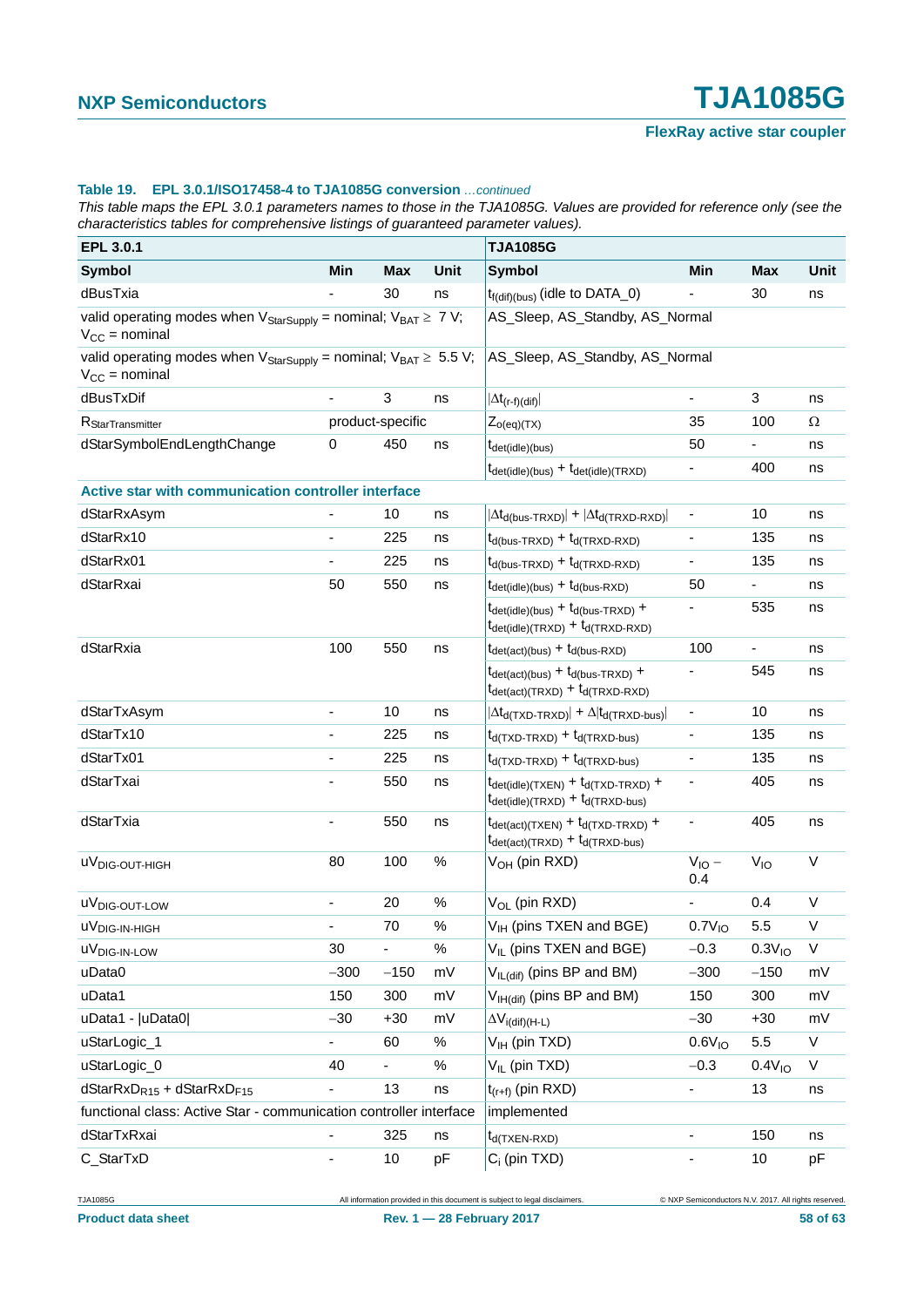#### **Table 19. EPL 3.0.1/ISO17458-4 to TJA1085G conversion** *…continued*

*This table maps the EPL 3.0.1 parameters names to those in the TJA1085G. Values are provided for reference only (see the characteristics tables for comprehensive listings of guaranteed parameter values).*

| EPL 3.0.1                                      |                          |             |                                                | <b>TJA1085G</b>                                                                                                  |                              |                          |         |
|------------------------------------------------|--------------------------|-------------|------------------------------------------------|------------------------------------------------------------------------------------------------------------------|------------------------------|--------------------------|---------|
| <b>Symbol</b>                                  | Min                      | <b>Max</b>  | Unit                                           | <b>Symbol</b>                                                                                                    | Min                          | <b>Max</b>               | Unit    |
| uV <sub>DIG-OUT-UV</sub>                       |                          | 500         | mV                                             | V <sub>O</sub> (pin RXD) <sup>[4]</sup>                                                                          |                              | 500                      | mV      |
| uData0_LP                                      | $-400$                   | $-100$      | mV                                             | V <sub>IL(dif)</sub> (pins BP and BM)                                                                            | $-400$                       | $-125$                   | mV      |
| uV <sub>DIG-OUT-OFF</sub>                      | product specific         |             |                                                | V <sub>O</sub> (pin RXD) <sup>[5]</sup>                                                                          | $V_{IO}$ –<br>500            | $V_{IO}$                 | mV      |
| dStarTSSLengthChange_TxD_Bus                   | $-450$                   | $\mathbf 0$ | ns                                             | $-(t_{\text{det}(\text{act})(\text{TXEN})} + t_{\text{det}(\text{act})(\text{TRXD})})$                           | $-270$                       | $\blacksquare$           | ns      |
|                                                |                          |             |                                                | <sup>-t</sup> det(act)(TXEN)                                                                                     |                              | $-20$                    | ns      |
| dStarFES1LengthChange_TxD_Bus                  | $\pmb{0}$                | 450         | ns                                             | $t_{\text{det(idle)}}$ (TXEN)                                                                                    | 20                           |                          | ns      |
|                                                |                          |             |                                                | $t_{\text{det(idle)}(TXEN)} + t_{\text{det(idle)}(TRXD)}$                                                        |                              | 270                      | ns      |
| dStarSymbolLengthChange_TxD_Bus -300           |                          | $+400$      | ns                                             | $\Delta t_{\text{det}(\text{act-idle})(\text{TXEN})}$ +<br>$\Delta t_{\text{det}(\text{act-idle})(\text{TRXD})}$ | $-75$                        | $+75$                    | ns      |
| dStarTSSLengthChange_Bus_RxD                   | $-450$                   | $\pmb{0}$   | ns                                             | $-(t_{\text{det}(\text{act})(\text{bus})} + t_{\text{det}(\text{act})(\text{TRXD})})$                            | $-410$                       | $\overline{\phantom{a}}$ | ns      |
|                                                |                          |             |                                                | $-t_{\text{det}(\text{act})(\text{bus})}$                                                                        | $\blacksquare$               | $-100$                   | ns      |
| dStarFES1LengthChange_Bus_RxD                  | $\pmb{0}$                | 450         | ns                                             | $t_{\text{det(idle)}(bus)}$                                                                                      | 50                           | $\frac{1}{2}$            | ns      |
|                                                |                          |             |                                                | $t_{\text{det(idle)}(bus)} + t_{\text{det(idle)}(TRXD)}$                                                         | $\blacksquare$               | 400                      | ns      |
| dStarSymbolLengthChange_Bus_RxD -300           |                          | $+400$      | ns                                             | $\Delta t_{\text{det}(\text{act-idle})(\text{bus})}$ +<br>$\Delta t_{\text{det}(\text{act-idle})(\text{TRXD})}$  | $-125$                       | $+125$                   | ns      |
| dStarActivityDetection                         | 100                      | 250         | ns                                             | $t_{\text{det}(\text{act})(\text{bus})}$                                                                         | 100                          | 210                      | ns      |
| dStarIdleDetection                             | 50                       | 200         | ns                                             | $t_{\text{det(idle)}(bus)}$                                                                                      | 50                           | 200                      | ns      |
| $ dStarRxD_{R15} - dStarRxD_{F15} $            |                          | 5           | ns                                             | $ \Delta t_{(r-f)} $ (pin RXD)                                                                                   |                              | 5                        | ns      |
| dStarTxActiveMax                               | 650                      | 2600        | μS                                             | t <sub>detCL(TXEN)</sub>                                                                                         | 650                          | 2600                     | μS      |
| dStarTx <sub>reaction</sub>                    |                          | 75          | ns                                             | $t_{\text{det(idle)}(\text{TXEN})}$                                                                              | 20                           | 70                       | ns      |
| Active Star with host interface                |                          |             |                                                |                                                                                                                  |                              |                          |         |
| dStarModeChange <sub>SPI</sub>                 | $\overline{\phantom{a}}$ | 100         | $\mu$ S                                        | $t_{t(moch)}$                                                                                                    | $\blacksquare$               | 25                       | μS      |
| dStarReactionTime <sub>SPI</sub>               | $\overline{\phantom{a}}$ | 200         | $\mu$ s                                        | $t_{\text{det(int)}}$                                                                                            | $\blacksquare$               | 100                      | $\mu$ s |
| uV <sub>DIG-OUT-HIGH</sub>                     | 80                       | 100         | $\%$                                           | V <sub>OH</sub> (pin SDO)                                                                                        | $V_{IO}$ –<br>0.4            | V <sub>IO</sub>          | $\vee$  |
| uV <sub>DIG-OUT-LOW</sub>                      | $\blacksquare$           | 20          | $\%$                                           | V <sub>OL</sub> (pins SDO, INTN)                                                                                 | $\qquad \qquad \blacksquare$ | 0.4                      | $\vee$  |
| $uv_{DIG-IN-HIGH}$                             |                          | 70          | $\%$                                           | V <sub>IH</sub> (pins SDI, SCSN, SCLK)                                                                           | 0.7V <sub>10</sub>           | 5.5                      | $\vee$  |
| uV <sub>DIG-IN-LOW</sub>                       | 30                       | ÷,          | $\%$                                           | V <sub>II</sub> (pins SDI, SCSN, SCLK)                                                                           | $-0.3$                       | 0.3V <sub>10</sub>       | $\vee$  |
| Functional class: Active Star - host interface |                          |             |                                                | implemented                                                                                                      |                              |                          |         |
| <b>SPI</b>                                     | 0.01                     | 1           | Mbit/s                                         | $t_{\text{cl}(\text{clk})}$                                                                                      | 0.5                          | 100                      | $\mu$ s |
| uV <sub>DIG-OUT-UV</sub>                       |                          | 500         | mV                                             | V <sub>O</sub> (pins SDO, INTN) <sup>[4]</sup>                                                                   |                              | 500                      | mV      |
| product specific<br>uV <sub>DIG-OUT-OFF</sub>  |                          |             | V <sub>O</sub> (pins SDO, INTN) <sup>[5]</sup> |                                                                                                                  | 500                          | mV                       |         |
| behavior when SCK not connected                |                          |             | pull-down behavior on SCLK                     |                                                                                                                  |                              |                          |         |
| behavior when SDI not connected                |                          |             |                                                | pull-down behavior on SDI                                                                                        |                              |                          |         |
| behavior when SCSN not connected               |                          |             |                                                | pull-up behavior on SCSN                                                                                         |                              |                          |         |

<span id="page-58-0"></span>[1]  $V_{cm}$  is the BP/BM common mode voltage,  $(V_{BP} + V_{BM})/2$ , and is specified in conditions column for parameters  $V_{HH(dif)}$  and  $V_{H_L(dif)}$  for pins BP and BM; see [Table 15](#page-35-0). V<sub>cm</sub> is tested on a receiving bus driver with a transmitting bus driver that has a ground offset voltage in the range  $-12.5$  V to  $\overline{+12.5}$  V and transmits a 50/50 pattern.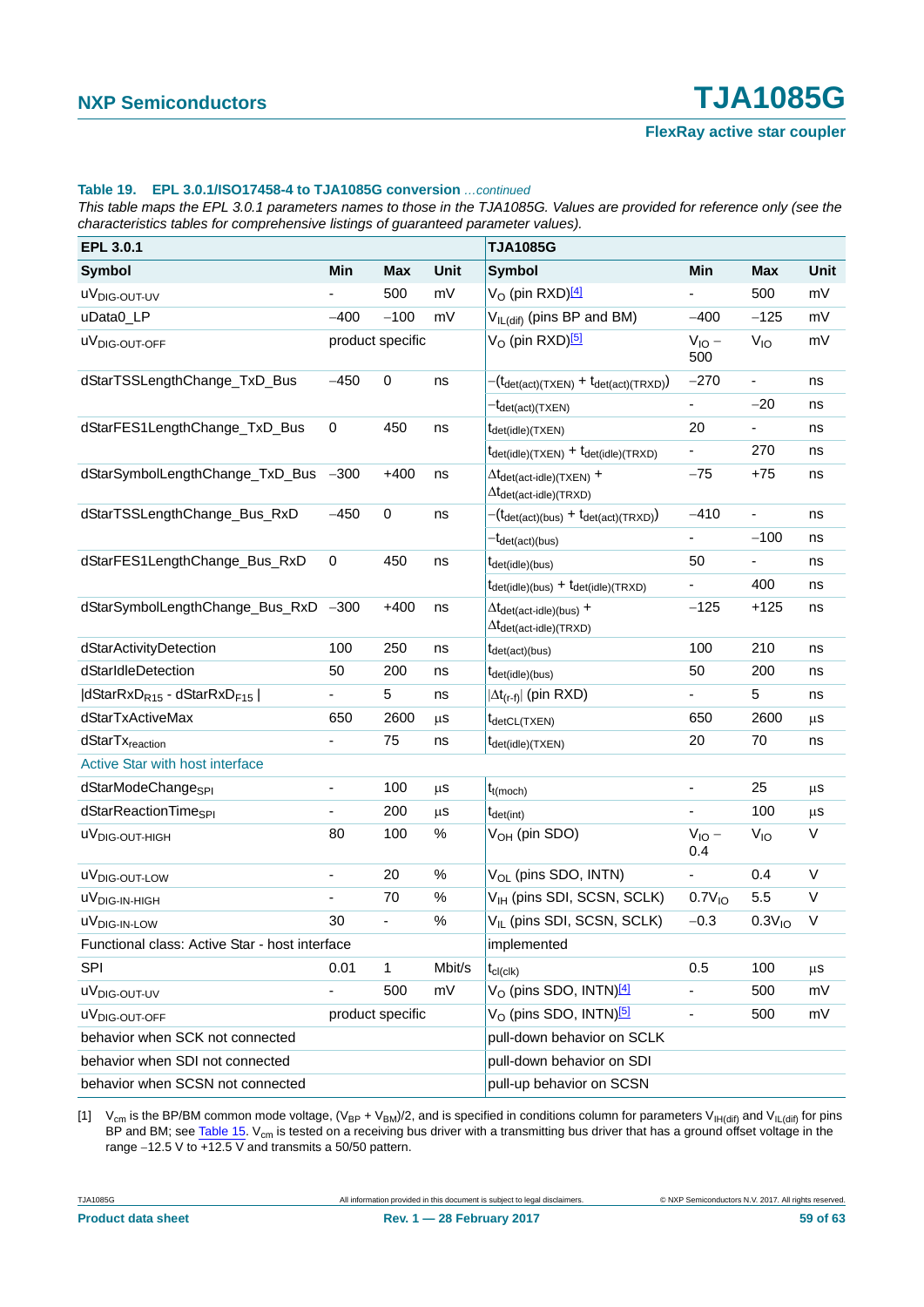- <span id="page-59-3"></span>[2] Min:  $V_{o(idle)(BP)} = V_{o(idle)(BM)} = 0.4V_{BUF} = 0.4 \times 4.5 V = 1800$  mV; max value:  $V_{o(idle)(BP)} = V_{o(idle)(BM)} = 0.6V_{BUF} = 0.6 \times 5.25 V = 3150$  mV; the nominal voltage is 2500 mV.
- <span id="page-59-4"></span>[3] The nominal voltage is 0 mV.
- <span id="page-59-5"></span>[4] When undervoltage on  $V_{10}$
- <span id="page-59-6"></span>[5] When  $V_{CC} = V_{BAT} = V_{BUF} = 0 V$ .

## <span id="page-59-7"></span>**17. Abbreviations**

| <b>Abbreviations</b><br>Table 20. |                                       |  |  |
|-----------------------------------|---------------------------------------|--|--|
| <b>Abbreviation</b>               | <b>Description</b>                    |  |  |
| AS                                | <b>Active Star</b>                    |  |  |
| <b>BSS</b>                        | <b>Byte Start Sequence</b>            |  |  |
| CC                                | <b>Communication Controller</b>       |  |  |
| <b>CDM</b>                        | <b>Charged Device Model</b>           |  |  |
| ECU                               | <b>Engine Control Unit</b>            |  |  |
| <b>EMC</b>                        | <b>Electro Magnetic Compatibility</b> |  |  |
| <b>ESD</b>                        | ElectroStatic Discharge               |  |  |
| <b>HBM</b>                        | Human Body Model                      |  |  |
| MМ                                | Machine Model                         |  |  |

### <span id="page-59-8"></span>**18. References**

- <span id="page-59-0"></span>**[1] EPL —** FlexRay Communications System Electrical Physical Layer Specification Version 3.0.1, FlexRay Consortium
- <span id="page-59-1"></span>**[2] ISO 17458-4:2013 —** Road vehicles - FlexRay Communications System part 4: Electrical physical layer specification
- <span id="page-59-2"></span>**[3] AH1001 —** TJA1085(G) FlexRay Active Star Coupler application hints, available from NXP Semiconductors

## <span id="page-59-9"></span>**19. Revision history**

| Table 21. Revision history |              |                    |                          |                   |
|----------------------------|--------------|--------------------|--------------------------|-------------------|
| <b>Document ID</b>         | Release date | Data sheet status  | <b>Change notice</b>     | <b>Supersedes</b> |
| TJA1085G v.1               | 20170228     | Product data sheet | $\overline{\phantom{0}}$ |                   |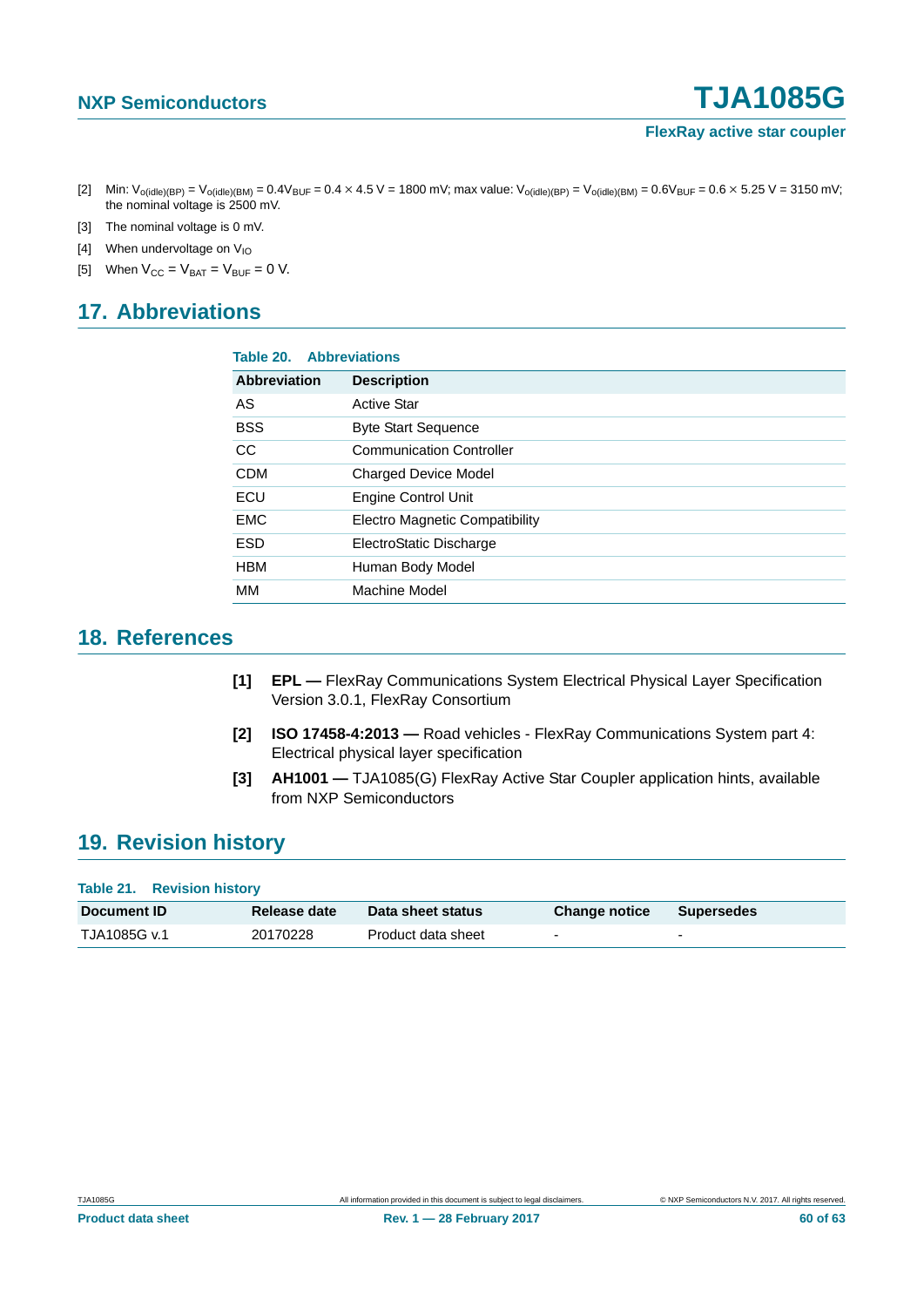### <span id="page-60-3"></span>**20. Legal information**

#### <span id="page-60-4"></span>**20.1 Data sheet status**

| Document status <sup>[1][2]</sup> | <b>Product status</b> <sup>[3]</sup> | <b>Definition</b>                                                                     |
|-----------------------------------|--------------------------------------|---------------------------------------------------------------------------------------|
| Objective [short] data sheet      | Development                          | This document contains data from the objective specification for product development. |
| Preliminary [short] data sheet    | Qualification                        | This document contains data from the preliminary specification.                       |
| Product [short] data sheet        | Production                           | This document contains the product specification.                                     |

<span id="page-60-0"></span>[1] Please consult the most recently issued document before initiating or completing a design.

<span id="page-60-1"></span>[2] The term 'short data sheet' is explained in section "Definitions".

<span id="page-60-2"></span>[3] The product status of device(s) described in this document may have changed since this document was published and may differ in case of multiple devices. The latest product status<br>information is available on the Intern

#### <span id="page-60-5"></span>**20.2 Definitions**

**Draft —** The document is a draft version only. The content is still under internal review and subject to formal approval, which may result in modifications or additions. NXP Semiconductors does not give any representations or warranties as to the accuracy or completeness of information included herein and shall have no liability for the consequences of use of such information.

**Short data sheet —** A short data sheet is an extract from a full data sheet with the same product type number(s) and title. A short data sheet is intended for quick reference only and should not be relied upon to contain detailed and full information. For detailed and full information see the relevant full data sheet, which is available on request via the local NXP Semiconductors sales office. In case of any inconsistency or conflict with the short data sheet, the full data sheet shall prevail.

**Product specification —** The information and data provided in a Product data sheet shall define the specification of the product as agreed between NXP Semiconductors and its customer, unless NXP Semiconductors and customer have explicitly agreed otherwise in writing. In no event however, shall an agreement be valid in which the NXP Semiconductors product is deemed to offer functions and qualities beyond those described in the Product data sheet.

### <span id="page-60-6"></span>**20.3 Disclaimers**

**Limited warranty and liability —** Information in this document is believed to be accurate and reliable. However, NXP Semiconductors does not give any representations or warranties, expressed or implied, as to the accuracy or completeness of such information and shall have no liability for the consequences of use of such information. NXP Semiconductors takes no responsibility for the content in this document if provided by an information source outside of NXP Semiconductors.

In no event shall NXP Semiconductors be liable for any indirect, incidental, punitive, special or consequential damages (including - without limitation - lost profits, lost savings, business interruption, costs related to the removal or replacement of any products or rework charges) whether or not such damages are based on tort (including negligence), warranty, breach of contract or any other legal theory.

Notwithstanding any damages that customer might incur for any reason whatsoever, NXP Semiconductors' aggregate and cumulative liability towards customer for the products described herein shall be limited in accordance with the *Terms and conditions of commercial sale* of NXP Semiconductors.

**Right to make changes —** NXP Semiconductors reserves the right to make changes to information published in this document, including without limitation specifications and product descriptions, at any time and without notice. This document supersedes and replaces all information supplied prior to the publication hereof.

**Suitability for use in automotive applications —** This NXP

Semiconductors product has been qualified for use in automotive applications. Unless otherwise agreed in writing, the product is not designed, authorized or warranted to be suitable for use in life support, life-critical or safety-critical systems or equipment, nor in applications where failure or malfunction of an NXP Semiconductors product can reasonably be expected to result in personal injury, death or severe property or environmental damage. NXP Semiconductors and its suppliers accept no liability for inclusion and/or use of NXP Semiconductors products in such equipment or applications and therefore such inclusion and/or use is at the customer's own risk.

**Applications —** Applications that are described herein for any of these products are for illustrative purposes only. NXP Semiconductors makes no representation or warranty that such applications will be suitable for the specified use without further testing or modification.

Customers are responsible for the design and operation of their applications and products using NXP Semiconductors products, and NXP Semiconductors accepts no liability for any assistance with applications or customer product design. It is customer's sole responsibility to determine whether the NXP Semiconductors product is suitable and fit for the customer's applications and products planned, as well as for the planned application and use of customer's third party customer(s). Customers should provide appropriate design and operating safeguards to minimize the risks associated with their applications and products.

NXP Semiconductors does not accept any liability related to any default, damage, costs or problem which is based on any weakness or default in the customer's applications or products, or the application or use by customer's third party customer(s). Customer is responsible for doing all necessary testing for the customer's applications and products using NXP Semiconductors products in order to avoid a default of the applications and the products or of the application or use by customer's third party customer(s). NXP does not accept any liability in this respect.

**Limiting values —** Stress above one or more limiting values (as defined in the Absolute Maximum Ratings System of IEC 60134) will cause permanent damage to the device. Limiting values are stress ratings only and (proper) operation of the device at these or any other conditions above those given in the Recommended operating conditions section (if present) or the Characteristics sections of this document is not warranted. Constant or repeated exposure to limiting values will permanently and irreversibly affect the quality and reliability of the device.

**Terms and conditions of commercial sale —** NXP Semiconductors products are sold subject to the general terms and conditions of commercial sale, as published at<http://www.nxp.com/profile/terms>, unless otherwise agreed in a valid written individual agreement. In case an individual agreement is concluded only the terms and conditions of the respective agreement shall apply. NXP Semiconductors hereby expressly objects to applying the customer's general terms and conditions with regard to the purchase of NXP Semiconductors products by customer.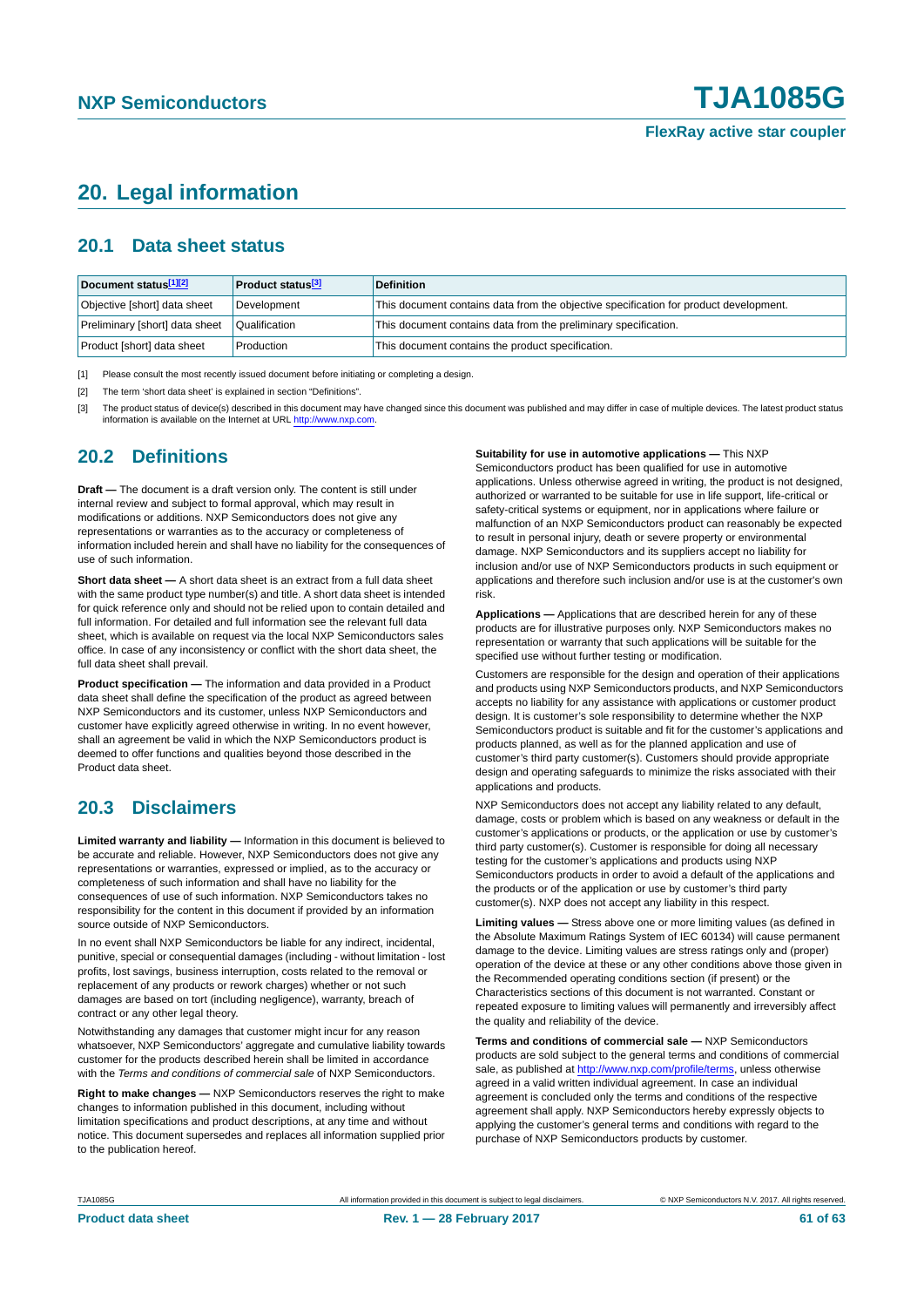#### **FlexRay active star coupler**

**No offer to sell or license —** Nothing in this document may be interpreted or construed as an offer to sell products that is open for acceptance or the grant, conveyance or implication of any license under any copyrights, patents or other industrial or intellectual property rights.

**Export control —** This document as well as the item(s) described herein may be subject to export control regulations. Export might require a prior authorization from competent authorities.

**Translations —** A non-English (translated) version of a document is for reference only. The English version shall prevail in case of any discrepancy between the translated and English versions.

### <span id="page-61-0"></span>**20.4 Licenses**

#### **NXP ICs with FlexRay functionality**

This NXP product contains functionality that is compliant with the FlexRay specifications.

These specifications and the material contained in them, as released by the FlexRay Consortium, are for the purpose of information only. The FlexRay Consortium and the companies that have contributed to the specifications shall not be liable for any use of the specifications.

The material contained in these specifications is protected by copyright and other types of Intellectual Property Rights. The commercial exploitation of the material contained in the specifications requires a license to such Intellectual Property Rights.

These specifications may be utilized or reproduced without any modification, in any form or by any means, for informational purposes only. For any other purpose, no part of the specifications may be utilized or reproduced, in any form or by any means, without permission in writing from the publisher.

The FlexRay specifications have been developed for automotive applications only. They have neither been developed nor tested for non-automotive applications.

The word FlexRay and the FlexRay logo are registered trademarks.

#### <span id="page-61-1"></span>**20.5 Trademarks**

Notice: All referenced brands, product names, service names and trademarks are the property of their respective owners.

### <span id="page-61-2"></span>**21. Contact information**

For more information, please visit: **http://www.nxp.com**

For sales office addresses, please send an email to: **salesaddresses@nxp.com**

**Product data sheet** 62 of 63 and Rev. 1 — 28 February 2017 62 of 63